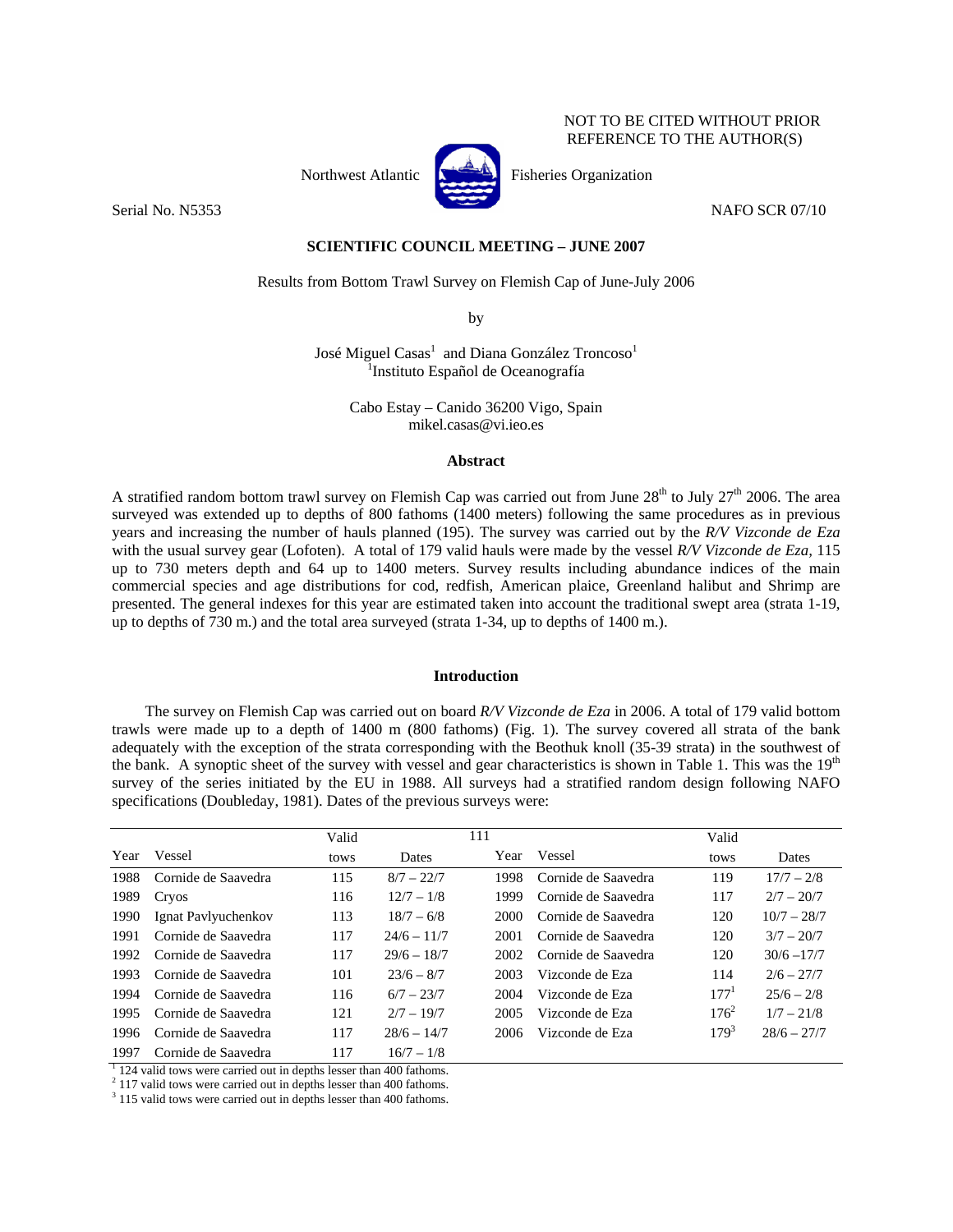## **Material and Methods**

As the last year, the *R/V Vizconde de Eza* carried out the survey following the same procedures as in previous years, the same bottom trawl net Lofoten, with a cod-end mesh size of 35 mm, as well as all other details of its use (Saborido-Rey and Vazquez, 2003).

#### **Results**

Following the agreement of the NAFO Standing Committee on Fisheries Science (STACFIS), on preferring mean number or weight per tow over other survey indices, most tables in the report are presented in that way. Details on changes were presented in a previous report (Saborido-Rey and Vazquez, 2003).

Mean catch per tow (Kg) of main species in past surveys are:

| Survey                      | Cod    | American | Redfish | Greenland | Roughhead | Shrimp |
|-----------------------------|--------|----------|---------|-----------|-----------|--------|
|                             |        | plaice   |         | halibut   | grenadier |        |
| 1988                        | 50.78  | 19.95    | 234.19  | 8.61      | 2.50      | 7.14   |
| 1989                        | 141.82 | 17.47    | 202.11  | 5.56      | 1.08      | 2.86   |
| 1990                        | 73.82  | 14.90    | 157.62  | 7.21      | 1.06      | 4.34   |
| 1991                        | 50.05  | 12.54    | 95.69   | 10.16     | 1.66      | 14.50  |
| 1992                        | 33.22  | 10.76    | 161.91  | 10.85     | 1.96      | 31.28  |
| 1993                        | 75.81  | 9.78     | 90.29   | 8.12      | 3.76      | 15.03  |
| 1994                        | 32.91  | 10.23    | 202.10  | 9.99      | 2.46      | 4.95   |
| 1995                        | 12.06  | 8.44     | 108.98  | 13.52     | 1.94      | 9.33   |
| 1996                        | 11.21  | 5.10     | 148.80  | 14.42     | 1.69      | 13.56  |
| 1997                        | 12.39  | 3.76     | 206.19  | 20.02     | 1.49      | 9.58   |
| 1998                        | 6.20   | 4.27     | 88.08   | 30.13     | 2.10      | 52.19  |
| 1999                        | 3.55   | 3.21     | 122.67  | 26.37     | 1.55      | 32.00  |
| 2000                        | 3.81   | 2.00     | 221.33  | 21.09     | 1.30      | 24.52  |
| 2001                        | 3.35   | 2.99     | 96.18   | 17.25     | 2.59      | 35.21  |
| 2002                        | 3.10   | 2.55     | 150.85  | 15.05     | 1.51      | 49.96  |
| 2003                        | 1.98   | 2.84     | 116.66  | 7.73      | 2.92      | 26.75  |
| $2004*_{(1-19)}$            | 5.06   | 4.38     | 311.62  | 15.28     | 4.47      | 25.03  |
| $2005*_{(1-19)}$            | 6.52   | 3.43     | 563.35  | 14.55     | 2.97      | 38.14  |
| $2006*_{(1-19)}$            | 15.55  | 2.10     | 953.65  | 14.56     | 4.89      | 20.19  |
| $2004$ (1-34)               | 3.32   | 2.88     | 204.71  | 23.15     | 14.03     | 16.49  |
| $2005_{(1-34)}$             | 4.19   | 2.21     | 362.21  | 17.20     | 11.39     | 24.93  |
| $2006_{(\underline{1-34})}$ | 10.00  | 1.35     | 613.12  | 19.47     | 9.68      | 13.14  |

\*Mean catch per tow for the comparable area and depths in the total historical series.

These survey indices are also presented in Table 2, and even they belong to different species and pelagic vs. demersal character and the transformation to the new scale (since 2003 the *R/V Cornide de Saavedra* was substituted by the *R/V Vizconde de Eza*) only was carried out for the main species, a global index is presented for each year, which minimum occurred in 2001. Until 2003 redfish showed the highest annual variability probably due to its pelagic habitat, making accessibility to bottom gears more changeable than in the case of demersal or benthic species. However since 2004 the presence of some strong year classes mainly of *S. fasciatus* caused the increase of redfish and total biomass, reaching consecutive historic maximums in the last three years. The relative high values estimated in 2004 for American plaice did not keep in 2005 and 2006 and they were probably due to the occasional increases of catchability in 2004. Greenland halibut biomass maintained a continuous biomass increase to reach a maximum in 1998, since then the biomass decreased up to minimum historical value in 2003. The values in the last years around 15 kg./haul are in a poor level. Shrimp catches in 2005 were between the highest of the historical series but this high level is not continued in 2006 where the shrimp biomass decreased around 53%.

Excluding redfish, the whole period could be divided in two in regards to species composition: Cod, American plaice and skates dominating the first half, prior to 1995, Greenland halibut and shrimp the second half. For cod,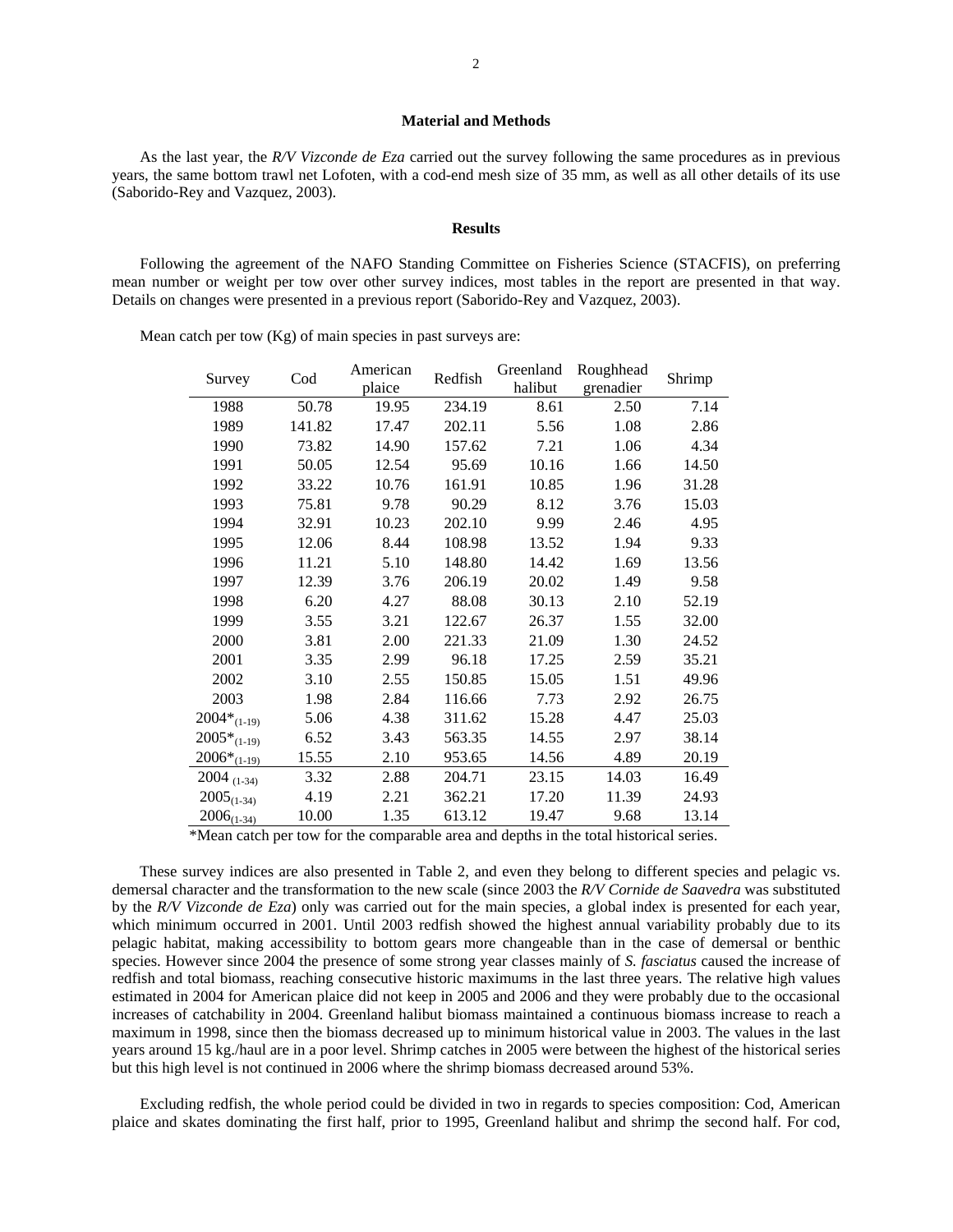1995 was the spawning year for the first extremely weak recruitment; it had been 1991 for American plaice. The high cod indexes at age 1 in 2005 and 2006 could indicate the presence of two relative strong year classes in 2004 and 2005.

#### **Cod**

Mean catch per tow by strata and its standard error are presented in Table 3. These indices are compared with results of previous surveys in Table 5. Total biomass calculated by the swept area method and compared with Russian survey results are:

| Year | EU(1)   | Russia: $(2)$            | (3)                      | Year | EU(1)  | Russia: $(2)$            | (3)                      |      |
|------|---------|--------------------------|--------------------------|------|--------|--------------------------|--------------------------|------|
| 1983 |         | 23,070                   |                          | 1995 | 9,695  | 8,260                    | $\overline{\phantom{a}}$ |      |
| 1984 |         | 31,210                   |                          | 1996 | 9,013  | 730                      | $\overline{\phantom{a}}$ |      |
| 1985 |         | 28,070                   |                          | 1997 | 9,966  | $\overline{\phantom{a}}$ | $\overline{\phantom{a}}$ |      |
| 1986 |         | 26,060                   |                          | 1998 | 4,986  | $\overline{\phantom{a}}$ | $\overline{\phantom{a}}$ |      |
| 1987 |         | 10,150                   | 21,600                   | 1999 | 2,854  | $\overline{\phantom{a}}$ | $\overline{\phantom{a}}$ |      |
| 1988 | 40,839  | 7,720                    | 34,200                   | 2000 | 3,062  |                          | $\overline{\phantom{a}}$ |      |
| 1989 | 114,050 | 36,520                   | 78,300                   | 2001 | 2,695  | 784                      | $\overline{\phantom{a}}$ |      |
| 1990 | 59,362  | 3,920                    | 15,200                   | 2002 | 2,496  | 694                      | $\overline{\phantom{a}}$ |      |
| 1991 | 40,248  | 6,740                    | 8,200                    | 2003 | 1,593  |                          | $\overline{\phantom{a}}$ |      |
| 1992 | 26,719  | 2,490                    | 2,400                    | 2004 | 4,071  |                          |                          |      |
| 1993 | 60,963  | 8,990                    | 9,700                    | 2005 | 5,242  |                          |                          |      |
| 1994 | 26,463  | $\overline{\phantom{a}}$ | $\overline{\phantom{a}}$ | 2006 | 12,505 |                          |                          | tons |

**1)** Biomass estimated from bottom trawl survey. **2)** Biomass estimated from bottom trawl survey (Kiseleva and Vaskov 1994; Kiseleva 1996, 1997; Vaskov and Igashov, 2003). **3)** Biomass estimated of bottom trawlable plus pelagic biomass (Borovkov *et al.* 1993; Kiseleva and Vaskov 1994).

The mean frequency at age per tow is shown in the table below.

| age   | 1988  | 1989                | 1990        | 1991   | 1992                                         | 1993   | 1994  | 1995  | 1996 | 1997 | 1998 | 1999 | 2000 | 2001 | 2002 | 2003 | 2004 | 2005        | 2006  |
|-------|-------|---------------------|-------------|--------|----------------------------------------------|--------|-------|-------|------|------|------|------|------|------|------|------|------|-------------|-------|
| 1     | 6.05  | 24.38               | 2.86        | 160.45 | 88.95                                        | 5.07   | 3.75  | 1.77  | 0.04 | 0.05 | 0.03 | 0.01 | 0.22 | 0.59 |      | 0.85 |      | 10.03 24.51 |       |
| 2     | 99.36 |                     | 13.43 15.35 | 32.60  | 52.13                                        | 172.05 | 5.14  | 14.80 | 3.88 | 0.19 | 0.10 | 0.10 | 0.02 | 2.48 | 1.65 | 0.07 | 4.18 | 0.02        | 4.82  |
| 3     |       | 61.55 113.53        | 6.37        | 21.02  | 6.94                                         | 38.67  | 34.51 | 1.66  | 8.28 | 4.32 | 0.12 | 0.14 | 0.41 | 0.02 | 0.80 | 0.78 | 0.03 | 1.39        | 0.07  |
| 4     | 16.72 | 67.91               | 21.08       | 2.64   | 2.97                                         | 1.37   | 6.34  | 4.84  | 1.11 | 5.97 | 1.56 | 0.15 | 0.25 | 0.15 | 0.04 | 0.17 | 0.72 | 0.1         | 1.83  |
| 5     | 1.81  |                     | 25.40 19.69 | 8.40   | 0.48                                         | 1.64   | 0.16  | 1.15  | 2.99 | 0.49 | 1.95 | 0.89 | 0.12 | 0.10 | 0.09 | 0.03 | 0.18 | 0.88        | 0.11  |
| 6     | 0.26  | 1.66                | 5.59        | 2.15   | 1.74                                         | 0.21   | 0.08  | 0.04  | 0.24 | 1.18 | 0.10 | 0.55 | 0.55 | 0.02 | 0.04 | 0.05 | 0.01 | 0.17        | 0.73  |
| 7     | 0.28  | 0.18                | 0.42        | 0.37   | 0.30                                         | 0.61   | 0.01  | 0.03  | 0.01 | 0.03 | 0.18 | 0.02 | 0.21 | 0.18 | 0.03 | 0.01 | 0.01 |             | 0.15  |
| 8     | 0.09  | 0.16                | 0.18        | 0.08   | 0.02                                         | 0.11   | 0.14  |       | 0.01 |      |      | 0.01 | 0.01 | 0.12 | 0.12 | 0.01 | 0.00 | 0.02        | 0.01  |
| 9     |       | 0.01                | 0.10        | 0.04   |                                              |        |       | 0.03  |      |      | 0.01 |      | 0.02 | 0.01 | 0.04 | 0.05 | 0.01 | 0.01        |       |
| 10    |       | 0.01                | 0.03        | 0.00   |                                              |        | 0.01  | 0.01  |      |      |      |      |      | 0.01 |      | 0.03 | 0.02 | 0.01        | 0.01  |
| 11    |       |                     |             | 0.01   | 0.01                                         |        |       |       |      |      |      |      |      | 0.01 | 0.01 |      |      |             | 0.01  |
| 12    |       |                     |             |        |                                              |        |       |       |      | 0.01 |      |      | 0.01 |      |      |      |      |             |       |
| 13    |       |                     |             |        |                                              |        |       |       |      |      |      |      |      |      |      |      |      |             | 0.01  |
| 14    |       |                     |             |        |                                              |        |       |       |      |      |      |      | 0.01 |      |      |      |      |             |       |
| total |       | 186.13 246.66 71.67 |             |        | 227.78 153.53 219.72 50.14 24.33 16.56 12.23 |        |       |       |      |      | 4.05 | 1.87 | 1.83 | 3.67 | 2.81 | 2.04 | 5.16 | 12.63       | 32.28 |

The 1990 year-class was the most abundant observed at age 1, but its level was not maintained in the following years, after recruitment. This may indicate that its abundance was overestimated in the 1991 survey. The abundance of the 1991 year-class, although recording a maximum at age 2, decreased quickly as a consequence of the intense fishery on ages 2 and 3 during 1993 and 1994. Later year-classes, from 1992 onwards (ages 13 or less in 2005), were weak, weaker than the ones observed in the previous period. The 1995 to 1999 year-classes (ages 11 to 7 in 2006) failed almost completely and, according to the results of the last surveys, the same failure appears to have occurred to the 2001 and 2003 year-classes (age 5 and 3 respectively in 2006). The abundance of 2000 and 2002 year classes, although low in the historical series, were estimated to above average in the last 10 years. The abundance of 2004 and 2005 year classes are the highest in the last 12 years.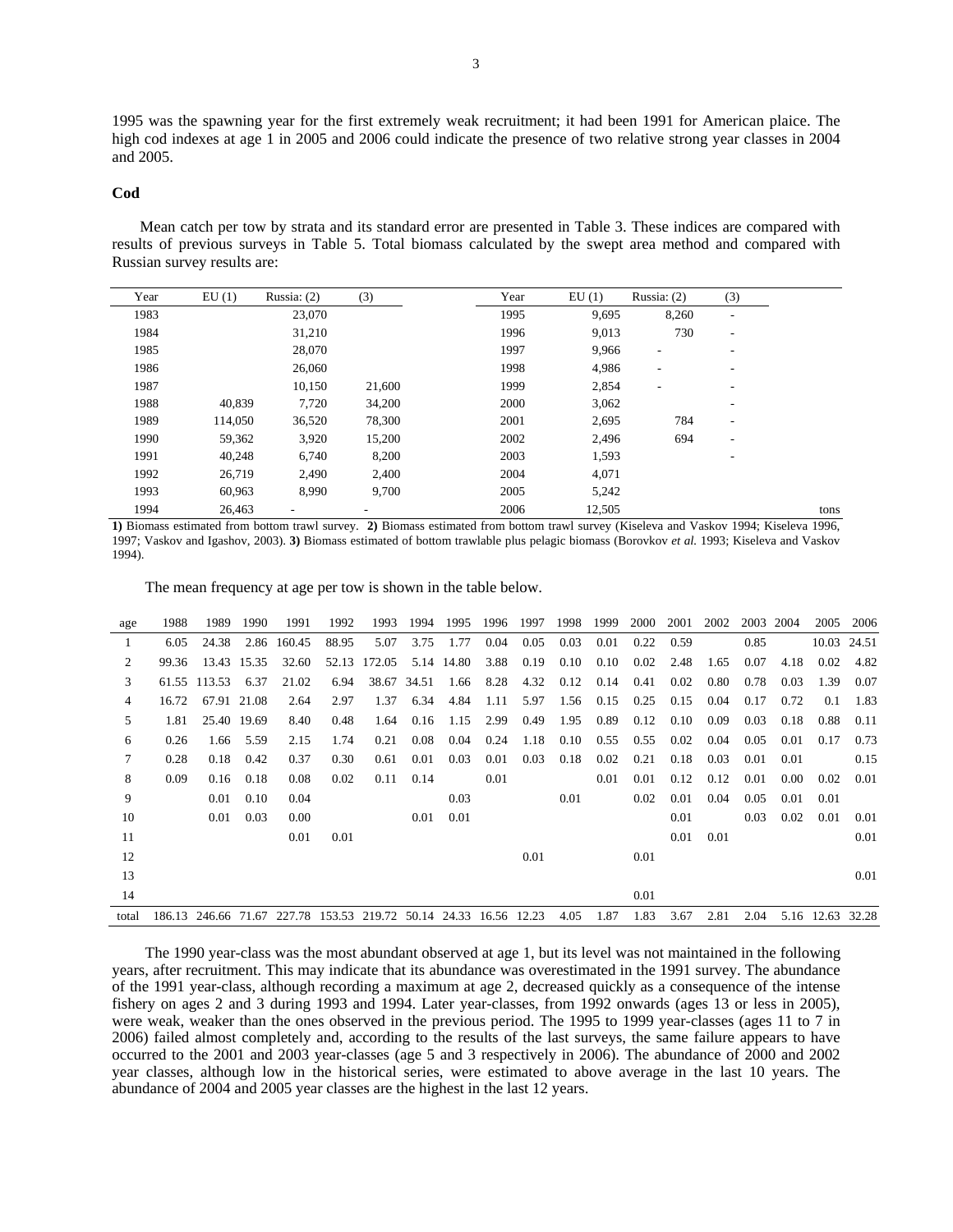Tables 6, 7 and 4 show mean length frequency per tow, the age-length key and mean frequency at age per tow and stratum respectively. Catch per haul distribution is presented in Figure 2.

#### **American plaice**

Mean catch per tow by strata is presented in Table 8. These indices are compared with results of previous surveys in Table 10. Total biomass calculated by the swept area method and compared with Russian survey results is shown in the following table:

| 1983<br>8,900<br>6,785<br>1995<br>1984<br>7,500<br>1996<br>4,098 |  |
|------------------------------------------------------------------|--|
|                                                                  |  |
|                                                                  |  |
| 1985<br>7,800<br>1997<br>3,026                                   |  |
| 1986<br>20,200<br>1998<br>3.437                                  |  |
| 1987<br>9,300<br>1999<br>2,585                                   |  |
| 1988<br>2000<br>6,500<br>1,606<br>16,046                         |  |
| 1989<br>14,047<br>5,000<br>2001<br>2,404                         |  |
| 1990<br>11,983<br>2002<br>2,049<br>1,200<br>548                  |  |
| 10,087<br>2003<br>2,286<br>1.398<br>1991<br>14,400               |  |
| 1992<br>1,200<br>2004<br>8,656<br>3,525                          |  |
| 1993<br>2,700<br>2,760<br>7,861<br>2005                          |  |
| 1994<br>2006<br>8,227<br>1,691<br>tons<br>tons                   |  |

1) Rikhter *et al.* 1991; Borovkov *et al.* 1992, 1993, 1994; Vaskov and Igashov, 2003.

The mean frequency at age per tow is presented in the following table. The 1986 and 1990 year-classes, ages >14 in 2006, were between the most abundant cohorts in the period, but no good recruitment was observed since then. Fish aged 6 or more roughly correspond with fishable biomass. The abundance of this group (f 6+) decreased along the period except in 1992, when an increase was recorded as the consequence of the income of the abundant 1986 year-class. During the last years fluctuated in low levels without trends.

| age                                            | 1988  | 1989  | 1990  | 1991        | 1992  | 1993  | 1994  | 1995  | 1996 | 1997 | 1998 | 1999 | 2000 | 2001 | 2002 | 2003 | 2004 | 2005 | 2006 |
|------------------------------------------------|-------|-------|-------|-------------|-------|-------|-------|-------|------|------|------|------|------|------|------|------|------|------|------|
|                                                |       | 0.05  | 0.01  | 0.05        |       |       |       |       | 0.01 | 0.01 |      | 0.01 | 0.02 |      |      | 0.01 |      |      | 0.01 |
| $\overline{2}$                                 | 0.50  | 0.70  | 0.53  | 0.44        | 1.06  | 0.01  | 0.05  | 0.04  | 0.04 | 0.02 | 0.03 |      | 0.03 | 0.05 |      | 0.01 | 0.14 | 0.04 | 0.03 |
| 3                                              | 2.34  | 10.40 | 1.14  | 1.50        | 0.99  | 1.92  | 0.06  | 0.14  | 0.15 | 0.14 | 0.04 | 0.03 | 0.01 | 0.06 | 0.04 | 0.04 | 0.35 | 0.14 | 0.05 |
| 4                                              | 1.63  | 2.33  | 10.41 | 2.70        | 1.33  | 1.35  | 2.65  | 0.92  | 0.32 | 0.03 | 0.06 | 0.08 | 0.10 | 0.07 | 0.08 | 0.12 | 0.09 | 0.36 | 0.13 |
| 5                                              | 5.26  | 5.43  | 1.40  | 6.65        | 2.41  | 0.97  | 1.29  | 2.65  | 0.73 | 0.15 | 0.09 | 0.10 | 0.13 | 0.13 | 0.02 | 0.10 | 0.10 | 0.13 | 0.17 |
| 6                                              | 7.94  | 5.42  | 4.19  | 3.04        | 5.93  | 0.52  | 1.09  | 1.70  | 2.07 | 0.52 | 0.33 | 0.10 | 0.19 | 0.07 | 0.11 | 0.07 | 0.13 | 0.13 | 0.17 |
| 7                                              | 6.23  | 5.15  | 2.91  | 3.34        | 1.59  | 5.14  | 1.21  | 1.71  | 1.11 | 1.50 | 0.77 | 0.30 | 0.15 | 0.14 | 0.08 | 0.06 | 0.13 | 0.16 | 0.09 |
| 8                                              | 6.79  | 3.02  | 2.77  | 2.57        | 1.87  | 0.56  | 4.26  | 1.13  | 0.68 | 0.34 | 1.12 | 0.59 | 0.19 | 0.33 | 0.16 | 0.17 | 0.16 | 0.13 | 0.07 |
| 9                                              | 2.18  | 1.00  | 1.68  | 1.06        | 1.03  | 0.97  | 0.40  | 1.91  | 0.50 | 0.51 | 0.65 | 0.63 | 0.49 | 0.54 | 0.20 | 0.36 | 0.31 | 0.28 | 0.15 |
| 10                                             | 0.57  | 0.43  | 0.78  | 0.37        | 0.47  | 0.46  | 0.81  | 0.20  | 0.78 | 0.36 | 0.44 | 0.32 | 0.53 | 0.72 | 0.24 | 0.29 | 0.39 | 0.25 | 0.20 |
| 11                                             | 0.12  | 0.05  | 0.14  | 0.01        | 0.22  | 0.32  | 0.28  | 0.22  | 0.18 | 0.61 | 0.37 | 0.42 | 0.28 | 0.60 | 0.37 | 0.53 | 0.35 | 0.28 | 0.25 |
| 12                                             | 0.20  | 0.02  | 0.02  | 0.07        | 0.12  | 0.38  | 0.28  | 0.18  | 0.10 | 0.16 | 0.36 | 0.26 | 0.23 | 0.52 | 0.28 | 0.60 | 0.74 | 0.31 | 0.24 |
| 13                                             | 0.16  |       | 0.04  |             | 0.02  | 0.45  | 0.31  | 0.18  | 0.10 | 0.03 | 0.11 | 0.15 | 0.09 | 0.24 | 0.31 | 0.35 | 0.53 | 0.44 | 0.24 |
| 14                                             | 0.06  |       | 0.02  |             |       | 1.33  | 0.65  | 0.36  | 0.13 | 0.12 | 0.14 | 0.15 | 0.07 | 0.20 | 0.18 | 0.33 | 0.50 | 0.49 | 0.26 |
| 15                                             | 0.07  |       |       |             |       | 0.04  | 0.61  | 0.27  | 0.09 | 0.06 | 0.07 | 0.07 | 0.06 | 0.14 | 0.16 | 0.18 | 0.41 | 0.32 | 0.25 |
| $16+$                                          | 0.05  |       |       |             |       | 0.05  | 0.01  | 0.04  | 0.03 | 0.14 | 0.13 | 0.12 | 0.07 | 0.12 | 0.23 | 0.20 | 0.65 | 0.68 | 0.40 |
| Total                                          | 34.09 | 34.01 |       | 26.05 21.79 | 17.05 | 14.47 | 13.96 | 11.66 | 7.02 | 4.69 | 4.73 | 3.32 | 2.65 | 3.94 | 2.45 | 3.44 | 4.99 | 4.14 | 2.72 |
| freq. $6+$ 24.37 15.09 12.55 10.46 11.25 10.22 |       |       |       |             |       |       | 9.91  | 7.90  | 5.77 | 4.35 | 4.49 | 3.11 | 2.35 | 3.62 | 2.32 | 3.14 | 4.30 | 3.47 | 2.09 |

Global indices of the table, such as total number by tow and frequency 6+, have declined over the whole period, reaching their lowest level in 2006: more than 10 times lower than in 1988-1990. Data in the table above indicates two periods for recruitment, and a change from an upper abundance level to a lower one. The 1991 yearclass was the first weak cohort. The relative high values founded in 2004 and 2005 for American plaice, mainly in the ages older than 13 years old, are probably due to the relative strong year classes previous to 1991. The progressive disappearance of these year classes will provoke probably lower levels in the biomass indices in the next years.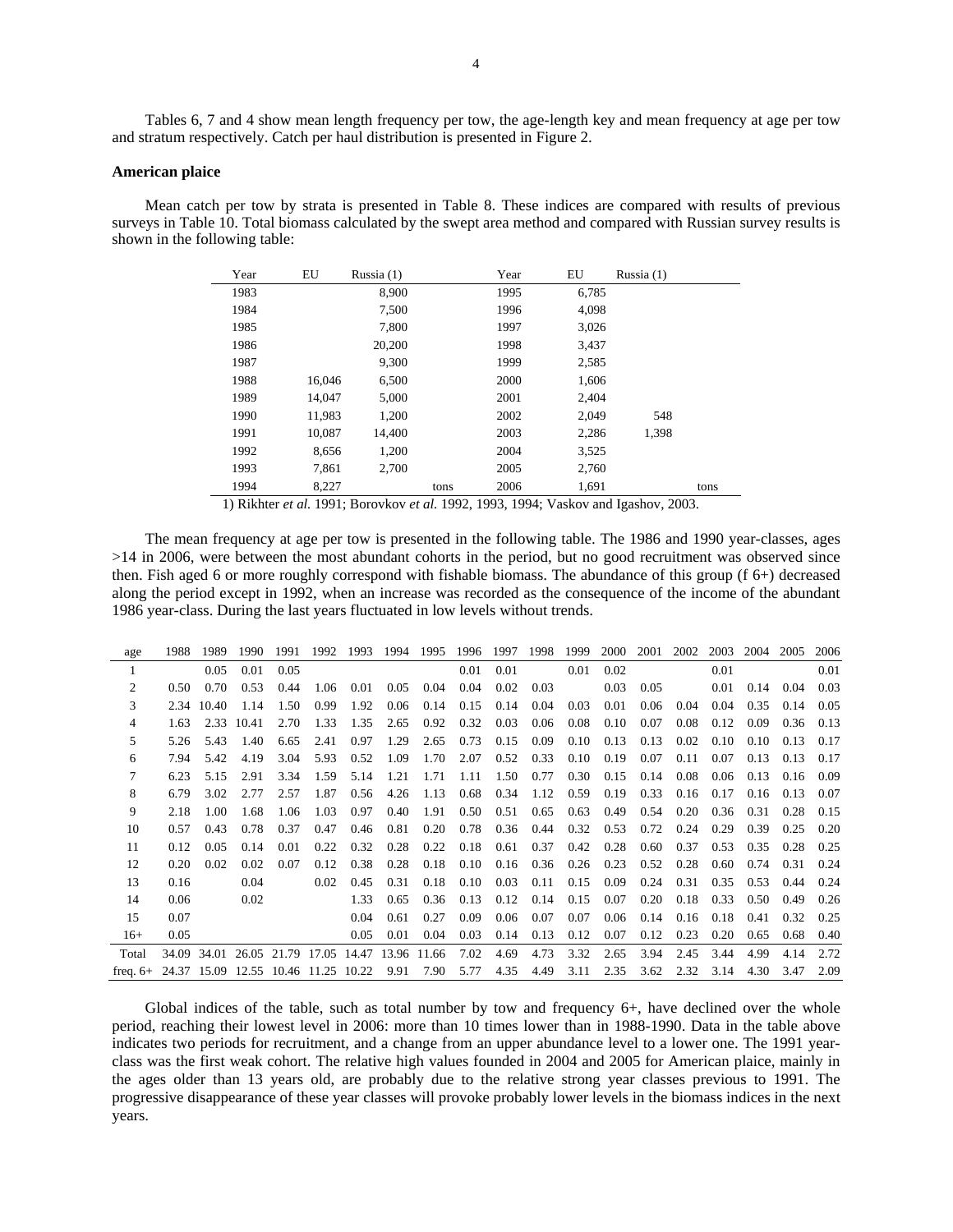Tables 11, 12 and 9 show mean length frequency per tow, the age-length key and mean frequency at age per tow and stratum respectively. Catch per haul distribution is presented in Figure 3.

## **Redfish**

All redfish catches were classified by species. The group name *juvenile* contains those individuals of small size for which routine classification was not possible. The 15 cm maximum length is a good reference for this group, but it was never used as a criterion. The skill required to identify the species increased over time, so the group *juvenile* is not an uniform defined group, but it is maintained for practical reasons.

Mean catch per tow by strata are presented in Tables 13, 15, 19 and 21 for *Sebastes marinus*, *S. mentella*, *S. fasciatus* and the *juvenile* group respectively. The following table shows the total biomass (tons) by year.

|      | <b>Sebastes</b> |          | Sebastes spp. |          |         |
|------|-----------------|----------|---------------|----------|---------|
| Year | marinus         | mentella | fasciatus     | juvenile | total   |
| 1988 | 18,229          |          | 170,102       |          | 188,331 |
| 1989 | 27,312          |          | 135,223       |          | 162,535 |
| 1990 | 16,751          |          | 86,695        | 23,311   | 126,757 |
| 1991 | 4,864           | 59,552   | 6,755         | 5,784    | 76,955  |
| 1992 | 4,909           | 85,408   | 6,314         | 33,578   | 130,209 |
| 1993 | 4,789           | 21,235   | 5,175         | 41,409   | 72,608  |
| 1994 | 39,516          | 42,495   | 9,303         | 71,211   | 162,525 |
| 1995 | 10,754          | 70,567   | 5,986         | 337      | 87,644  |
| 1996 | 13,431          | 92,647   | 13,112        | 472      | 119,662 |
| 1997 | 77,125          | 66,710   | 20,780        | 1,201    | 165,816 |
| 1998 | 7,640           | 53,946   | 7,656         | 1,590    | 70,832  |
| 1999 | 11,215          | 77,610   | 9,460         | 366      | 98,651  |
| 2000 | 53,388          | 106,283  | 15,364        | 2,955    | 177,990 |
| 2001 | 10,244          | 45,931   | 13,715        | 7,455    | 77,345  |
| 2002 | 11,651          | 48,760   | 27,556        | 33,345   | 121,312 |
| 2003 | 40,110          | 28,785   | 15,031        | 9,890    | 93,816  |
| 2004 | 85,383          | 45,999   | 76,164        | 43,059   | 250,605 |
| 2005 | 147,688         | 105,110  | 123,326       | 75,762   | 451,215 |
| 2006 | 298,290         | 105,849  | 319,387       | 43,396   | 766,922 |

Tables 14, 16, 20 and 22 show mean length frequency by tow for the four groups. Age-length keys and mean frequency at age by tow and stratum for *S. mentella* are presented in Tables 18 and 17 respectively. Catches per haul distributions of the three species are presented in Figures 4, 5 and 6.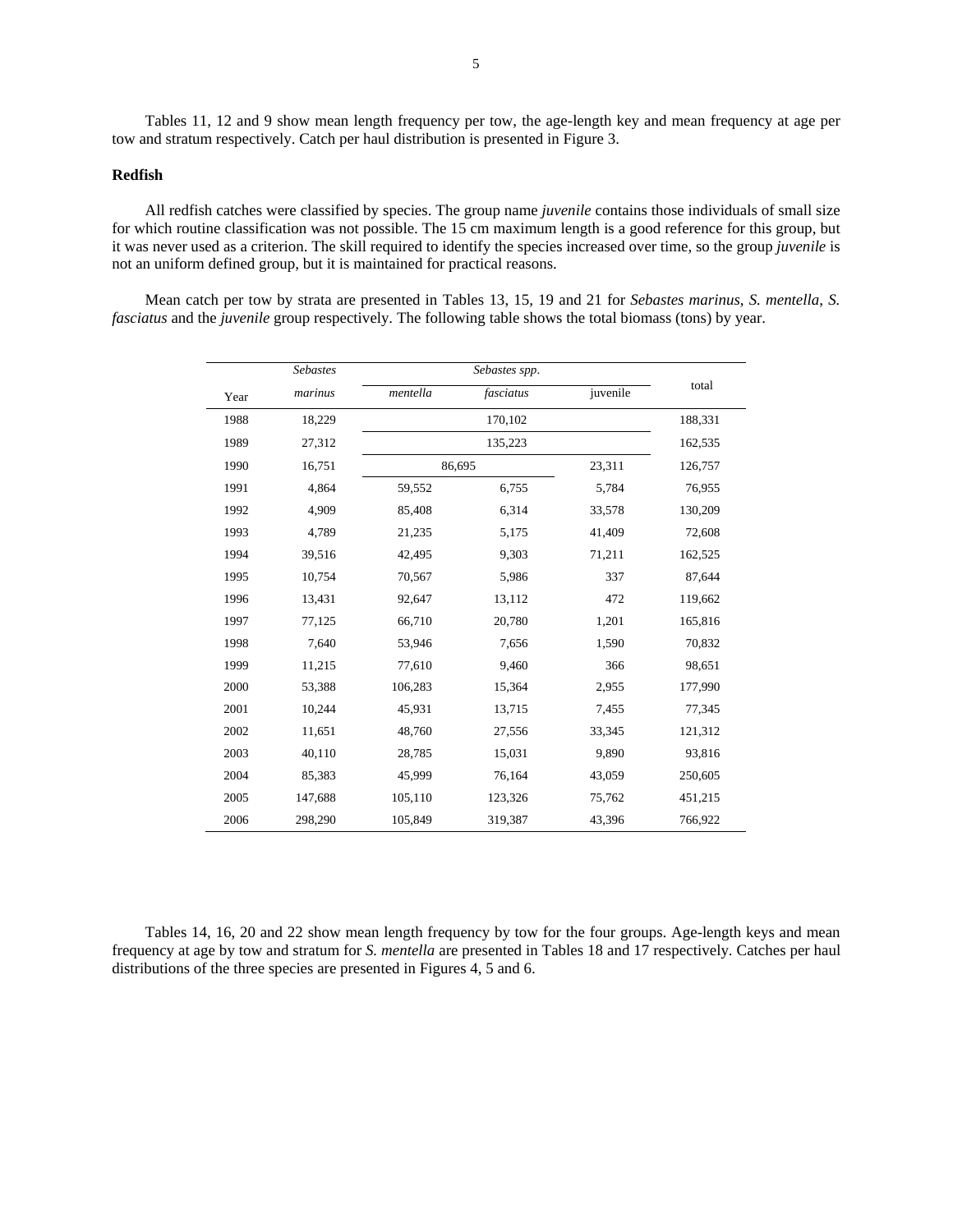# **Greenland halibut**

Mean catch per tow by strata and its standard error are presented in Table 23. These indices are compared with results of previous surveys in Table 27. The following table summarises the total biomass in tons by year:

| Year | EU     | Year | EU     |      |
|------|--------|------|--------|------|
| 1988 | 6,926  | 1998 | 24,229 |      |
| 1989 | 4,472  | 1999 | 21,207 |      |
| 1990 | 5,799  | 2000 | 16,959 |      |
| 1991 | 8,169  | 2001 | 13,872 |      |
| 1992 | 8,728  | 2002 | 12,100 |      |
| 1993 | 6,529  | 2003 | 6,214  |      |
| 1994 | 8,037  | 2004 | 12,292 |      |
| 1995 | 10,875 | 2005 | 11,698 |      |
| 1996 | 11,594 | 2006 | 11,706 | tons |
| 1997 | 16,098 |      |        |      |

Mean length frequency by tow, age-length keys and mean frequency at age per tow are presented in Tables 24, 26 and 25, respectively. Catch per haul distribution is presented in Figure 7. Mean frequency at age per tow in the historical series was calculated as follows:

| age             | 1991  | 1992  | 1993  | 1994  | 1995  | 1996  | 1997  | 1998  | 1999  | 2000  | 2001  | 2002  | 2003  | 2004  | 2005  | 2006  |
|-----------------|-------|-------|-------|-------|-------|-------|-------|-------|-------|-------|-------|-------|-------|-------|-------|-------|
| $\mathbf{I}$    | 1.62  | 2.09  | 1.77  | 1.78  | 12.41 | 5.84  | 3.33  | 2.74  | 1.06  | 3.75  | 8.03  | 4.08  | 2.20  | 2.19  | 0.54  | 0.68  |
| 2               | 0.26  | 1.57  | 1.55  | 1.24  | 2.54  | 7.97  | 3.78  | 2.13  | 0.70  | 0.29  | 1.43  | 2.94  | 1.00  | 3.29  | 0.81  | 0.40  |
| 3               | 0.43  | 0.56  | 0.97  | 1.70  | 2.23  | 2.41  | 6.00  | 7.68  | 3.01  | 0.60  | 1.81  | 2.79  | 0.61  | 4.37  | 3.18  | 0.65  |
| 4               | 1.31  | 1.27  | 0.86  | 1.78  | 1.91  | 3.04  | 6.50  | 11.00 | 10.47 | 2.16  | 0.99  | 1.67  | 1.51  | 1.97  | 2.50  | 1.17  |
| 5               | 2.87  | 2.30  | 1.27  | 1.92  | 2.66  | 4.20  | 7.11  | 12.33 | 13.41 | 7.09  | 2.79  | 3.79  | 2.48  | 6.96  | 6.89  | 5.98  |
| 6               | 1.60  | 2.80  | 1.92  | 2.97  | 5.10  | 5.82  | 8.46  | 11.30 | 12.58 | 14.10 | 7.79  | 5.59  | 2.94  | 7.80  | 7.59  | 7.46  |
| 7               | 2.75  | 2.42  | 2.02  | 2.66  | 3.77  | 2.49  | 4.99  | 7.84  | 5.55  | 5.40  | 6.63  | 5.73  | 1.93  | 2.54  | 2.92  | 3.31  |
| 8               | 0.66  | 1.31  | 1.57  | 1.47  | 2.12  | 1.62  | 2.15  | 2.62  | 1.82  | 2.32  | 3.21  | 1.28  | 0.47  | 0.64  | 0.61  | 0.77  |
| 9               | 0.57  | 0.58  | 0.96  | 0.78  | 1.31  | 0.42  | 0.66  | 0.75  | 0.35  | 0.45  | 0.18  | 0.13  | 0.13  | 0.29  | 0.11  | 0.22  |
| 10              | 0.44  | 0.34  | 0.26  | 0.27  | 0.26  | 0.09  | 0.22  | 0.20  | 0.10  | 0.11  | 0.04  | 0.06  | 0.10  | 0.13  | 0.12  | 0.18  |
| 11              | 0.18  | 0.17  | 0.13  | 0.11  | 0.07  | 0.03  | 0.03  | 0.03  | 0.01  | 0.05  | 0.01  | 0.02  | 0.02  | 0.08  | 0.06  | 0.13  |
| 12              | 0.01  | 0.08  | 0.05  | 0.06  | 0.02  | 0.04  | 0.02  | 0.01  | 0.00  |       |       | 0.01  | 0.00  | 0.05  | 0.02  | 0.06  |
| 13              |       | 0.03  | 0.03  | 0.02  |       |       | 0.02  | 0.02  | 0.00  |       |       |       |       | 0.01  |       | 0.01  |
| 14              |       | 0.01  | 0.01  |       | 0.01  | 0.00  |       |       | 0.01  |       |       |       |       | 0.00  |       |       |
| 15              | 0.02  |       |       |       |       | 0.01  | 0.01  |       |       |       |       |       |       | 0.00  |       |       |
| $16+$           | 0.01  |       |       |       |       |       | 0.01  |       |       |       |       |       |       |       |       |       |
| total           | 12.74 | 15.53 | 13.38 | 16.76 | 34.39 | 33.98 | 43.26 | 58.64 | 49.08 | 36.33 | 32.92 | 28.09 | 13.38 | 30.33 | 25.33 | 21.04 |
| freq. $10+0.66$ |       | 0.64  | 0.48  | 0.47  | 0.35  | 0.16  | 0.31  | 0.26  | 0.12  | 0.17  | 0.05  | 0.09  | 0.12  | 0.28  | 0.19  | 0.37  |

The tables 28 and 29 also show the abundance and biomass by age, corresponding at age greater or equal than five years in order to compare with XSA results.

# **Shrimp**

Casas J.M. (2006) presented detailed results.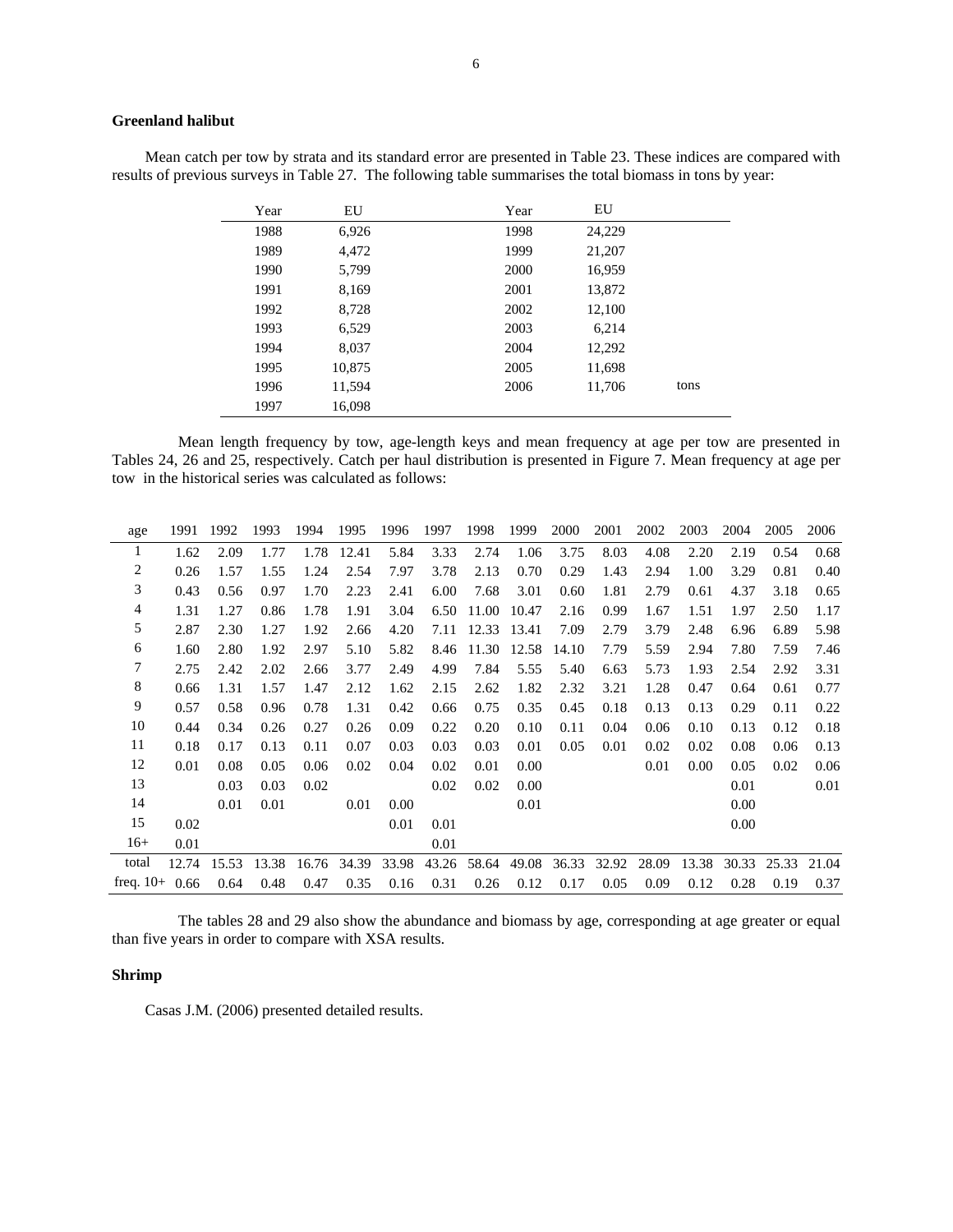## **Roughhead grenadier** (*Macrourus berglax*)

| year | tons  | kg./tow | year | tons  | kg./tow |
|------|-------|---------|------|-------|---------|
| 1988 | 2,009 | 2.50    | 1998 | 1,691 | 2.10    |
| 1989 | 871   | 1.08    | 1999 | 1,250 | 1.55    |
| 1990 | 852   | 1.06    | 2000 | 1,047 | 1.30    |
| 1991 | 1,335 | 1.66    | 2001 | 2,079 | 2.59    |
| 1992 | 1,577 | 1.96    | 2002 | 1,211 | 1.51    |
| 1993 | 3,021 | 3.76    | 2003 | 2,348 | 2.92    |
| 1994 | 1,975 | 2.46    | 2004 | 3,597 | 4.47    |
| 1995 | 1,558 | 1.94    | 2005 | 2,387 | 2.97    |
| 1996 | 1,362 | 1.69    | 2006 | 3,933 | 4.89    |
| 1997 | 1,197 | 1.49    |      |       |         |

Biomass (tons) and mean catch per tow along this survey series were:

Detailed results are presented as SCR by Murua in this SC meeting. .

#### **References**

- Borovkov, V., S. Kovalev, P. Savvatimsky, V.A. Rikhter and I.K. Sigaev 1992. Russian research report for 1991. *NAFO SCS Doc.* 92/12.
- Borovkov, V., K. Gorchinsky, S. Kovalev, P. Savvatimsky, V.A. Rikhter and I.K. Sigaev 1993. Russian research report for 1992. *NAFO SCS Doc.* 93/10.
- Borovkov, V., K. Gorchinsky, S. Kovalev and P. Savvatimsky 1994. Russian national research report for 1993. *NAFO SCS Doc.* 94/3.
- Casas, J.M 2006. Northern shrimp (*Pandalus borealis*) on Flemish Cap Survey 2006. *NAFO SCR Doc.* 06/66.
- Doubleday, W.G.- 1981. Manual of Groundfish Surveys in the Northwest Atlantic. *NAFO Sci. Counc. Stud.* 2, 55pp.
- Kiseleva, V.M.– 1996. Estimation of cod stock in Div. 3M by data of 1995 trawl survey. *NAFO SCR Doc.* 96/7.
- Kiseleva, V.M.– 1997. Assessment of cod stock on the Flemish Cap from data of trawl survey in 1996. *NAFO SCR Doc.* 97/7.
- Kiseleva, V.M. and A.A. Vaskov 1994. Assessment of cod stock in NAFO Subarea 3 from 1993 trawl-acoustic survey data. *NAFO SCR Doc.* 94/12.
- Rikhter, V.A., I.K. Sigaev, V. Borovkov, S. Kovalev and P. Savvatimsky 1991. USSR research report for 1990. *NAFO SCS Doc.* 91/5.
- Saborido-Rey, F. And A. Vázquez. 2003. Results from Bottom Trawl Survey on Flemish Cap of July 2002. *NAFO SCR Doc.,* Nº 42. Serial No. 4860, 40p.
- Vaskov, A.A. and T.M. Igashov 2003. Results from the Russian trawl survey on the Flemish Cap Bank (Division 3M) in 2002. *NAFO SCS Doc.* 03/9.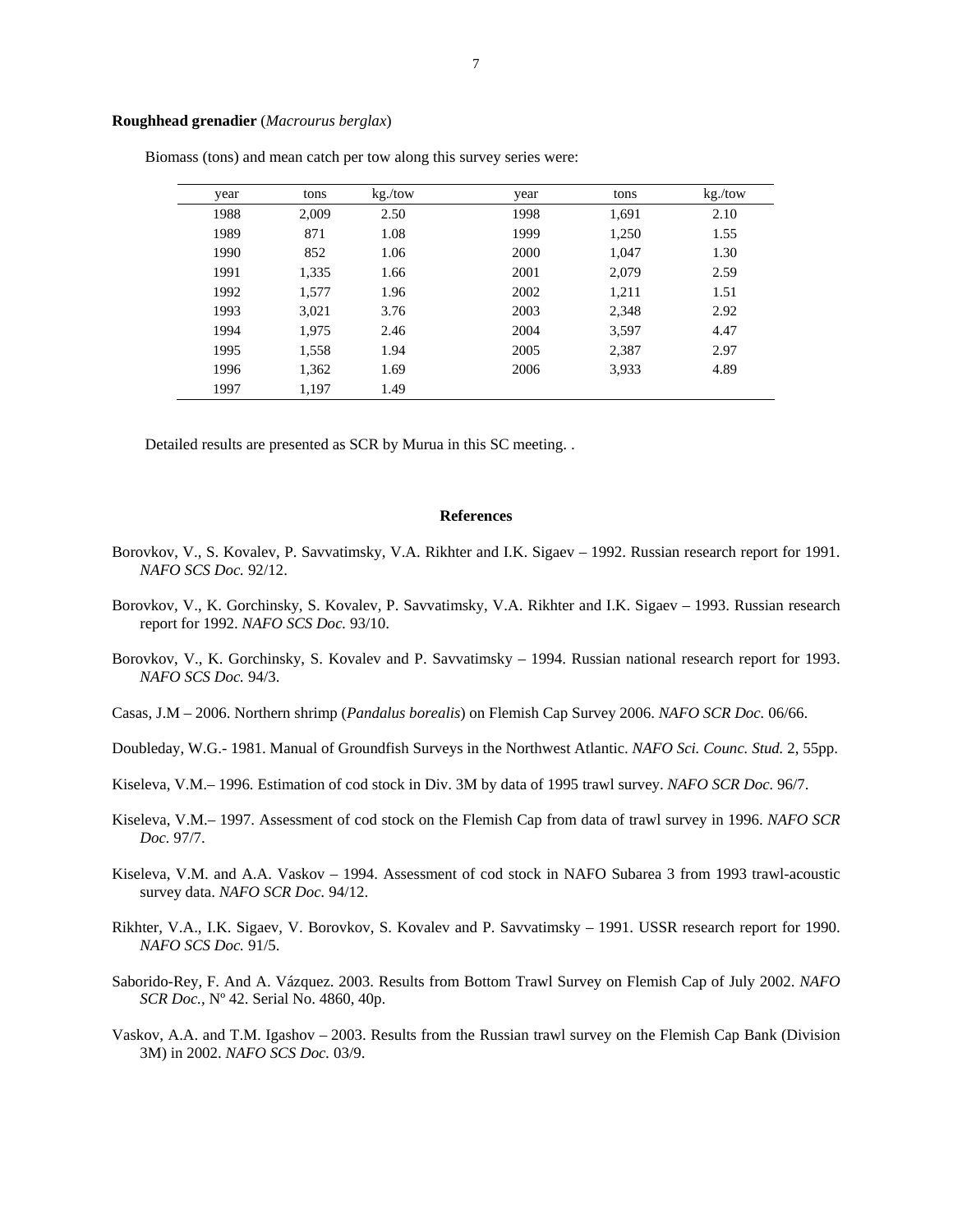**Table 1** – Technical data of the 2006 survey.

| Procedure                                                                                                                          | Specification                                                                                                                                                                                                      |
|------------------------------------------------------------------------------------------------------------------------------------|--------------------------------------------------------------------------------------------------------------------------------------------------------------------------------------------------------------------|
| Vessel<br><b>GT</b><br>Power                                                                                                       | R/V Vizconde de Eza<br>1400 t<br>1 800 HP                                                                                                                                                                          |
| Mean trawling speed                                                                                                                | 3.5 knots                                                                                                                                                                                                          |
| Trawling time                                                                                                                      | 30 minutes effective time                                                                                                                                                                                          |
| Fishing gear<br>footrope / handrope<br>footgear<br>vertical opening<br>warps<br>trawl doors<br>wire length<br>mesh size in cod-end | type Lofoten<br>$31.20 / 17.70$ m<br>27 steel bobbins of 35 cm<br>3.0 m (SCANMAR)<br>100 meters, 45 mm, 200 Kg/100m<br>polyvalent, 850 Kg<br>$26.712 \times$ depth echo sounder (m.) $0.6268$ .<br>$35 \text{ mm}$ |
| Type of survey                                                                                                                     | Stratified sampling                                                                                                                                                                                                |
| Station selection procedure                                                                                                        | Random                                                                                                                                                                                                             |
| Criterion to change position of a selected tow                                                                                     | - Unsuitable bottom for trawling according to ecosonder<br>register.<br>- Information on gear damage from previous surveys.                                                                                        |
| Criterion to reject data from tow                                                                                                  | - tears in cod-end<br>- severe tears in the gear<br>- less than 20 minutes tow<br>- bad behaviour of the gear                                                                                                      |
| Daily period for fishing                                                                                                           | 6.00 to 22.00 hours                                                                                                                                                                                                |
| Species for sampling                                                                                                               | All fish, squid and shrimp                                                                                                                                                                                         |
| Species for age determination                                                                                                      | Cod, American plaice, redfish (Sebastes mentella),<br>Greenland halibut and Roughhead grenadier<br>(Macrourus berglax).                                                                                            |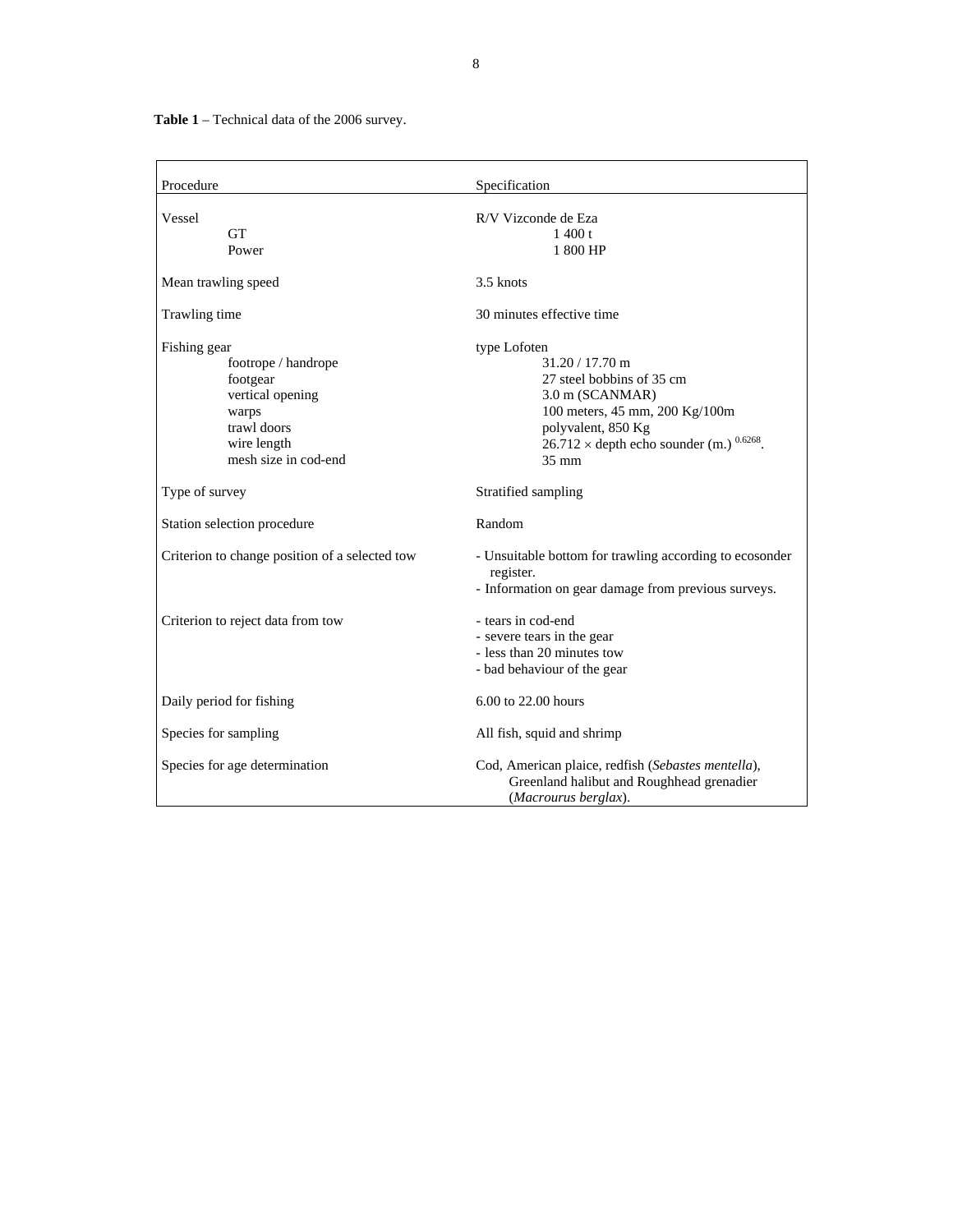| <b>Species</b>      | 1988   | 1989   | 1990       | 1991   | 1992   | 1993     | 1994   | 1995   | 1996     | 1997   | 1998   | 1999     | 2000     | 2001   | 2002   | 2003   | 2004       | 2005   | 2006    |
|---------------------|--------|--------|------------|--------|--------|----------|--------|--------|----------|--------|--------|----------|----------|--------|--------|--------|------------|--------|---------|
| Rajidae             | 5.59   | 2.41   | 3.51       | 5.05   | 4.7    | 7.76     | 4.36   | 2.82   | 2.55     | 2.29   | 2.46   | 2        | 1.43     | 2.78   | 1.92   | 5.73   | 7.76       | 5.27   | 4.36    |
| Synaphobranchus sp. | 0.27   | 0.11   | 0.05       | 0.1    | 0.09   | 0.13     | 0.01   | 0.02   | $\Omega$ | 0.01   | 0.05   | $\Omega$ | $\Omega$ | 0.03   | 0.01   | 0.03   | 0.11       | 0.09   | 0.04    |
| Urophycis sp.       | 0.8    | 0.21   | 0.21       | 0.32   | 0.09   | 0.21     | 0.27   | 0.1    | 0.1      | 0.04   | 0.28   | 0.31     | 0.21     | 0.49   | 0.16   | 0.68   | 0.83       | 0.92   | 0.76    |
| Antimora sp.        | 0.49   | 0.38   | 0.35       | 0.7    | 0.9    | 1.02     | 0.99   | 0.24   | 0.23     | 0.29   | 0.61   | 0.36     | 0.33     | 0.83   | 0.43   | 0.38   | 1.44       | 1.38   | 0.59    |
| Macrouridae         | 3.84   | 1.81   | 1.52       | 2.8    | 3.22   | 8.08     | 4.02   | 3.24   | 2.91     | 2.85   | 3.52   | 2.9      | 2.25     | 3.83   | 2.54   | 4.59   | 6.11       | 4.17   | 6.25    |
| Notacanthus sp.     | 0.62   | 0.51   | 0.08       | 0.59   | 0.56   | 0.92     | 0.57   | 0.43   | 0.22     | 0.36   | 0.21   | 0.08     | 0.12     | 0.13   | 0.08   | 0.03   | 0.18       | 0.08   | 0.18    |
| Illex sp.           | 0.01   | 0.01   | 2.05       | 1.44   | 0.08   | $\Omega$ | 0.26   | 0      | 0.11     | 0.08   | 0.09   | 0.02     | $\Omega$ | 0.01   | 0.01   | 0.28   | 0.59       | 0.10   | 4.41    |
| Anarhichadidae      | 9.94   | 9.31   | 10.1       | 2.56   | .31    | 17.85    | 19.45  | 23.9   | 25.57    | 17.45  | 3.66   | 6.94     | 5.56     | 7.29   | 6.5    | 7.44   | 13.17      | 1.90   | 11.53   |
| Witch flounder      | 1.13   | 0.42   | 0.52       | 0.96   | 1.02   | 1.3      | 0.98   | 0.88   | 0.63     | 0.4    | 0.3    | 0.47     | 0.51     | 0.57   | 0.26   | 1.05   | 1.95       | 2.21   | 1.11    |
| Greenland halibut   | 8.61   | 5.56   | 7.21       | 10.16  | 10.85  | 8.12     | 9.99   | 13.52  | 14.42    | 20.02  | 30.13  | 26.37    | 21.09    | 17.25  | 15.05  | 7.73   | 15.28      | 14.55  | 14.56   |
| Zoarcidae           | 0.7    | 1.42   | 1.5        | 2.46   | 1.69   | 4.32     | 2.33   | 2.71   | 2.12     | 2.15   | 2.56   | 1.11     | 0.97     | 1.55   | 1.01   | 2.57   | 4.58       | 3.83   | 2.24    |
| Cod                 | 50.78  | 141.82 | 73.82      | 50.05  | 33.22  | 75.81    | 32.91  | 12.06  | 11.21    | 12.39  | 6.20   | 3.55     | 3.81     | 3.35   | 3.10   | 1.98   | 5.06       | 6.52   | 15.55   |
| American plaice     | 19.95  | 17.47  | 14.90      | 12.54  | 10.76  | 9.78     | 10.23  | 8.44   | 5.10     | 3.76   | 4.27   | 3.21     | 2.00     | 2.99   | 2.55   | 2.84   | 4.38       | 3.43   | 2.10    |
| Redfish             | 234.19 | 202.11 | 157<br>-62 | 95.69  | 161.91 | 90.29    | 202.10 | 108.98 | 148.80   | 206.19 | 88.08  | 122.67   | 221.33   | 96.18  | 150.85 | 116.66 | 311<br>.62 | 563.35 | 953.66  |
| Shrimp*             | 7.14   | 2.86   | 4.34       | 14.50  | 31.28  | 15.03    | 4.95   | 9.33   | 13.56    | 9.58   | 52.19  | 32.00    | 24.52    | 35.21  | 49.96  | 26.75  | 25.03      | 38.14  | 20.19   |
| Others              | 0.79   | 0.26   | l.42       | 0.83   | 0.53   | $\Omega$ | 0.59   | 0.49   | 0.86     | 0.73   | 1.38   | 0.77     | 1.98     | 1.8    | 1.16   | 7.03   | 3.39       | 2.09   | 13.53   |
| Total               | 344.07 | 386.41 | 277.78     | 209.92 | 271.69 | 240.61   | 293.42 | 186.67 | 227.52   | 277.86 | 204.61 | 202.00   | 284.12   | 172.49 | 234.43 | 178.74 | 398.10     | 658.04 | 1051.05 |

**Table 2** – Mean catch per tow (Kg) for several species or groups of species in 1988-2006 surveys in depths lesser than 400 fathoms.

\*) Values affected by mesh size cod-end: 40 mm in 1994, 25 mm in 1998 and 30 mm in 1999.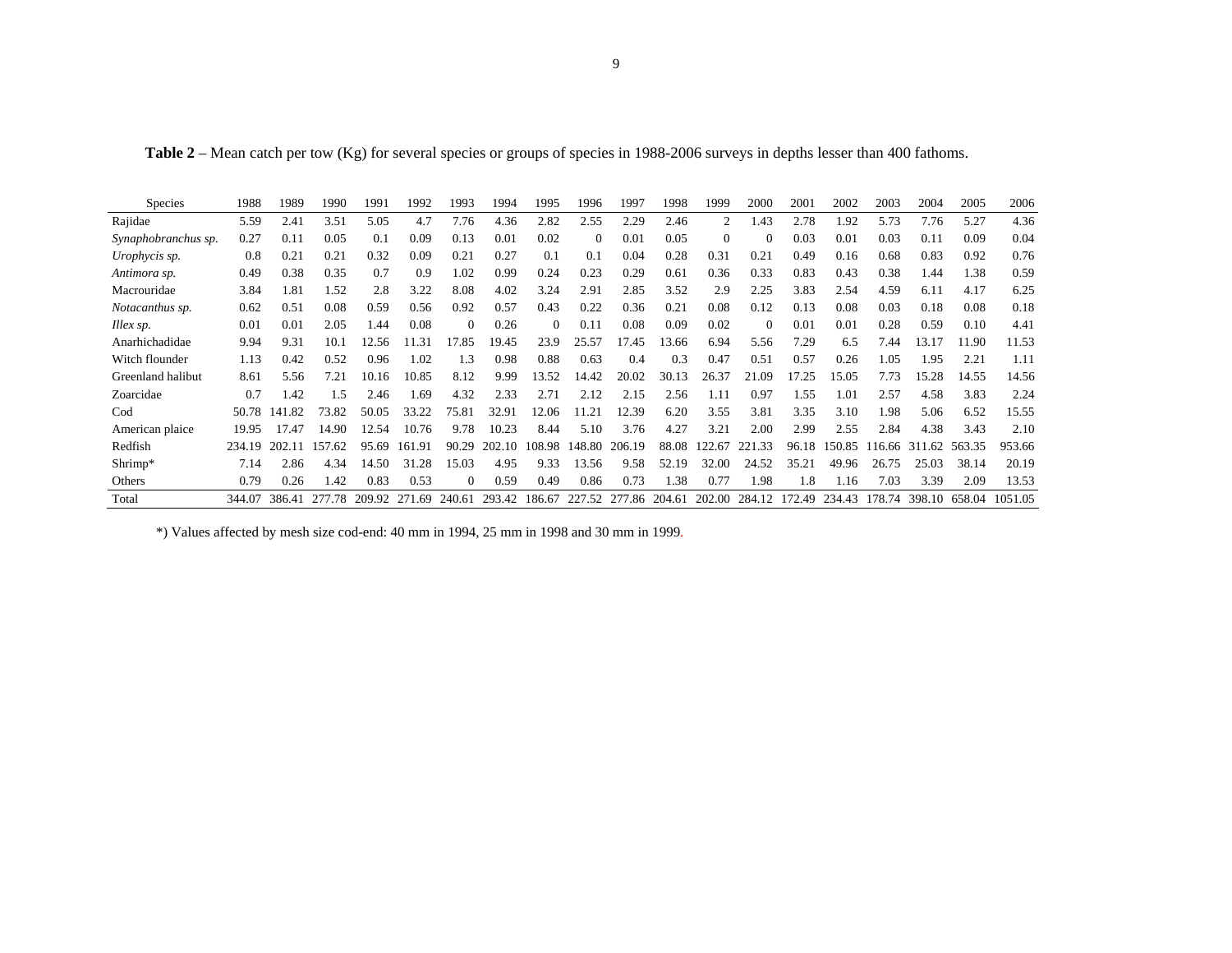|                | area      | tow                         | catch per tow (Kg) |          |
|----------------|-----------|-----------------------------|--------------------|----------|
| stratum        | sq. miles | number                      | mean               | s. error |
| $\mathbf{1}$   | 342       | $\overline{4}$              | 93.36              | 57.37    |
| $\mathbf{2}$   | 838       | 10                          | 64.92              | 71.37    |
| 3              | 628       | 7                           | 40.71              | 47.90    |
| $\overline{4}$ | 348       | $\overline{4}$              | 17.57              | 17.03    |
| 5              | 703       | $\,$ 8 $\,$                 | 12.03              | 17.38    |
| 6              | 496       | 6                           | 32.40              | 31.08    |
| $\tau$         | 822       | 9                           | 7.55               | 4.77     |
| $\,$ 8 $\,$    | 646       | 7                           | 7.04               | 8.81     |
| $\overline{9}$ | 314       | $\ensuremath{\mathfrak{Z}}$ | 2.68               | 2.43     |
| $10\,$         | 951       | 11                          | 4.19               | 5.16     |
| 11             | 806       | 7                           | 6.20               | 3.98     |
| 12             | 670       | $\,8\,$                     |                    |          |
| 13             | 249       | $\mathbf{2}$                |                    |          |
| 14             | 602       | 7                           | 1.66               | 3.36     |
| 15             | 666       | 7                           |                    |          |
| 16             | 634       | 6                           |                    |          |
| $17\,$         | 216       | $\mathbf{2}$                |                    |          |
| $18\,$         | 210       | $\sqrt{2}$                  |                    |          |
| 19             | 414       | 5                           |                    |          |
| total          | 10555     | 115                         | 15.55              |          |
| s.error        |           |                             | 2.44               |          |

**Table 3** – Cod (*Gadus morhua*) mean catch per tow by strata and its standard error in the 2006 survey.

**Table 4** – Cod (*Gadus morhua*) mean frequency at age per tow and stratum in the 2006 survey.

|                |       |                |      |      |      | strata |      |      |      |      |      |      | total | mean<br>weight | mean<br>length |
|----------------|-------|----------------|------|------|------|--------|------|------|------|------|------|------|-------|----------------|----------------|
| age            | 1     | $\overline{2}$ | 3    | 4    | 5    | 6      | 7    | 8    | 9    | 10   | 11   | 14   |       | g              | cm             |
| 1              | 17.65 | 6.22           | 0.09 | 0.56 |      |        |      |      |      |      |      |      | 24.51 | 90             | 21             |
| $\overline{c}$ | 0.71  | 1.75           | 1.19 | 0.50 | 0.01 | 0.24   | 0.06 | 0.30 | 0.01 |      | 0.05 |      | 4.82  | 695            | 42             |
| 3              | 0.01  | 0.04           | 0.01 |      |      |        |      |      |      |      |      |      | 0.07  | 1073           | 49             |
| 4              | 0.20  | 0.76           | 0.26 | 0.04 | 0.09 | 0.10   | 0.17 | 0.04 | 0.01 | 0.07 | 0.09 | 0.01 | 1.83  | 2496           | 65             |
| 5              | 0.01  | 0.02           | 0.01 |      |      | 0.01   |      |      |      |      | 0.01 |      | 0.11  | 3574           | 73             |
| 6              | 0.05  | 0.25           | 0.11 | 0.01 | 0.05 | 0.16   | 0.01 | 0.01 |      | 0.02 | 0.04 |      | 0.73  | 4688           | 80             |
| 7              | 0.01  | 0.04           | 0.02 |      | 0.02 | 0.01   |      |      |      | 0.01 |      | 0.01 | 0.15  | 5753           | 86             |
| 8              |       |                |      |      |      |        |      |      |      |      |      |      | 0.01  | 6789           | 91             |
| $\overline{9}$ |       |                |      |      |      |        |      |      |      |      |      |      |       |                |                |
| 10             |       |                |      |      |      |        |      |      |      |      |      |      | 0.01  | 8227           | 97             |
| 11             |       |                |      |      |      | 0.01   |      |      |      |      |      |      | 0.01  | 11002          | 106            |
| 12             |       |                |      |      |      |        |      |      |      |      |      |      |       |                |                |
| 13             |       |                | 0.01 |      |      |        |      |      |      |      |      |      | 0.01  | 10745          | 106            |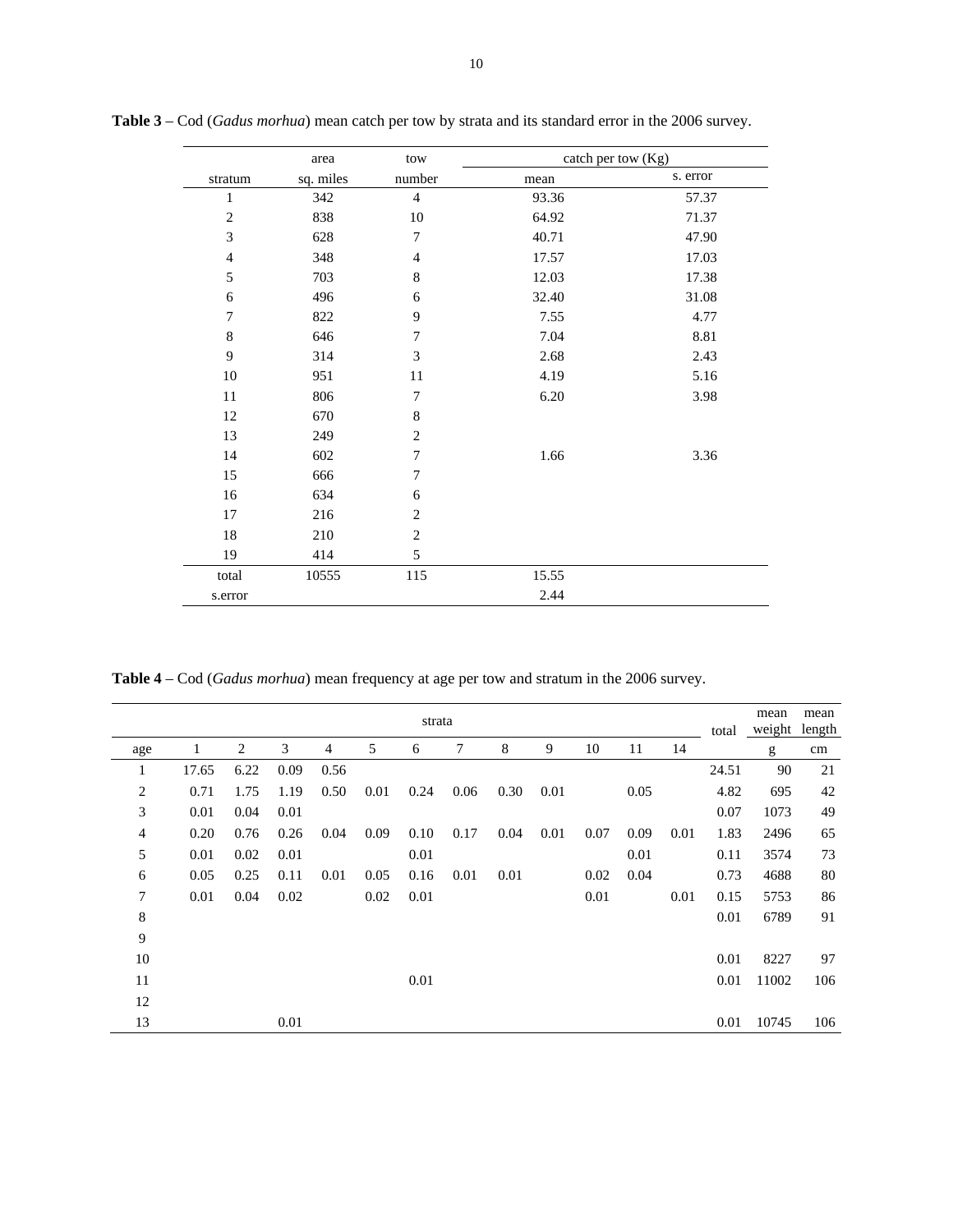**Table 5** – Cod (*Gadus morhua*) mean catch per tow (Kg) by strata in 1988-2006 surveys.

|                | depth in       |        |        |        |        |        |        |        |       |       | year  |       |       |       |       |       |          |       |       |       |
|----------------|----------------|--------|--------|--------|--------|--------|--------|--------|-------|-------|-------|-------|-------|-------|-------|-------|----------|-------|-------|-------|
| stratum        | fathoms        | 1988   | 1989   | 1990   | 1991   | 1992   | 1993   | 1994   | 1995  | 1996  | 1997  | 1998  | 1999  | 2000  | 2001  | 2002  | 2003     | 2004  | 2005  | 2006  |
|                | $70 - 80$      | 51.62  | 24.91  | 31.67  | 214.33 | 2.9    | 19.79  | 83.11  | 59.97 | 38.62 | 9.32  | 4.81  | 3.81  | 9.57  | 3.31  | 18.31 | 6.64     | 72.16 | 41.87 | 93.36 |
| $\overline{c}$ | 81-100         | 158.97 | 161.67 | 32.32  | 85.91  | 80.67  | 141.64 | 128.21 | 47.61 | 62.5  | 32.08 | 29.75 | 23.52 | 11.6  | 7.68  | 11.53 | 1.6      | 24.89 | 29.57 | 64.92 |
| 3              | 101-140        | 93.43  | 214.78 | 45.84  | 51.39  | 177.06 | 176.28 | 127.32 | 23.96 | 22.01 | 23.66 | 14.67 | 3.05  | 7.51  | 4.82  | 9.41  | 1.88     | 0.19  | 37.43 | 40.71 |
| 4              | $\mathbf{H}$   | 118.03 | 182.67 | 97.7   | 109.36 | 129.88 | 534.46 | 71.11  | 28.12 | 40.26 | 32.32 | 5.26  | 0.97  | 16.72 | 18.43 | 2.5   | 5.13     | 5.51  | 5.72  | 17.57 |
| 5              | $\mathbf{H}$   | 39.78  | 199.81 | 158.89 | 198.86 | 85.31  | 127.41 | 17.26  | 23.78 | 17.49 | 21.47 | 18.2  | 4.77  | 7.92  | 4.85  | 2.74  | 5.66     | 0.28  | 0.56  | 12.03 |
| 6              | $\mathbf{H}$   | 85.49  | 179.66 | 87.5   | 40.5   | 25.21  | 111.67 | 37.36  | 34.64 | 16.42 | 28.44 | 16.22 | 9.93  | 13.53 | 19.83 | 13.88 | 0.64     | 3.86  | 5.44  | 32.40 |
| 7              | 141-200        | 35.5   | 255.88 | 62.9   | 40.53  | 15.09  | 98.24  | 13.67  | 1.95  | 0.87  | 17.05 | 1.24  | 0.82  | 0.09  | 0.2   | 0.38  | 1.71     | 0.29  |       | 7.55  |
| 8              |                | 181.45 | 333.89 | 342.16 | 103.75 | 47.72  | 161.79 | 73.45  | 7.08  | 1.9   | 32.71 | 1.56  | 0.47  | 1.48  | 2.5   | 0.76  | 2.26     | 0.09  |       | 7.04  |
| 9              | $\mathbf{H}$   | 7.68   | 219.91 | 270.98 | 7.87   | 5.98   | 41.69  | 10     | 0.37  | 4.3   | 7.28  |       | 0.8   | 1.72  |       | 0.58  | 15.72    |       |       | 2.68  |
| 10             | $\mathbf{H}$   | 18.47  | 67.6   | 64.58  | 21.51  | 4.51   | 12.92  | 6.98   | 0.8   | 0.64  | 4.16  | 2.74  | 1.41  | 1.47  | 1.11  | 0.03  | 0.33     |       | 0.38  | 4.19  |
| 11             | $\mathbf{H}$   | 40.8   | 215.27 | 66.37  | 29.1   | 3.66   | 27.33  | 9.47   | 1.28  | 0.67  | 5.06  | 2.86  | 4.16  | 1.72  | 2.84  | 0.3   | 0.93     | 0.46  | 0.92  | 6.20  |
| 12             | 201-300        | 6.57   | 48.37  | 31.84  | 2.47   |        | 0.47   |        |       |       |       |       |       |       |       |       | 1.39     |       |       |       |
| 13             | $\blacksquare$ | 0.44   | 133.59 | 39.93  | 4.94   |        |        |        |       |       |       |       |       |       |       |       |          |       |       |       |
| 14             | $\mathbf{H}$   | 2.33   | 24.43  | 14     | 2.85   | 1.46   | 4.81   |        |       |       |       |       |       |       |       |       | $\theta$ |       |       | 1.66  |
| 15             |                | 14.74  | 166.25 | 46.32  | 2.13   |        |        |        |       |       |       |       |       |       |       |       | 0.35     |       |       |       |
| 16             | 301-400        |        | 1.35   |        |        |        |        |        |       |       |       |       |       |       |       |       |          |       |       |       |
| 17             |                |        | 0.31   |        |        |        | 0.14   |        |       |       |       |       |       |       |       |       |          |       |       |       |
| 18             |                | 0.13   |        |        |        |        | 0.18   |        |       |       |       |       |       |       |       |       |          |       |       |       |
| 19             |                |        | 3.19   |        |        |        |        |        |       |       |       |       |       |       |       |       |          |       |       |       |
| total          |                | 50.78  | 141.95 | 75.71  | 50.05  | 33.22  | 76.08  | 32.91  | 12.05 | 11.21 | 12.39 | 6.2   | 3.55  | 3.81  | 3.35  | 3.1   | 1.98     | 5.06  | 6.52  | 15.55 |
| s.e.           |                | 7.19   | 15.18  | 10.23  | 8.34   | 7.26   | 21.63  | 9.16   | 2.57  | 1.81  | 2.14  | 0.8   | 0.56  | 0.74  | 0.47  | 0.49  | 0.34     | 0.97  | 2.02  | 2.44  |

s.e.: standard error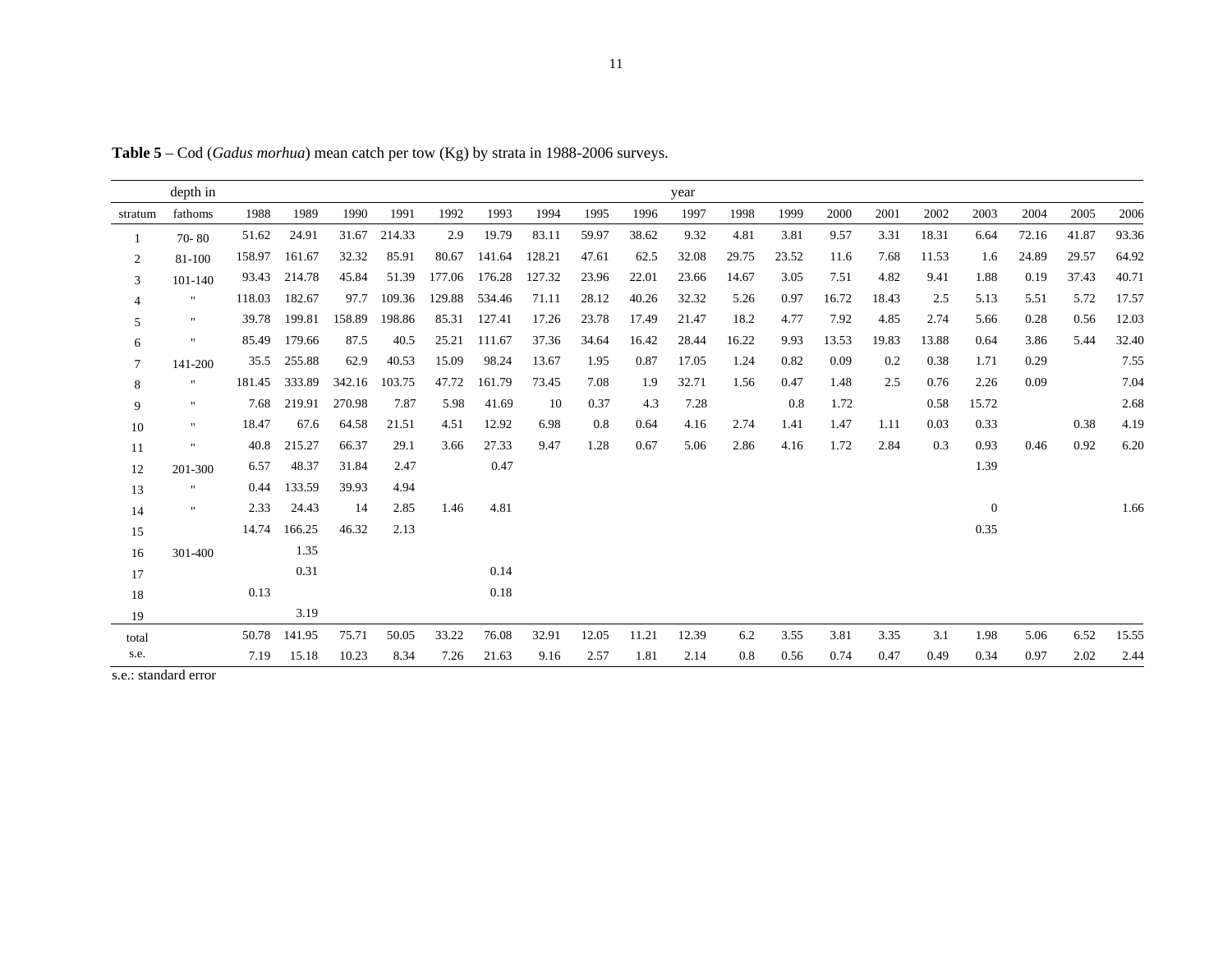| length    |       | length            | length    |      | length  |      |
|-----------|-------|-------------------|-----------|------|---------|------|
| $6 - 8$   |       | 36-38<br>0.43     | 63-65     | 0.62 | 90-92   | 0.07 |
| $12 - 14$ | 0.04  | $39-41$<br>1.11   | 66-68     | 0.55 | 93-95   | 0.01 |
| $15-17$   | 1.31  | $42 - 44$<br>2.02 | 69-71     | 0.29 | 96-98   | 0.02 |
| 18-20     | 7.72  | 45-47<br>1.06     | $72 - 74$ | 0.15 | 99-101  |      |
| $21 - 23$ | 10.81 | 0.18<br>$48 - 50$ | 75-77     | 0.13 | 102-104 |      |
| $24 - 26$ | 4.23  | 51-53<br>0.01     | 78-80     | 0.17 | 105-107 | 0.01 |
| $27-29$   | 0.36  | 0.03<br>54-56     | 81-83     | 0.19 | 108-110 |      |
| $30 - 32$ | 0.03  | 0.11<br>57-59     | 84-86     | 0.17 | 111-113 |      |
| $33 - 35$ | 0.09  | 0.27<br>$60 - 62$ | 87-89     | 0.07 | 114-116 | 0.01 |

**Table 6** – Cod (*Gadus morhua*) mean length frequency per tow in the 2006 survey.

**Table 7** – Cod (*Gadus morhua*)age-length key in 2006.

| Length          |                |                  |                |                             |                |                |                          |              | $_{\rm age}$     |              |                |    |              |    |    |       | total                       |
|-----------------|----------------|------------------|----------------|-----------------------------|----------------|----------------|--------------------------|--------------|------------------|--------------|----------------|----|--------------|----|----|-------|-----------------------------|
| $\,\mathrm{cm}$ | $\,1\,$        | $\sqrt{2}$       | $\mathfrak{Z}$ | $\sqrt{4}$                  | $\sqrt{5}$     | $\epsilon$     | $\boldsymbol{7}$         | $\,8\,$      | $\boldsymbol{9}$ | $10\,$       | $11\,$         | 12 | 13           | 14 | 15 | $16+$ |                             |
| $12 - 14$       | $\overline{5}$ |                  |                |                             |                |                |                          |              |                  |              |                |    |              |    |    |       | $\mathfrak{S}$              |
| $15 - 17$       | 61             |                  |                |                             |                |                |                          |              |                  |              |                |    |              |    |    |       | 61                          |
| 18-20           | 104            |                  |                |                             |                |                |                          |              |                  |              |                |    |              |    |    |       | 104                         |
| $21 - 23$       | 98             |                  |                |                             |                |                |                          |              |                  |              |                |    |              |    |    |       | 98                          |
| $24 - 26$       | 95             |                  |                |                             |                |                |                          |              |                  |              |                |    |              |    |    |       | 95                          |
| 27-29           | $25\,$         |                  |                |                             |                |                |                          |              |                  |              |                |    |              |    |    |       | $25\,$                      |
| 30-32           | $\sqrt{2}$     |                  |                |                             |                |                |                          |              |                  |              |                |    |              |    |    |       | $\sqrt{2}$                  |
| $33 - 35$       |                | $\boldsymbol{9}$ |                |                             |                |                |                          |              |                  |              |                |    |              |    |    |       | $\overline{9}$              |
| 36-38           |                | 43               |                |                             |                |                |                          |              |                  |              |                |    |              |    |    |       | 43                          |
| 39-41           |                | 83               |                |                             |                |                |                          |              |                  |              |                |    |              |    |    |       | 83                          |
| 42-44           |                | 117              |                |                             |                |                |                          |              |                  |              |                |    |              |    |    |       | 117                         |
| 45-47           |                | $80\,$           | $\mathfrak{Z}$ |                             |                |                |                          |              |                  |              |                |    |              |    |    |       | 83                          |
| $48 - 50$       |                | 15               | $\sqrt{2}$     |                             |                |                |                          |              |                  |              |                |    |              |    |    |       | $17\,$                      |
| 51-53           |                |                  | $\,1$          |                             |                |                |                          |              |                  |              |                |    |              |    |    |       | $\,1\,$                     |
| 54-56           |                |                  |                | $\ensuremath{\mathfrak{Z}}$ |                |                |                          |              |                  |              |                |    |              |    |    |       | $\ensuremath{\mathfrak{Z}}$ |
| 57-59           |                |                  | $\,1\,$        | 12                          |                |                |                          |              |                  |              |                |    |              |    |    |       | 13                          |
| $60 - 62$       |                |                  |                | 32                          |                |                |                          |              |                  |              |                |    |              |    |    |       | 32                          |
| 63-65           |                |                  |                | 64                          | $\mathbf{1}$   |                |                          |              |                  |              |                |    |              |    |    |       | 65                          |
| 66-68           |                |                  |                | 53                          | $\sqrt{2}$     | $\sqrt{2}$     |                          |              |                  |              |                |    |              |    |    |       | 57                          |
| 69-71           |                |                  |                | 27                          |                | $\mathfrak{Z}$ | $\,1$                    |              |                  |              |                |    |              |    |    |       | $31\,$                      |
| $72 - 74$       |                |                  |                | $\sqrt{6}$                  | $\overline{4}$ | $\mathfrak s$  |                          |              |                  |              |                |    |              |    |    |       | 15                          |
| 75-77           |                |                  |                |                             | $\sqrt{2}$     | 12             |                          |              |                  |              |                |    |              |    |    |       | 14                          |
| 78-80           |                |                  |                |                             |                | 17             | $\mathbf{1}$             |              |                  |              |                |    |              |    |    |       | $18\,$                      |
| 81-83           |                |                  |                |                             | $\sqrt{2}$     | 18             | $\sqrt{2}$               |              |                  |              |                |    |              |    |    |       | 22                          |
| 84-86           |                |                  |                |                             |                | 14             | $\overline{\mathbf{4}}$  |              |                  |              |                |    |              |    |    |       | 18                          |
| 87-89           |                |                  |                |                             |                | $\sqrt{5}$     | 3                        |              |                  |              |                |    |              |    |    |       | $\,$ 8 $\,$                 |
| 90-92           |                |                  |                |                             |                | $\overline{3}$ | $\overline{\mathcal{L}}$ | $\,1\,$      |                  |              |                |    |              |    |    |       | $\,8\,$                     |
| 93-95           |                |                  |                |                             |                |                | $\mathbf{1}$             |              |                  |              |                |    |              |    |    |       | $\mathbf{1}$                |
| 96-98           |                |                  |                |                             |                |                |                          |              |                  | $\,1$        | $\,1$          |    |              |    |    |       | $\sqrt{2}$                  |
| 99-101          |                |                  |                |                             |                |                |                          |              |                  |              |                |    |              |    |    |       |                             |
| 102-104         |                |                  |                |                             |                |                |                          |              |                  |              |                |    |              |    |    |       |                             |
| 105-107         |                |                  |                |                             |                |                |                          |              |                  |              |                |    | $\,1\,$      |    |    |       | $\,1$                       |
| 108-110         |                |                  |                |                             |                |                |                          |              |                  |              |                |    |              |    |    |       |                             |
| 111-113         |                |                  |                |                             |                |                |                          |              |                  |              |                |    |              |    |    |       |                             |
| 114-116         |                |                  |                |                             |                |                |                          |              |                  |              | $\mathbf{1}$   |    |              |    |    |       | $\mathbf{1}$                |
| total           | 390            | 347              | $\tau$         | 197                         | 11             | 79             | 16                       | $\mathbf{1}$ |                  | $\mathbf{1}$ | $\overline{c}$ |    | $\mathbf{1}$ |    |    |       | 1052                        |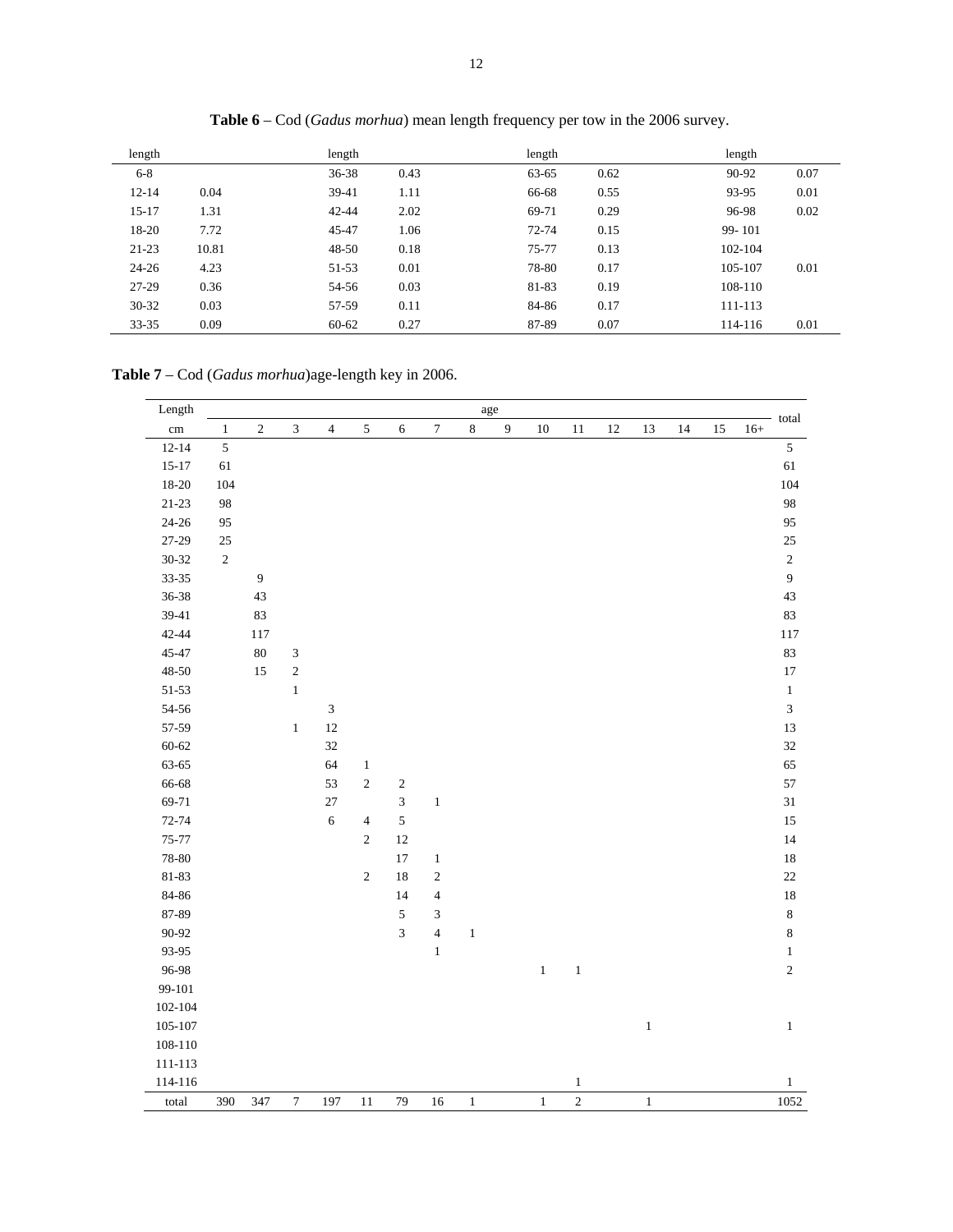|                             | area      | $\mathop{\text{\rm tow}}$ |       | catch per tow (Kg) |
|-----------------------------|-----------|---------------------------|-------|--------------------|
| stratum                     | sq. miles | number                    | mean  | st. error          |
| $\,1$                       | 342       | $\overline{4}$            | 27.39 | 23.76              |
| $\sqrt{2}$                  | 838       | $10\,$                    | 5.54  | 3.67               |
| $\ensuremath{\mathfrak{Z}}$ | 628       | $\tau$                    | 1.54  | 1.52               |
| $\overline{4}$              | 348       | $\overline{4}$            | 4.13  | 1.77               |
| 5                           | 703       | $\,8\,$                   | 1.17  | 1.31               |
| 6                           | 496       | 6                         | 1.61  | 1.21               |
| $\tau$                      | 822       | 9                         | 0.59  | 0.92               |
| $\,$ 8 $\,$                 | 646       | $\boldsymbol{7}$          | 3.31  | 5.90               |
| $\overline{9}$              | 314       | $\mathfrak{Z}$            |       |                    |
| $10\,$                      | 951       | $11\,$                    | 1.33  | 1.55               |
| 11                          | 806       | $\boldsymbol{7}$          | 0.32  | 0.54               |
| 12                          | 670       | $\,8\,$                   |       |                    |
| 13                          | 249       | $\sqrt{2}$                |       |                    |
| 14                          | 602       | $\boldsymbol{7}$          |       |                    |
| 15                          | 666       | 7                         |       |                    |
| 16                          | 634       | 6                         |       |                    |
| 17                          | 216       | $\overline{c}$            |       |                    |
| $18\,$                      | 210       | $\overline{c}$            |       |                    |
| 19                          | 414       | 5                         |       |                    |
| total                       | 10555     | 115                       | 2.10  |                    |
| s.error                     |           |                           | 0.43  |                    |

**Table 8 –** American plaice (*Hippoglossoides platessoides*) mean catch per tow by strata and its standard error in the2006 survey.

**Table 9** – American plaice (*Hippoglossoides platessoides*) mean frequency at age per tow in the 2006 survey.

| age            |      |      |      |      |      | stratum |      |      |   |      |      |    | total | mean<br>weight length | mean |
|----------------|------|------|------|------|------|---------|------|------|---|------|------|----|-------|-----------------------|------|
|                | 1    | 2    | 3    | 4    | 5    | 6       | 7    | 8    | 9 | 10   | 11   | 15 |       | g                     | cm   |
| 1              |      |      |      |      |      |         | 0.01 |      |   |      |      |    | 0.01  | 16                    | 13   |
| $\overline{c}$ |      | 0.01 | 0.01 | 0.01 | 0.00 |         | 0.00 |      |   |      |      |    | 0.03  | 111                   | 23   |
| 3              | 0.01 | 0.00 |      | 0.00 | 0.01 |         | 0.01 |      |   | 0.01 |      |    | 0.05  | 200                   | 27   |
| $\overline{4}$ | 0.01 | 0.02 | 0.00 | 0.01 | 0.00 | 0.00    | 0.03 |      |   | 0.03 | 0.02 |    | 0.13  | 334                   | 33   |
| 5              | 0.02 | 0.03 | 0.02 | 0.03 | 0.02 | 0.00    | 0.01 |      |   | 0.03 |      |    | 0.17  | 455                   | 36   |
| 6              | 0.06 | 0.02 | 0.01 | 0.02 | 0.01 | 0.01    | 0.00 | 0.00 |   | 0.03 | 0.00 |    | 0.17  | 576                   | 39   |
| 7              | 0.04 | 0.02 | 0.01 | 0.01 | 0.00 | 0.01    |      | 0.00 |   | 0.01 | 0.00 |    | 0.09  | 685                   | 41   |
| 8              | 0.04 | 0.01 | 0.00 | 0.01 | 0.00 | 0.00    |      | 0.00 |   | 0.00 | 0.00 |    | 0.07  | 647                   | 40   |
| 9              | 0.10 | 0.03 | 0.01 | 0.00 | 0.00 | 0.00    | 0.00 | 0.00 |   | 0.00 |      |    | 0.15  | 688                   | 41   |
| 10             | 0.11 | 0.04 | 0.01 | 0.01 | 0.01 | 0.01    | 0.00 | 0.00 |   | 0.01 |      |    | 0.20  | 653                   | 40   |
| 11             | 0.15 | 0.05 | 0.01 | 0.01 | 0.01 | 0.01    | 0.00 | 0.01 |   | 0.01 | 0.00 |    | 0.25  | 764                   | 42   |
| 12             | 0.13 | 0.05 | 0.01 | 0.01 | 0.01 | 0.00    | 0.00 | 0.01 |   | 0.01 | 0.00 |    | 0.24  | 815                   | 43   |
| 13             | 0.14 | 0.05 | 0.01 | 0.01 | 0.00 | 0.01    | 0.00 | 0.01 |   | 0.01 | 0.00 |    | 0.24  | 741                   | 42   |
| 14             | 0.17 | 0.05 | 0.00 | 0.01 | 0.00 | 0.01    |      | 0.02 |   | 0.01 | 0.00 |    | 0.26  | 853                   | 43   |
| 15             | 0.14 | 0.05 | 0.01 | 0.01 | 0.01 | 0.01    | 0.01 | 0.02 |   | 0.00 | 0.00 |    | 0.25  | 897                   | 44   |
| $16+$          | 0.14 | 0.10 | 0.01 | 0.03 | 0.01 | 0.02    | 0.01 | 0.06 |   | 0.02 | 0.00 |    | 0.40  | 1250                  | 49   |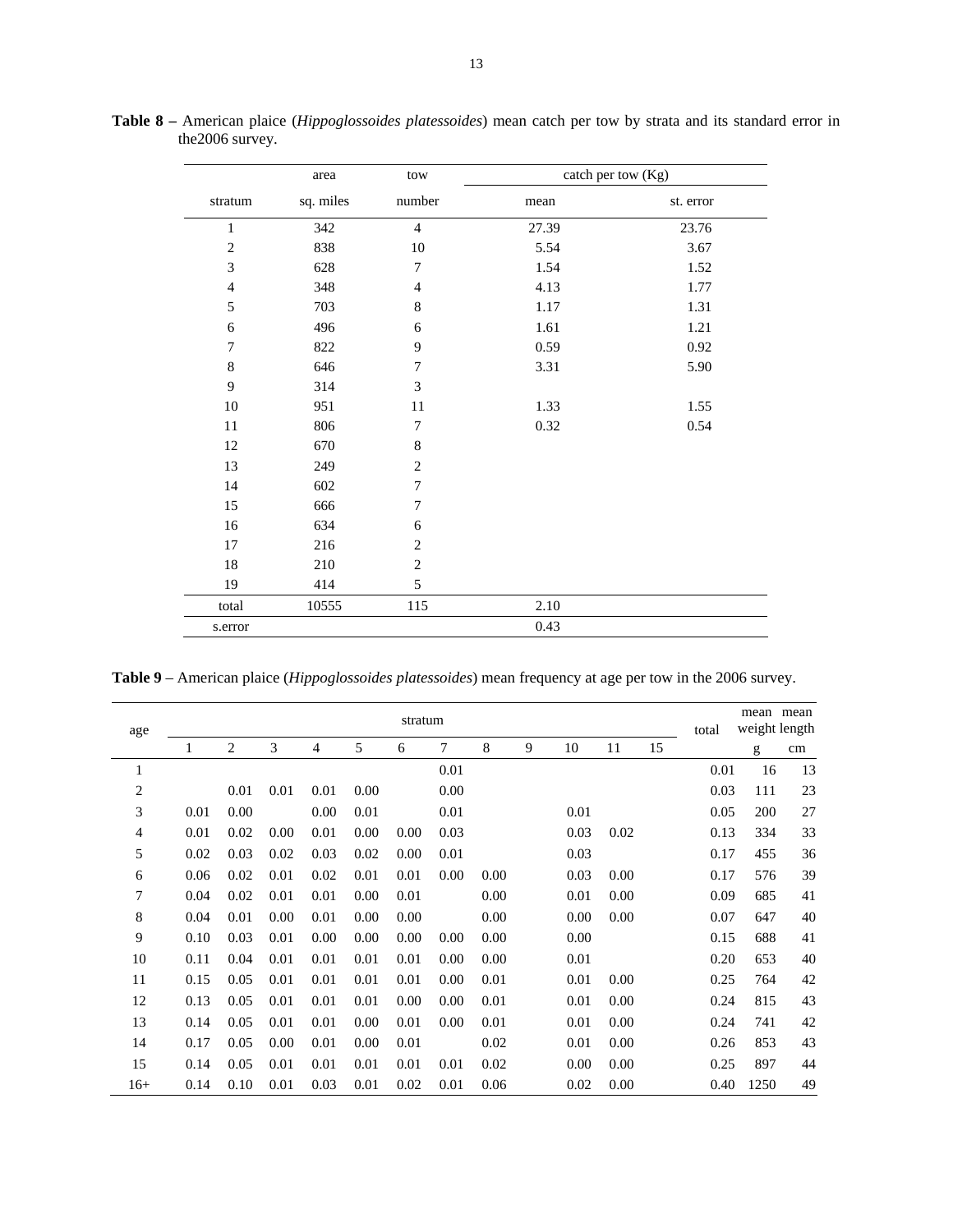|         | depth in           |       |       |       |       |       |       |       |       |       | year  |       |       |       |       |       |       |       |       |       |
|---------|--------------------|-------|-------|-------|-------|-------|-------|-------|-------|-------|-------|-------|-------|-------|-------|-------|-------|-------|-------|-------|
| stratum | fathoms            | 1988  | 1989  | 1990  | 1991  | 1992  | 1993  | 1984  | 1995  | 1996  | 1997  | 1998  | 1999  | 2000  | 2001  | 2002  | 2003  | 2004  | 2005  | 2006  |
|         | $70 - 80$          | 50.09 | 38.38 | 19.4  | 41.37 | 27.24 | 41.42 | 25.4  | 85.58 | 56.1  | 14.64 | 5.99  | 14.3  | 13.24 | 40.02 | 5.41  | 49.58 | 52.62 | 39.83 | 27.39 |
| 2       | 81-100             | 44.54 | 56.42 | 21.52 | 41.71 | 26.84 | 19.84 | 18.76 | 20.91 | 14.78 | 11.6  | 24.86 | 28.34 | 15.3  | 13.07 | 19.76 | 11.36 | 11.52 | 12.47 | 5.54  |
| 3       | 101-140            | 28.57 | 23.35 | 34.86 | 26.06 | 13.18 | 9.27  | 6.8   | 5.27  | 3.52  | 10.34 | 5.95  | 2.04  | 0.44  | 1.93  | 1.55  | 0.36  | 8.9   | 2.11  | 1.54  |
| 4       | $^{\rm{II}}$       | 82.92 | 17.43 | 30.81 | 12.07 | 21    | 21.56 | 32.19 | 18.46 | 10.12 | 7.65  | 12.92 | 2.03  | 3.77  | 3.24  | 4.85  |       | 13.21 | 13.55 | 4.13  |
| 5       | $^{\rm{II}}$       | 48.53 | 57.74 | 34.15 | 26.26 | 15.64 | 24.1  | 22.95 | 10.26 | 9.32  | 11.55 | 13.88 | 1.37  | 1.05  | 2.08  | 3.55  | 1.53  | 1.27  | 0.85  | 1.17  |
| 6       | ×                  | 12.68 | 29.9  | 25.22 | 13.28 | 15.91 | 8.07  | 21.39 | 3.24  | 0.84  | 0.36  | 0.93  | 1.05  | 0.65  | 0.97  | 1.65  | 0.77  | 0.61  | 1.88  | 1.61  |
| 7       | 141-200            | 18.74 | 8.47  | 13.38 | 6.21  | 10.2  | 5.09  | 5.04  | 3.97  | 1.15  | 1.32  | 0.75  | 0.29  | 0.23  | 0.45  | 0.84  | 0.48  | 1.24  | 0.49  | 0.59  |
| 8       | п                  | 8.49  | 3.33  | 5.35  | 5.08  | 14.78 | 9.9   | 3.47  | 2.67  | 1.15  | 2.49  | 3.35  | 0.04  |       | 0.93  | 0.87  | 0.28  | 1.08  | 3.56  | 3.31  |
| 9       | $\pmb{\mathsf{H}}$ | 4.29  | 6.83  | 14.34 |       | 15.59 | 8.57  | 0.81  | 20.91 | 2.31  | 1.48  |       |       |       |       | 0.05  | 0.38  | 2.99  | 0.74  |       |
| 10      | $\pmb{\mathsf{H}}$ | 32.07 | 20.56 | 27.62 | 18.06 | 19.4  | 20.14 | 30.86 | 9.78  | 5.72  | 3.96  | 0.49  |       | 0.61  | 1.31  | 0.49  | 0.75  | 0.58  | 1.20  | 1.33  |
| 11      | $\mathbf{H}$       | 19.3  | 19.02 | 21.44 | 6.53  | 6.07  | 4.75  | 4.93  | 1.79  | 1.09  | 0.52  | 0.48  | 0.61  | 0.36  | 0.44  | 0.95  | 0.47  | 1.03  | 0.57  | 0.32  |
| 12      | 201-300            | 0.17  | 0.36  | 0.88  | 0.33  | 0.21  | 0.29  | 0.65  | 0.23  | 0.63  | 0.13  |       |       |       | 0.08  |       | 0.22  |       |       |       |
| 13      | Ħ                  | 0.11  |       | 1.08  |       |       |       |       | 0.13  |       |       |       |       |       |       |       |       |       |       |       |
| 14      | $\pmb{\mathsf{H}}$ | 0.16  | 0.19  | 0.13  | 8.49  | 0.63  | 0.12  | 0.52  | 0.31  | 0.09  |       | 0.09  | 0.21  |       |       |       |       |       |       |       |
| 15      | Ħ                  | 0.44  | 1.95  | 0.05  | 1.91  | 0.75  | 2.16  | 0.79  | 1.35  | 0.44  | 0.13  | 0.13  |       |       |       |       | 0.12  |       | 0.09  |       |
| 16      | 301-400            | 0.12  |       |       | 0.07  | 0.19  | 0.27  | 0.12  |       |       |       |       |       |       |       |       |       |       |       |       |
| 17      | $\mathbf{H}$       |       |       |       |       |       |       |       |       |       |       |       |       |       |       |       |       |       |       |       |
| 18      | $\pmb{\mathsf{H}}$ |       |       |       |       |       |       |       |       |       |       |       |       |       |       |       |       |       |       |       |
| 19      | $\mathbf{H}$       |       |       |       | 0.47  | 0.11  | 0.17  | 0.08  | 0.32  |       |       |       |       |       |       |       |       |       |       |       |
| total   |                    | 19.95 | 17.47 | 14.9  | 12.55 | 10.76 | 9.79  | 10.23 | 8.44  | 5.09  | 3.76  | 4.27  | 3.21  | 2     | 2.99  | 2.55  | 2.86  | 4.38  | 3.43  | 2.10  |
| s.e.    |                    | 2.29  | 2.55  | 1.59  | 1.47  | 1.19  | 1.29  | 1.71  | 1.35  | 1.13  | 0.88  | 0.93  | 1.08  | 0.41  | 0.53  | 0.91  | 0.93  | 0.92  | 0.85  | 0.43  |

**Table 10** – American plaice (*Hippoglossoides platessoides*) mean catch per tow (Kg) by strata in 1988-2006 surveys.

**Table 11** – American plaice mean length frequency per tow in the 2006 survey.

| length    | male | female | length    | male | female | length    | male | female | length    | male | female |
|-----------|------|--------|-----------|------|--------|-----------|------|--------|-----------|------|--------|
| $12 - 13$ |      | 0.01   | $24 - 25$ |      | 0.02   | 36-37     | 0.26 | 0.03   | 48-49     |      | 0.21   |
| $14 - 15$ |      |        | $26 - 27$ | 0.01 |        | 38-39     | 0.42 | 0.06   | $50 - 51$ |      | 0.12   |
| $16-17$   |      |        | 28-29     | 0.01 | 0.03   | $40 - 41$ | 0.41 | 0.04   | 52-53     |      | 0.11   |
| 18-19     |      |        | $30 - 31$ | 0.04 | 0.02   | $42 - 43$ | 0.22 | 0.05   | 54-55     |      | 0.04   |
| $20 - 21$ |      | 0.02   | $32 - 33$ | 0.08 |        | 44-45     | 0.10 | 0.05   | 56-57     |      | 0.11   |
| $22 - 23$ | 0.01 |        | 34-35     | 0.09 | 0.03   | 46-47     | 0.01 | 0.11   | 60-61     |      | 0.01   |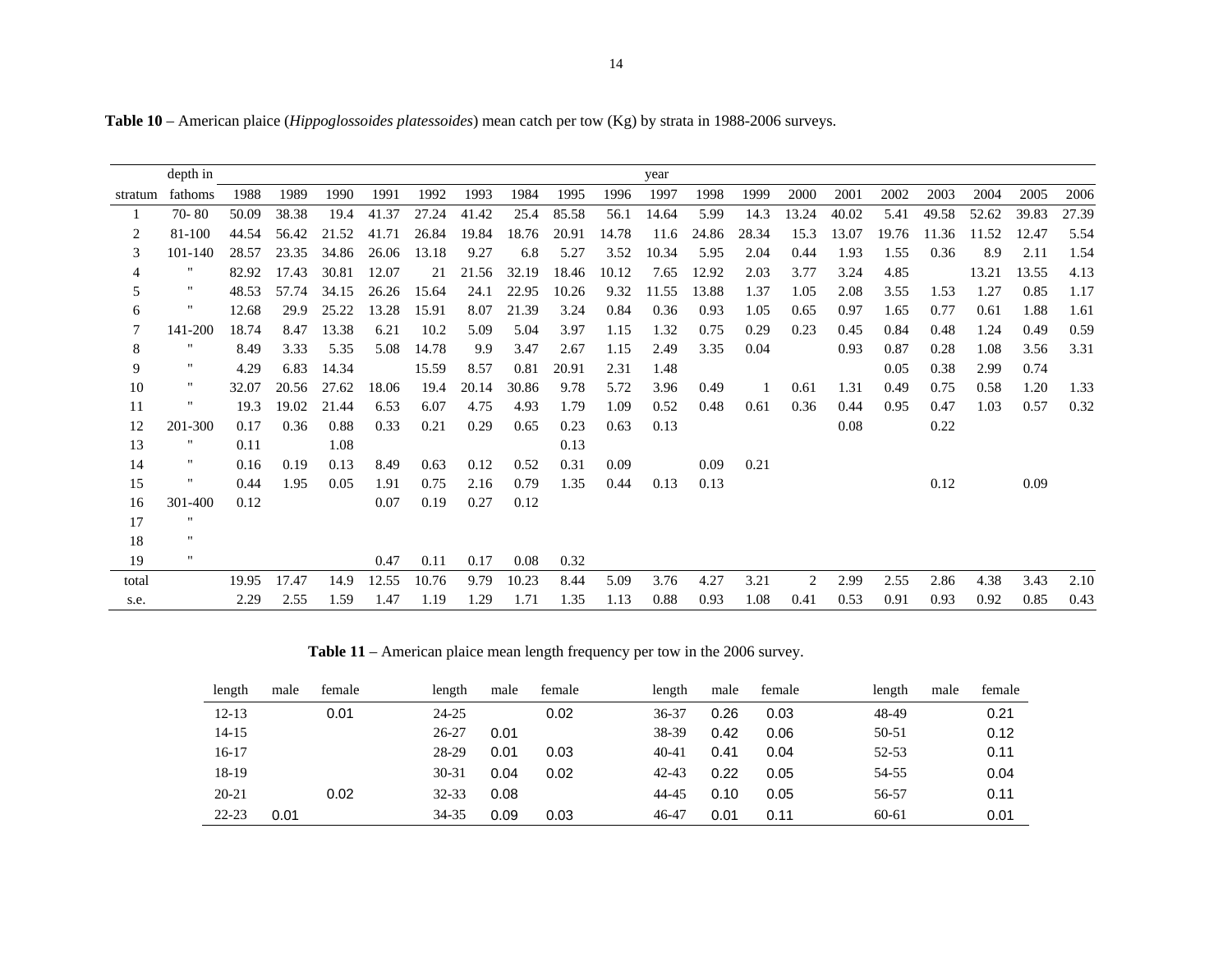**Table 12** – American plaice (*Hippoglossoides platessoides*) age-length key in 2006.

**MALE** 

| Length    |   |                |   |                |    |                |                | age            |                |                |                |                |              |                |                |                |                  |
|-----------|---|----------------|---|----------------|----|----------------|----------------|----------------|----------------|----------------|----------------|----------------|--------------|----------------|----------------|----------------|------------------|
| $\rm cm$  | 1 | $\overline{2}$ | 3 | $\overline{4}$ | 5  | 6              | 7              | 8              | 9              | 10             | 11             | 12             | 13           | 14             | 15             | $16+$          | total            |
| $16-17$   |   |                |   |                |    |                |                |                |                |                |                |                |              |                |                |                |                  |
| 18-19     |   |                |   |                |    |                |                |                |                |                |                |                |              |                |                |                |                  |
| $20 - 21$ |   |                |   |                |    |                |                |                |                |                |                |                |              |                |                |                |                  |
| $22 - 23$ |   | $\mathbf{1}$   |   |                |    |                |                |                |                |                |                |                |              |                |                |                | 1                |
| 24-25     |   |                |   |                |    |                |                |                |                |                |                |                |              |                |                |                | $\boldsymbol{0}$ |
| 26-27     |   |                | 1 |                |    |                |                |                |                |                |                |                |              |                |                |                | $\mathbf{1}$     |
| 28-29     |   |                | 1 |                |    |                |                |                |                |                |                |                |              |                |                |                | $\mathbf{1}$     |
| 30-31     |   |                | 1 | $\mathfrak{2}$ | 1  |                |                |                |                |                |                |                |              |                |                |                | 4                |
| 32-33     |   |                |   | 2              | 5  | 1              |                |                |                |                |                |                |              |                |                |                | 8                |
| 34-35     |   |                |   | $\mathbf{1}$   | 3  |                |                | $\overline{2}$ |                | $\overline{c}$ | $\mathbf{1}$   |                | $\mathbf{1}$ |                |                |                | 10               |
| 36-37     |   |                |   |                | 1  | $\overline{4}$ | 3              |                | $\overline{4}$ | 5              | $\overline{c}$ | 4              | 3            | $\mathfrak{2}$ | 1              |                | 29               |
| 38-39     |   |                |   |                |    | $\overline{4}$ | $\mathbf{1}$   | $\overline{2}$ | $\overline{2}$ | $\overline{4}$ | $\overline{7}$ | $\overline{4}$ | 6            | 6              | 9              | 3              | 48               |
| 40-41     |   |                |   |                |    |                | $\overline{c}$ | $\mathbf{1}$   | 6              | 5              | $\overline{4}$ | $\overline{4}$ | 6            | 6              | $\overline{4}$ | $\overline{7}$ | 45               |
| $42 - 43$ |   |                |   |                |    |                |                | $\overline{2}$ | $\overline{2}$ | $\overline{2}$ | $\overline{4}$ | 5              | 3            | $\overline{4}$ | $\mathbf{1}$   | $\overline{c}$ | 25               |
| 44-45     |   |                |   |                |    |                |                |                | $\mathbf{1}$   |                | $\overline{2}$ |                | $\mathbf{1}$ | 5              | $\mathbf{1}$   | $\mathbf{1}$   | 11               |
| 46-47     |   |                |   |                |    |                |                |                |                |                | $\mathbf{1}$   |                |              |                |                |                | 1                |
| total     |   |                | 3 | 5              | 10 | 9              | 6              | 7              | 15             | 18             | 21             | 17             | 20           | 23             | 16             | 13             | 184              |

**FEMALE** 

| Length     |              |                |                |                             |                             |                  |                  | age          |                |              |                  |                             |                  |            |                |                  |                             |
|------------|--------------|----------------|----------------|-----------------------------|-----------------------------|------------------|------------------|--------------|----------------|--------------|------------------|-----------------------------|------------------|------------|----------------|------------------|-----------------------------|
| $\,\rm cm$ | $\mathbf{1}$ | $\overline{2}$ | $\mathfrak{Z}$ | $\sqrt{4}$                  | $\sqrt{5}$                  | $\sqrt{6}$       | $\boldsymbol{7}$ | $\,8\,$      | $\overline{9}$ | $10\,$       | 11               | $12\,$                      | 13               | $14\,$     | 15             | $16+$            | total                       |
| $12 - 13$  | $\mathbf{1}$ |                |                |                             |                             |                  |                  |              |                |              |                  |                             |                  |            |                |                  | $\,1\,$                     |
| $14 - 15$  |              |                |                |                             |                             |                  |                  |              |                |              |                  |                             |                  |            |                |                  |                             |
| $16-17$    |              |                |                |                             |                             |                  |                  |              |                |              |                  |                             |                  |            |                |                  |                             |
| $18-19$    |              |                |                |                             |                             |                  |                  |              |                |              |                  |                             |                  |            |                |                  | $\boldsymbol{0}$            |
| $20 - 21$  |              | $\mathbf{1}$   | $\mathbf{1}$   |                             |                             |                  |                  |              |                |              |                  |                             |                  |            |                |                  | $\sqrt{2}$                  |
| $22-23$    |              |                |                |                             |                             |                  |                  |              |                |              |                  |                             |                  |            |                |                  |                             |
| $24 - 25$  |              | $\sqrt{2}$     |                |                             |                             |                  |                  |              |                |              |                  |                             |                  |            |                |                  | $\sqrt{2}$                  |
| $26 - 27$  |              |                |                |                             |                             |                  |                  |              |                |              |                  |                             |                  |            |                |                  |                             |
| 28-29      |              |                |                | $\ensuremath{\mathfrak{Z}}$ |                             |                  |                  |              |                |              |                  |                             |                  |            |                |                  | $\ensuremath{\mathfrak{Z}}$ |
| $30 - 31$  |              |                | $\mathbf{1}$   | $\,1\,$                     |                             |                  |                  |              |                |              |                  |                             |                  |            |                |                  | $\sqrt{2}$                  |
| $32 - 33$  |              |                |                |                             |                             |                  |                  |              |                |              |                  |                             |                  |            |                |                  |                             |
| $34 - 35$  |              |                |                | $\sqrt{2}$                  | $\,1\,$                     |                  |                  |              |                |              |                  |                             |                  |            |                |                  | $\ensuremath{\mathfrak{Z}}$ |
| $36 - 37$  |              |                |                | $\sqrt{2}$                  |                             | $\mathbf{1}$     |                  |              |                |              |                  |                             |                  |            |                |                  | $\overline{3}$              |
| 38-39      |              |                |                | $1\,$                       | $\ensuremath{\mathfrak{Z}}$ | $\mathfrak z$    |                  |              |                |              |                  |                             |                  |            |                |                  | $\boldsymbol{7}$            |
| $40 - 41$  |              |                |                |                             | $\sqrt{3}$                  | $\boldsymbol{2}$ |                  |              |                |              |                  |                             |                  |            |                |                  | $\sqrt{5}$                  |
| $42 - 43$  |              |                |                |                             | $\,1\,$                     | $\mathfrak{Z}$   | $\mathbf{1}$     |              |                |              |                  |                             |                  |            |                |                  | $\overline{5}$              |
| $44 - 45$  |              |                |                |                             |                             | $\,1\,$          | $\sqrt{2}$       |              |                | $\sqrt{2}$   | $\mathbf{1}$     |                             |                  |            |                |                  | $\sqrt{6}$                  |
| 46-47      |              |                |                |                             |                             |                  |                  |              | $\,1$          | $\sqrt{2}$   | $\sqrt{2}$       | $\ensuremath{\mathfrak{Z}}$ | $\boldsymbol{2}$ |            | $\overline{c}$ | $\mathbf{1}$     | 13                          |
| 48-49      |              |                |                |                             |                             |                  | $\mathbf{1}$     | $\mathbf{1}$ |                |              | $\sqrt{2}$       | 5                           | $\overline{3}$   | $\sqrt{2}$ | $\mathfrak{Z}$ | $\tau$           | 24                          |
| $50 - 51$  |              |                |                |                             |                             |                  |                  |              |                | $\mathbf{1}$ | $\mathbf{1}$     |                             | $\sqrt{2}$       |            | $\overline{4}$ | 6                | 14                          |
| $52 - 53$  |              |                |                |                             |                             |                  |                  |              | $\,1\,$        |              | $\mathbf{1}$     | $\sqrt{2}$                  |                  | $\sqrt{2}$ | $\sqrt{2}$     | $\overline{4}$   | 12                          |
| $54 - 55$  |              |                |                |                             |                             |                  |                  |              |                |              |                  |                             |                  |            |                | 5                | $\sqrt{5}$                  |
| 56-57      |              |                |                |                             |                             |                  |                  |              |                |              |                  |                             |                  | $\sqrt{2}$ | $\mathbf{1}$   | $\boldsymbol{7}$ | $10\,$                      |
| 58-59      |              |                |                |                             |                             |                  |                  |              |                |              |                  |                             |                  |            |                |                  |                             |
| 60-61      |              |                |                |                             |                             |                  |                  |              |                |              |                  |                             |                  |            |                | $\mathbf{1}$     | $\mathbf{1}$                |
| Total      | $\mathbf{1}$ | $\mathfrak{Z}$ | $\sqrt{2}$     | 9                           | $\,8\,$                     | $10\,$           | $\overline{4}$   | $\mathbf{1}$ | $\sqrt{2}$     | $\sqrt{5}$   | $\boldsymbol{7}$ | $10\,$                      | $\boldsymbol{7}$ | $\sqrt{6}$ | $12\,$         | 31               | $118\,$                     |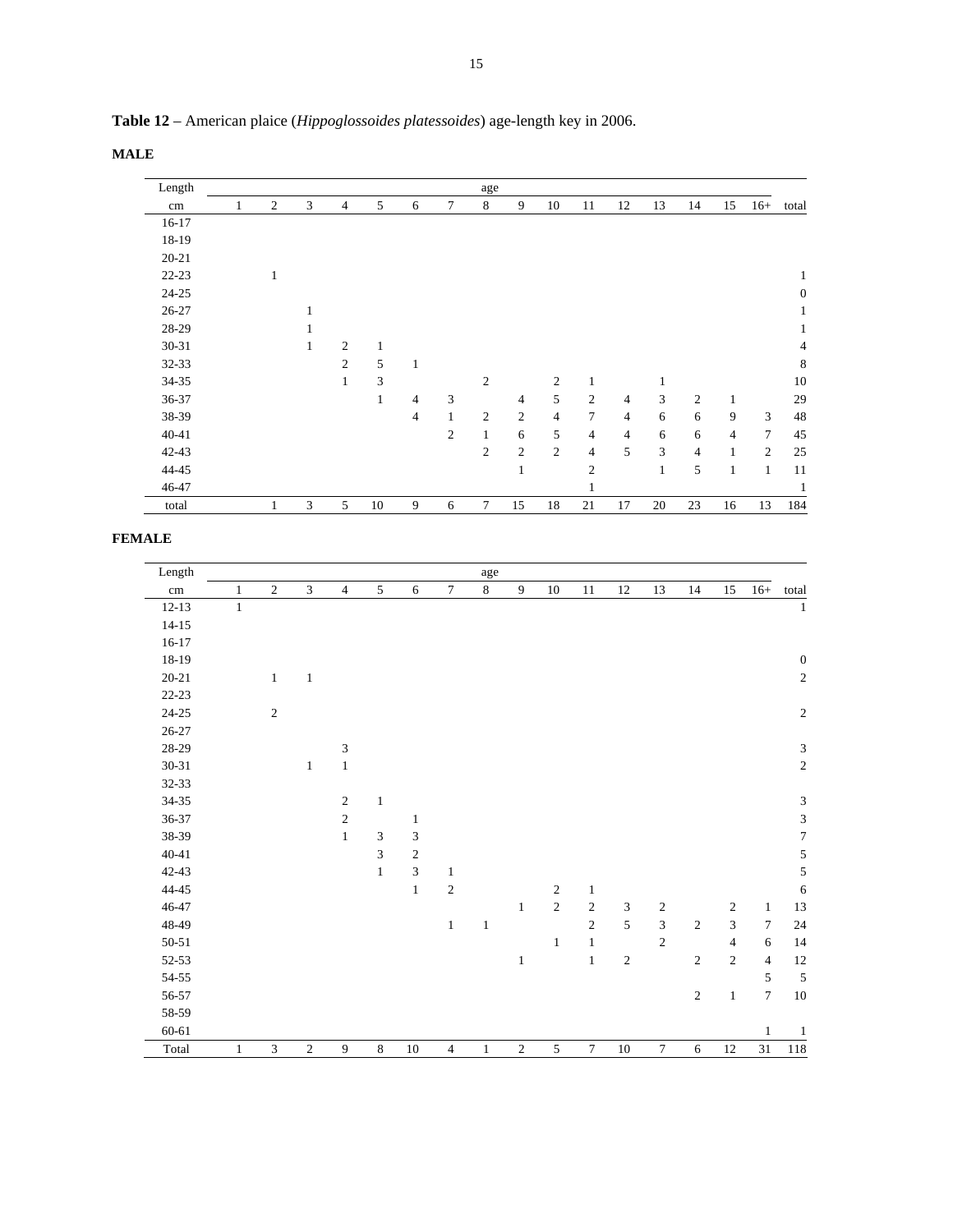|                | area      | tow              |       | catch per tow (Kg) |
|----------------|-----------|------------------|-------|--------------------|
| stratum        | sq. miles | number           | mean  | st. error          |
| $\mathbf{1}$   | 342       | $\overline{4}$   | 60.87 | 121.1              |
| $\overline{2}$ | 838       | 10               | 19.3  | 38.04              |
| 3              | 628       | $\boldsymbol{7}$ | 2387  | 4525               |
| $\overline{4}$ | 348       | $\overline{4}$   | 491.9 | 965.1              |
| 5              | 703       | 8                | 1351  | 2168               |
| 6              | 496       | 6                | 864.2 | 796.6              |
| $\overline{7}$ | 822       | 9                | 278.1 | 558.2              |
| $\,8\,$        | 646       | $\boldsymbol{7}$ | 78.71 | 144.9              |
| 9              | 314       | 3                | 45.73 | 16.49              |
| 10             | 951       | 11               | 103.4 | 81.77              |
| 11             | 806       | $\boldsymbol{7}$ | 506.9 | 698.9              |
| 12             | 670       | $\,$ 8 $\,$      | 0.59  | 0.76               |
| 13             | 249       | $\overline{2}$   | 7.11  | 2.66               |
| 14             | 602       | $\boldsymbol{7}$ | 39.01 | 54.18              |
| 15             | 666       | $\tau$           | 4.37  | 9.24               |
| 16             | 634       | 6                |       |                    |
| 17             | 216       | $\mathbf{2}$     |       |                    |
| $18\,$         | 210       | $\overline{2}$   |       |                    |
| 19             | 414       | 5                |       |                    |
| total          | 10555     | 115              | 370.9 |                    |
| s.error        |           |                  | 118.7 |                    |

 **Table 13** – Redfish (*Sebastes marinus*) mean catch per tow by strata and its standard error in the 2006 survey.

**Table 14** – Redfish (*Sebastes marinus*) mean length frequency per tow in the 2006 survey.

| length | male  | female | length |      | male female |
|--------|-------|--------|--------|------|-------------|
| 14     | 0.98  | 0.11   | 30     | 1.26 | 11.32       |
| 15     | 5.77  | 5.77   | 31     | 1.48 | 4.27        |
| 16     | 41.47 | 32.14  | 32     | 1.79 | 0.51        |
| 17     | 46.79 | 66.82  | 33     | 0.41 | 0.32        |
| 18     | 77.36 | 87.57  | 34     | 0.44 | 0.14        |
| 19     | 69.31 | 74.77  | 35     | 0.39 | 0.02        |
| 20     | 98.17 | 69.87  | 36     | 0.32 | 0.14        |
| 21     | 79.31 | 64.92  | 37     | 0.32 | 0.14        |
| 22     | 74.07 | 77.49  | 38     | 0.66 | 0.14        |
| 23     | 72.91 | 75.16  | 39     | 0.04 | 0.19        |
| 24     | 96.28 | 106.21 | 40     | 0.10 | 0.15        |
| 25     | 91.35 | 76.16  | 41     |      | 0.10        |
| 26     | 86.14 | 80.23  | 42     |      | 0.11        |
| 27     | 62.71 | 53.32  | 43     |      |             |
| 28     | 31.77 | 40.67  | 44     |      | 0.09        |
| 29     | 6.69  | 15.75  | 45     |      | 0.10        |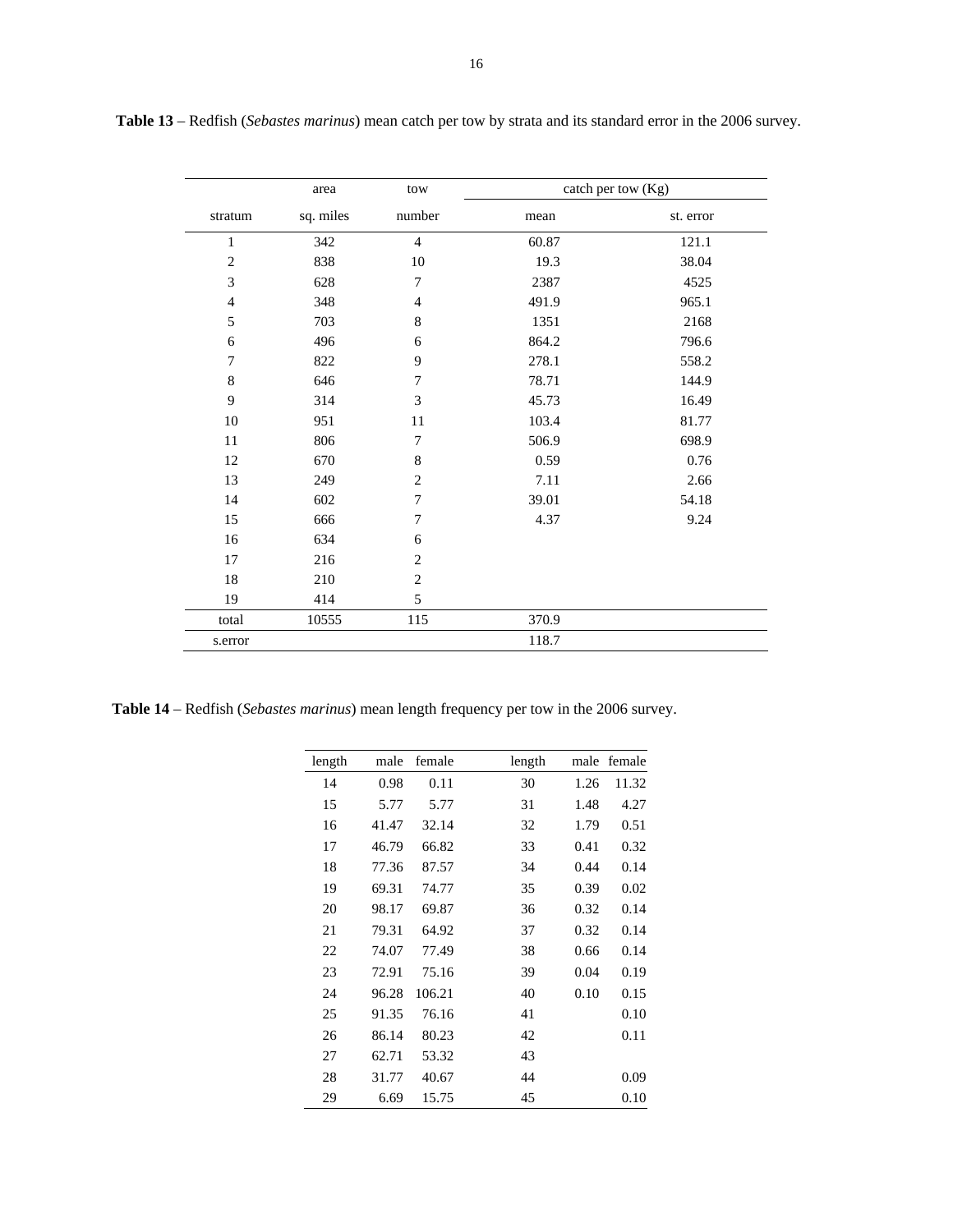|                | area      | tow              | catch per tow $(Kg)$ |           |
|----------------|-----------|------------------|----------------------|-----------|
| stratum        | sq. miles | number           | mean                 | st. error |
| $\mathbf{1}$   | 342       | $\overline{4}$   |                      |           |
| $\overline{c}$ | 838       | 10               | 0.05                 | 0.15      |
| 3              | 628       | $\overline{7}$   | 9.83                 | 16.28     |
| $\overline{4}$ | 348       | $\overline{4}$   | 1.8                  | 3.6       |
| 5              | 703       | $\,$ 8 $\,$      | 4.25                 | 11.78     |
| 6              | 496       | 6                | 48.03                | 79.55     |
| 7              | 822       | 9                | 147.74               | 165.6     |
| $\,$ 8 $\,$    | 646       | $\boldsymbol{7}$ | 101.67               | 112.1     |
| 9              | 314       | 3                | 945.72               | 1290      |
| 10             | 951       | 11               | 301.39               | 269.9     |
| 11             | 806       | $\boldsymbol{7}$ | 283.84               | 343.2     |
| 12             | 670       | $\,$ 8 $\,$      | 51.3                 | 33.85     |
| 13             | 249       | $\mathbf{2}$     | 62                   | 7.08      |
| 14             | 602       | $\overline{7}$   | 413.15               | 319.3     |
| 15             | 666       | $\boldsymbol{7}$ | 73.61                | 37.2      |
| 16             | 634       | 6                | 1.78                 | 2.14      |
| 17             | 216       | $\mathbf{2}$     | 4.33                 | 4.64      |
| 18             | 210       | $\sqrt{2}$       | 22.03                | 9.08      |
| 19             | 414       | 5                | 4.62                 | 4.9       |
| total          | 10555     | 115              | 131.62               |           |
| s.error        |           |                  | 26.82                |           |

 **Table 15** – Redfish (*Sebastes mentella*) mean catch per tow and its standard error by in the 2006 survey.

**Table 16** – Redfish (*Sebastes mentella*) mean length frequency per tow in the 2006 survey.

| length | male   | female | length | male  | female | length | male | female |
|--------|--------|--------|--------|-------|--------|--------|------|--------|
| 13     |        |        | 24     | 34.44 | 29.10  | 35     | 0.12 | 0.50   |
| 14     |        |        | 25     | 16.04 | 18.28  | 36     | 0.12 | 0.12   |
| 15     | 7.83   | 7.83   | 26     | 8.83  | 7.96   | 37     |      |        |
| 16     | 69.39  | 70.26  | 27     | 3.11  | 3.61   | 38     |      | 0.12   |
| 17     | 153.20 | 147.60 | 28     | 3.11  | 2.61   | 39     |      |        |
| 18     | 112.78 | 101.47 | 29     | 2.49  | 1.49   | 40     |      |        |
| 19     | 47.50  | 44.89  | 30     | 2.74  | 2.36   | 41     |      |        |
| 20     | 59.56  | 50.11  | 31     | 0.99  | 1.24   | 42     |      |        |
| 21     | 24.50  | 29.59  | 32     | 0.25  | 1.12   | 43     |      |        |
| 22     | 24.12  | 23.87  | 33     | 0.12  | 1.12   | 44     |      |        |
| 23     | 33.57  | 27.98  | 34     | 0.12  | 0.50   | 45     |      |        |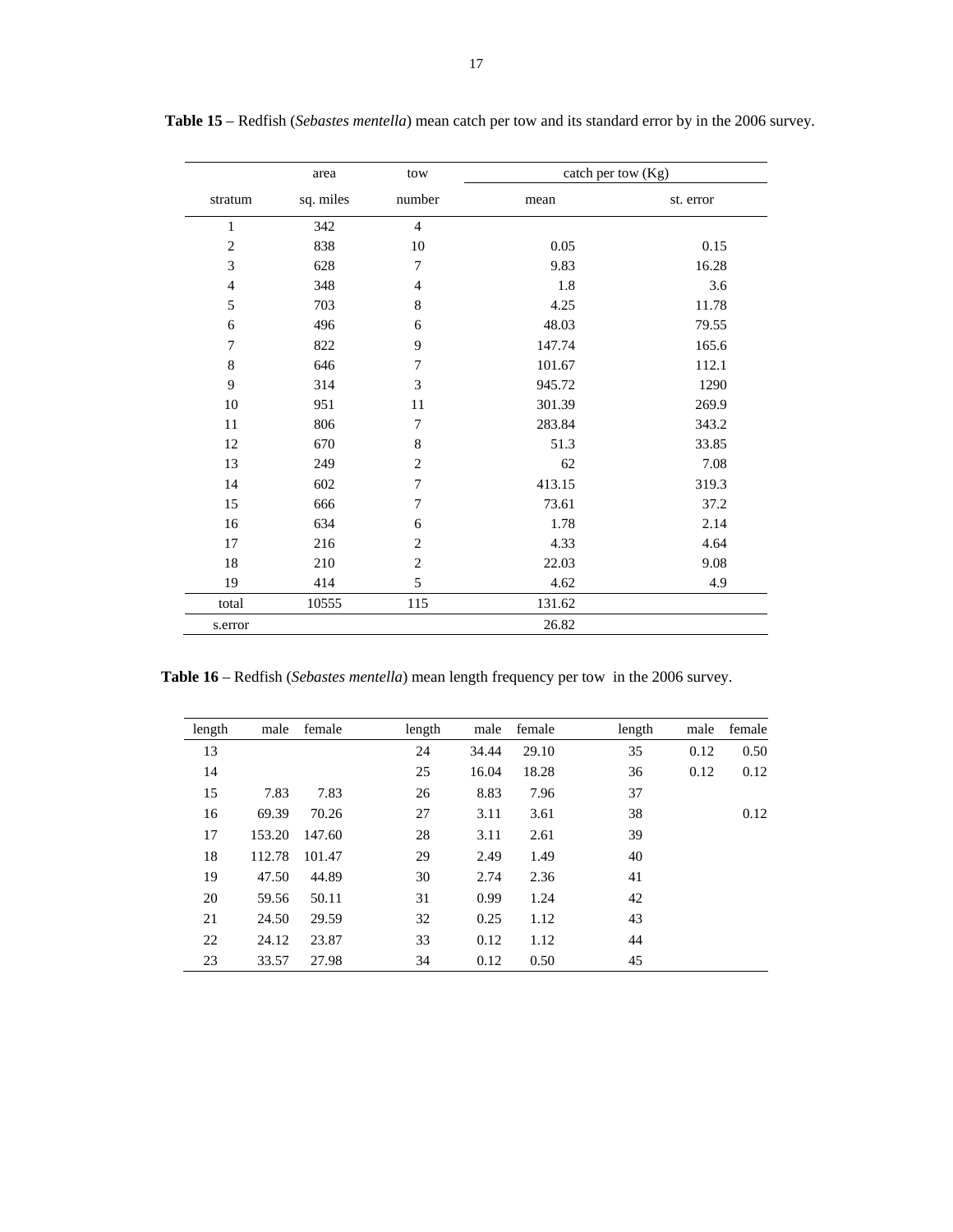| Age             |   | Strata |                |      |       |                |       |       |        |        |      |      |       | Total<br>$(1-19)$ | Mean<br>length | Mean<br>weight |      |    |        |      |     |
|-----------------|---|--------|----------------|------|-------|----------------|-------|-------|--------|--------|------|------|-------|-------------------|----------------|----------------|------|----|--------|------|-----|
|                 | 2 | 3      | $\overline{4}$ | 5    | 6     | $\overline{7}$ | 8     | 9     | 10     | 11     | 12   | 13   | 14    | 15                | 16             | 17             | 18   | 19 |        | cm.  | g.  |
| 2               |   | 0.30   |                |      | 2.45  | 4.35           | 0.42  | 1.87  | 7.09   | 11.88  |      |      | 0.06  | 0.15              |                |                |      |    | 28.57  | 15.6 | 58  |
| 3               |   | 3.05   | 0.11           | 0.55 | 12.24 | 34.57          | 5.73  | 27.73 | 59.27  | 102.29 | 0.11 |      | 1.78  | 1.03              |                |                |      |    | 248.45 | 16.7 | 71  |
| $\overline{4}$  |   | 3.39   | 0.28           | 1.34 | 16.40 | 49.74          | 15.15 | 68.99 | 106.43 | 128.95 | 0.60 | 0.09 | 6.29  | 2.28              |                |                |      |    | 399.91 | 17.7 | 85  |
| 5               |   | 0.72   | 0.10           | 0.43 | 4.55  | 20.33          | 12.31 | 52.32 | 61.01  | 36.59  | 0.93 | 0.21 | 8.35  | 2.29              |                |                |      |    | 200.14 | 19.2 | 109 |
| 6               |   | 0.01   | 0.01           | 0.42 | 0.79  | 12.08          | 10.15 | 45.14 | 38.67  | 8.91   | 5.23 | 1.73 | 39.30 | 8.45              |                |                |      |    | 170.91 | 22.2 | 168 |
| $7\phantom{.0}$ |   |        |                | 0.12 | 0.12  | 3.84           | 3.60  | 14.76 | 10.23  | 2.01   | 4.46 | 1.49 | 34.53 | 5.65              |                |                |      |    | 80.82  | 24.1 | 212 |
| 8               |   |        |                |      |       | 0.85           | 1.06  | 4.15  | 1.44   | 0.69   | 2.98 | 1.04 | 17.08 | 2.77              |                |                |      |    | 32.05  | 25.7 | 259 |
| 9               |   |        |                |      |       | 0.08           | 0.08  | 0.49  |        |        | 1.13 | 0.47 | 5.16  | 0.83              |                |                | 0.07 |    | 8.32   | 28.8 | 364 |
| 10              |   |        |                |      |       |                |       | 0.11  |        | 0.03   | 0.24 | 0.17 | 0.96  | 0.15              |                |                |      |    | 1.66   | 30.0 | 413 |
| $11\,$          |   |        |                |      |       |                |       | 0.16  |        |        | 0.24 | 0.13 | 1.36  | 0.16              |                |                |      |    | 2.05   | 32.0 | 501 |
| 12              |   |        |                |      |       |                |       |       |        |        | 0.02 |      | 0.07  | 0.02              |                |                |      |    | 0.12   | 34.0 | 597 |
| 13              |   |        |                |      |       |                |       | 0.05  |        |        | 0.25 | 0.07 | 1.22  | 0.17              |                |                | 0.02 |    | 1.79   | 31.6 | 484 |
| 14              |   |        |                |      |       |                |       |       |        |        | 0.06 |      | 0.19  |                   |                |                |      |    | 0.25   | 35.0 | 652 |
| 15              |   |        |                |      |       |                |       |       |        |        |      |      |       |                   |                |                |      |    |        |      |     |
| 16              |   |        |                |      |       |                |       | 0.16  |        |        | 0.23 | 0.16 | 1.18  | 0.15              |                |                | 0.02 |    | 1.90   | 30.8 | 445 |
| 17              |   |        |                |      |       |                |       |       |        |        | 0.02 |      | 0.07  | 0.02              |                |                |      |    | 0.12   | 34.0 | 597 |
| 18              |   |        |                |      |       |                |       |       |        |        |      |      |       |                   |                |                |      |    |        |      |     |
| 19              |   |        |                |      |       |                |       |       |        |        |      |      |       |                   |                |                |      |    |        |      |     |
| $20+$           |   |        |                |      |       |                |       | 0.12  |        |        |      |      | 0.12  |                   |                |                |      |    | 0.25   | 32.0 | 497 |

**Table 17** – Redfish (*Sebastes mentella*) mean frequency at age per tow in the 2006 survey.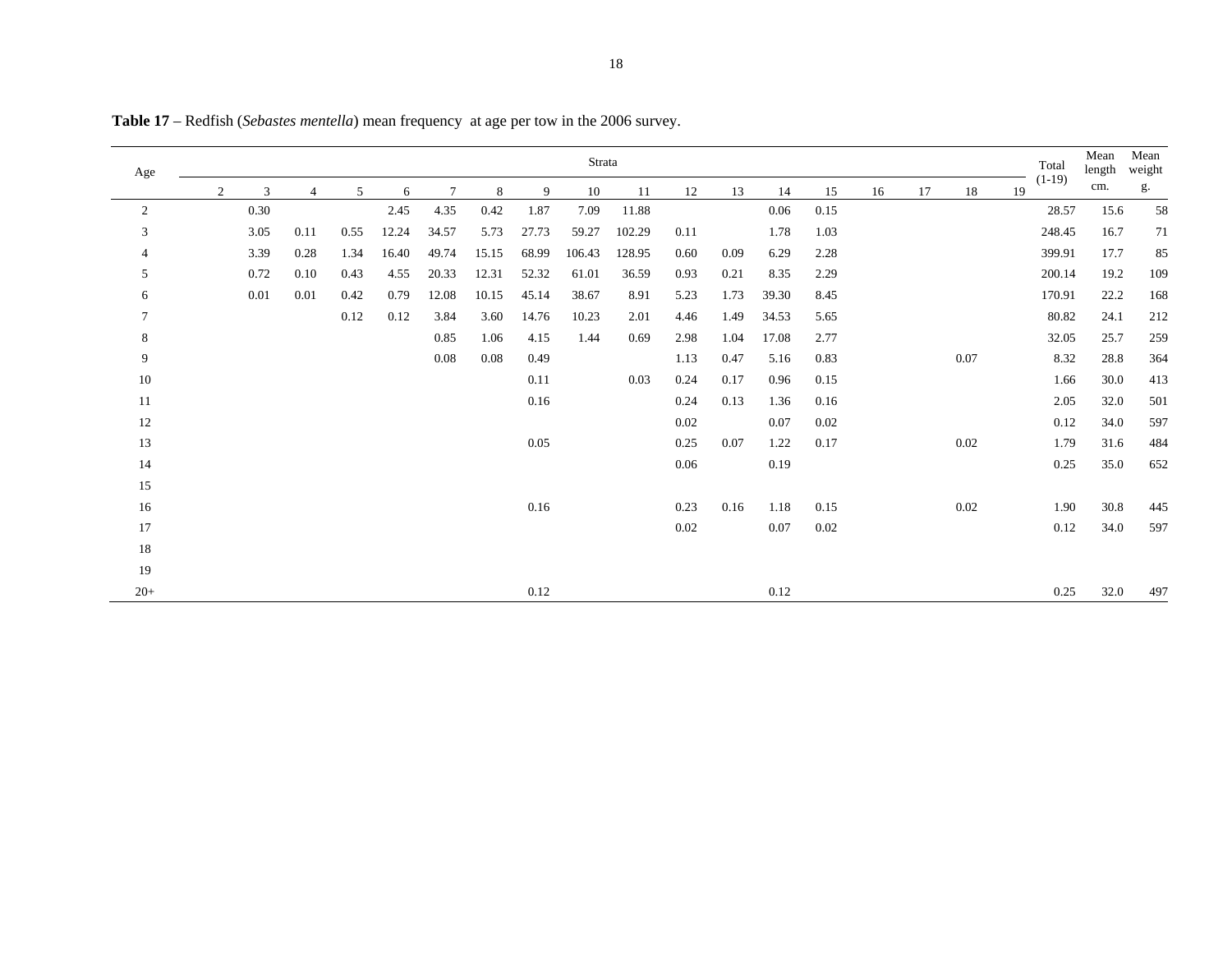| length |                |                |                  |                |                |                  |                |                  |                |                | ages    |              |                |                |                |            |         |         |        |         |                 |                                                      |
|--------|----------------|----------------|------------------|----------------|----------------|------------------|----------------|------------------|----------------|----------------|---------|--------------|----------------|----------------|----------------|------------|---------|---------|--------|---------|-----------------|------------------------------------------------------|
| cm     | $\sqrt{2}$     | $\overline{3}$ | $\overline{4}$   | 5              | $\sqrt{6}$     | $\boldsymbol{7}$ | $\,8\,$        | 9                | $10\,$         | 11             | 12      | 13           | 14             | 15             | 16             | $17\,$     | 19      | $20\,$  | $26\,$ | $27\,$  | $\overline{28}$ | Total                                                |
| $12\,$ |                |                |                  |                |                |                  |                |                  |                |                |         |              |                |                |                |            |         |         |        |         |                 |                                                      |
| 13     |                |                |                  |                |                |                  |                |                  |                |                |         |              |                |                |                |            |         |         |        |         |                 |                                                      |
| 14     | $\mathbf{1}$   |                |                  |                |                |                  |                |                  |                |                |         |              |                |                |                |            |         |         |        |         |                 | $\,1$                                                |
| 15     | 5              | $\sqrt{2}$     |                  |                |                |                  |                |                  |                |                |         |              |                |                |                |            |         |         |        |         |                 | $\overline{7}$                                       |
| 16     | $\mathbf 1$    | $\sqrt{6}$     | $\mathbf 1$      |                |                |                  |                |                  |                |                |         |              |                |                |                |            |         |         |        |         |                 | 8                                                    |
| $17\,$ |                | $\overline{4}$ | $\boldsymbol{7}$ | $1\,$          |                |                  |                |                  |                |                |         |              |                |                |                |            |         |         |        |         |                 | 12                                                   |
| 18     |                | $\sqrt{2}$     | $\boldsymbol{7}$ | $\sqrt{2}$     |                |                  |                |                  |                |                |         |              |                |                |                |            |         |         |        |         |                 | 11                                                   |
| 19     |                |                | 5                | $\sqrt{5}$     | $\,1\,$        |                  |                |                  |                |                |         |              |                |                |                |            |         |         |        |         |                 | 11                                                   |
| $20\,$ |                |                | $\overline{2}$   | $\sqrt{6}$     | $\sqrt{2}$     |                  |                |                  |                |                |         |              |                |                |                |            |         |         |        |         |                 | $10\,$                                               |
| $21\,$ |                |                | $\,1$            | $\overline{3}$ | $\overline{4}$ |                  |                |                  |                |                |         |              |                |                |                |            |         |         |        |         |                 | 8                                                    |
| 22     |                |                |                  | $\mathbf{1}$   | $\overline{4}$ | $\mathbf{1}$     |                |                  |                |                |         |              |                |                |                |            |         |         |        |         |                 | $\overline{6}$                                       |
| 23     |                |                |                  |                | $\overline{6}$ | $\sqrt{2}$       |                |                  |                |                |         |              |                |                |                |            |         |         |        |         |                 | 8                                                    |
| 24     |                |                |                  |                | $\overline{c}$ | $\overline{4}$   | $\,1\,$        |                  |                |                |         |              |                |                |                |            |         |         |        |         |                 | $\overline{7}$                                       |
| 25     |                |                |                  |                | $\overline{c}$ | $\mathbf 1$      | $\,1$          |                  |                |                |         |              |                |                |                |            |         |         |        |         |                 | $\overline{4}$                                       |
| 26     |                |                |                  |                |                | $\overline{4}$   | $\sqrt{2}$     |                  |                |                |         |              |                |                |                |            |         |         |        |         |                 | 6                                                    |
| $27\,$ |                |                |                  |                |                | $\overline{2}$   | $\overline{5}$ | $\mathbf{1}$     |                |                |         |              |                |                |                |            |         |         |        |         |                 | $\begin{array}{c} 8 \\ 3 \end{array}$                |
| $28\,$ |                |                |                  |                |                |                  | $\,1$          | $\sqrt{2}$       |                |                |         |              |                |                |                |            |         |         |        |         |                 |                                                      |
| 29     |                |                |                  |                |                |                  | $\overline{3}$ |                  | $\,1\,$        |                |         |              |                |                |                |            |         |         |        |         |                 | $\overline{4}$                                       |
| $30\,$ |                |                |                  |                |                |                  |                | $\overline{3}$   |                |                |         | $\,1\,$      |                |                | $\,1$          |            |         |         |        |         |                 | 5                                                    |
| 31     |                |                |                  |                |                |                  |                | $\,1\,$          | $\mathbf{1}$   | $\sqrt{2}$     |         |              |                |                | $\,1$          |            |         |         |        |         |                 | $\overline{5}$                                       |
| $32\,$ |                |                |                  |                |                |                  |                |                  | $\,1\,$        | $\,1$          |         |              |                |                | $\,1\,$        |            |         |         |        |         | $\,1\,$         | $\overline{\mathcal{L}}$                             |
| 33     |                |                |                  |                |                |                  |                |                  |                | $\overline{c}$ |         | $\mathbf{1}$ |                |                |                |            |         |         |        |         |                 |                                                      |
| 34     |                |                |                  |                |                |                  |                |                  |                | $\mathbf{1}$   | $\,1\,$ | $\,1\,$      |                |                | $\,1$          | $\,1\,$    |         |         |        |         |                 |                                                      |
| 35     |                |                |                  |                |                |                  |                |                  |                |                |         | $\,1$        | $\,1\,$        |                |                |            |         |         |        |         |                 | $\begin{array}{c} 3 \\ 5 \\ 2 \\ 3 \\ 2 \end{array}$ |
| 36     |                |                |                  |                |                |                  |                |                  |                |                |         | $\,1$        | $\overline{2}$ |                |                |            |         |         |        |         |                 |                                                      |
| 37     |                |                |                  |                |                |                  |                |                  |                |                |         |              |                | $\,1$          |                | $\,1$      |         |         |        |         |                 |                                                      |
| 38     |                |                |                  |                |                |                  |                |                  |                |                |         |              |                | $\mathbf 1$    |                |            |         |         |        |         |                 | $\,1$                                                |
| 39     |                |                |                  |                |                |                  |                |                  |                |                |         |              |                |                |                |            |         | $\,1\,$ |        |         |                 | $\mathbf 1$                                          |
| $40\,$ |                |                |                  |                |                |                  |                |                  |                |                |         |              |                |                |                |            | $\,1\,$ |         | $\,1$  |         |                 | $\overline{c}$                                       |
| 43     |                |                |                  |                |                |                  |                |                  |                |                |         |              |                |                |                |            |         |         |        | $\,1\,$ |                 | $\mathbf{1}$                                         |
| 45     |                |                |                  |                |                |                  |                |                  |                |                |         |              |                |                |                |            |         |         |        |         |                 |                                                      |
| Total  | $\overline{7}$ | $14\,$         | $23\,$           | 18             | 21             | 14               | 13             | $\boldsymbol{7}$ | $\mathfrak{Z}$ | $\sqrt{6}$     | $\,1$   | 5            | $\overline{3}$ | $\overline{c}$ | $\overline{4}$ | $\sqrt{2}$ | $\,1\,$ | $\,1$   | $\,1$  | $\,1$   | $\,1$           | 148                                                  |

**Table 18** – Redfish (*Sebastes mentella*) age-length key applied to length data in 2006 survey.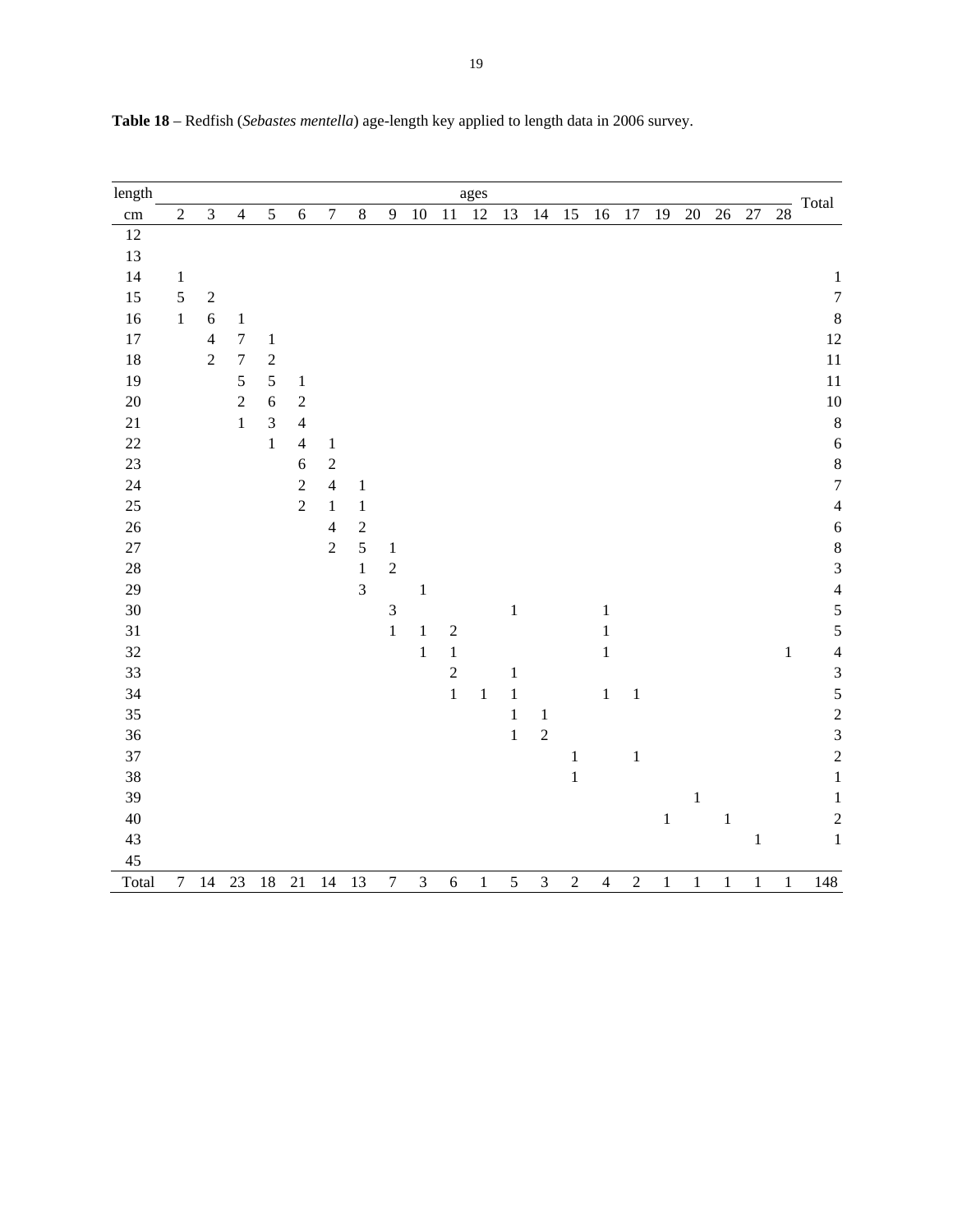|                | area      | tow              | catch per tow (Kg) |           |
|----------------|-----------|------------------|--------------------|-----------|
| stratum        | sq. miles | number           | mean               | st. error |
| $\mathbf{1}$   | 342       | $\overline{4}$   |                    |           |
| $\overline{2}$ | 838       | 10               | 40.73              | 84.57     |
| 3              | 628       | $\overline{7}$   | 650.03             | 653.65    |
| $\overline{4}$ | 348       | $\overline{4}$   | 466.87             | 916.26    |
| 5              | 703       | $\,$ 8 $\,$      | 708.06             | 716.7     |
| 6              | 496       | 6                | 1466.22            | 2529.46   |
| 7              | 822       | 9                | 699.93             | 1326.56   |
| 8              | 646       | $\boldsymbol{7}$ | 724.29             | 1380.8    |
| 9              | 314       | 3                | 581.1              | 488.19    |
| 10             | 951       | 11               | 467.06             | 293.59    |
| 11             | 806       | $\tau$           | 657.02             | 632       |
| 12             | 670       | 8                | 26.66              | 26.8      |
| 13             | 249       | $\overline{2}$   | 98.59              | 112.88    |
| 14             | 602       | $\tau$           | 138                | 102.1     |
| 15             | 666       | $\overline{7}$   | 52.21              | 73.34     |
| 16             | 634       | 6                | 0.32               | 0.39      |
| 17             | 216       | $\mathbf{2}$     | 0.79               | 0.5       |
| 18             | 210       | $\mathbf{2}$     | 9.13               | 5.2       |
| 19             | 414       | 5                | 0.33               | 0.6       |
| total          | 10555     | 115              | 397.15             |           |
| s.error        |           |                  | 75.98              |           |

**Table 19** – Redfish (*Sebastes fasciatus*) mean catch per tow by strata in the 2006 survey.

**Table 20** – Redfish (*Sebastes fasciatus*) mean length frequency per tow in the 2006 survey.

| length | male   | female | length | male   | female | length | male | female | length | male | female |
|--------|--------|--------|--------|--------|--------|--------|------|--------|--------|------|--------|
| 13     |        |        | 20     | 173.84 | 185.16 | 27     | 3.11 | 7.96   | 34     |      |        |
| 14     | 2.86   | 2.24   | 21     | 91.64  | 102.21 | 28     | 0.87 | 4.35   | 35     |      |        |
| 15     | 98.98  | 63.67  | 22     | 47.25  | 62.67  | 29     | 0.25 | 2.36   | 36     |      |        |
| 16     | 370.06 | 321.57 | 23     | 33.20  | 35.19  | 30     | 0.25 | 1.99   | 37     |      |        |
| 17     | 582.32 | 496.40 | 24     | 17.41  | 18.40  | 31     | 0.12 | 0.75   | 38     |      |        |
| 18     | 410.97 | 432.11 | 25     | 13.93  | 26.86  | 32     | 0.25 | 0.62   | 39     |      |        |
| 19     | 297.82 | 283.76 | 26     | 6.09   | 9.70   | 33     | 0.12 | 0.37   | 40     |      | 0.12   |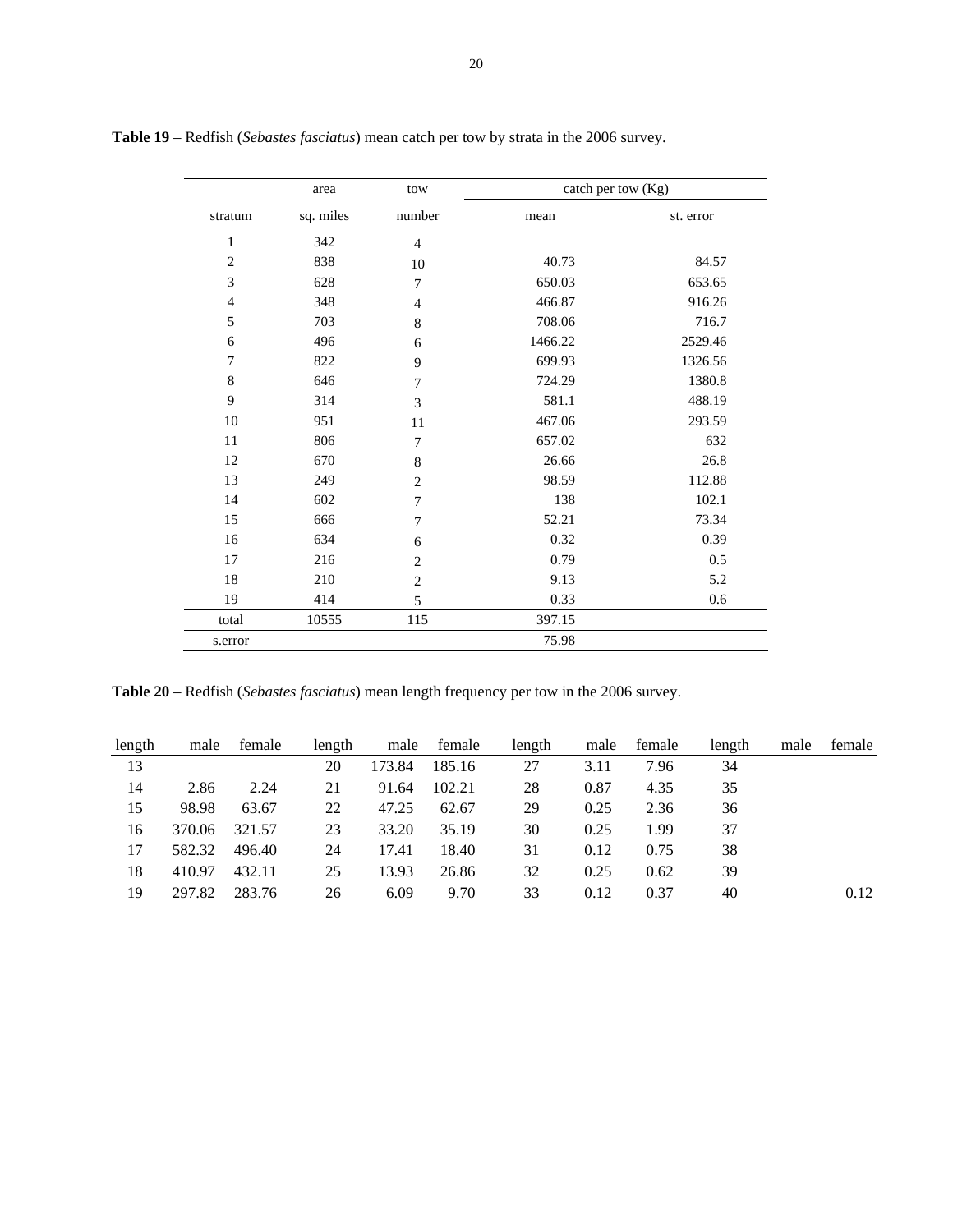|                | area      | tow              | catch per tow (Kg) |           |
|----------------|-----------|------------------|--------------------|-----------|
| stratum        | sq. miles | number           | mean               | st. error |
| $\mathbf{1}$   | 342       | $\overline{4}$   | 0.05               | 0.10      |
| $\mathbf{2}$   | 838       | 10               | 5.76               | 7.75      |
| 3              | 628       | $\boldsymbol{7}$ | 329.93             | 394.01    |
| $\overline{4}$ | 348       | $\overline{4}$   | 6.23               | 11.18     |
| 5              | 703       | $\,$ 8 $\,$      | 39.25              | 44.23     |
| 6              | 496       | 6                | 330.53             | 342.69    |
| 7              | 822       | 9                | 23.17              | 26.18     |
| $\,$ 8 $\,$    | 646       | $\overline{7}$   | 26.17              | 40.36     |
| 9              | 314       | 3                | 28.17              | 40.67     |
| 10             | 951       | 11               | 22.05              | 21.84     |
| 11             | 806       | 9                | 120.90             | 278.19    |
| 12             | 670       | $\,$ $\,$        | 0.12               | 0.27      |
| 13             | 249       | 3                |                    |           |
| 14             | 602       | $\boldsymbol{7}$ | 0.88               | 1.80      |
| 15             | 666       | 5                | 0.01               | 0.04      |
| 16             | 634       | $\overline{7}$   |                    |           |
| 17             | 216       | $\mathbf{2}$     |                    |           |
| 18             | 210       | $\mathbf{2}$     |                    |           |
| 19             | 414       | 5                |                    |           |
| total          | 10555     | 117              | 53.96              |           |
| s.error        |           |                  | 13.77              |           |

**Table 21** – Juvenile redfish (*Sebastes sp*.) mean catch per tow by strata and its standard error in the 2006 survey.

**Table 22**– Juvenile redfish (*Sebastes sp*.) mean length frequency per tow in the 2006 survey.

| length |        | length |        |
|--------|--------|--------|--------|
| 7      | 0.25   | 13     | 142.75 |
| 8      | 77.47  | 14     | 312.86 |
| 9      | 336.74 | 15     | 372.30 |
| 10     | 468.67 | 16     | 80.58  |
| 11     | 70.01  | 17     | 1.62   |
| 12     | 79.96  | 18     | 0.00   |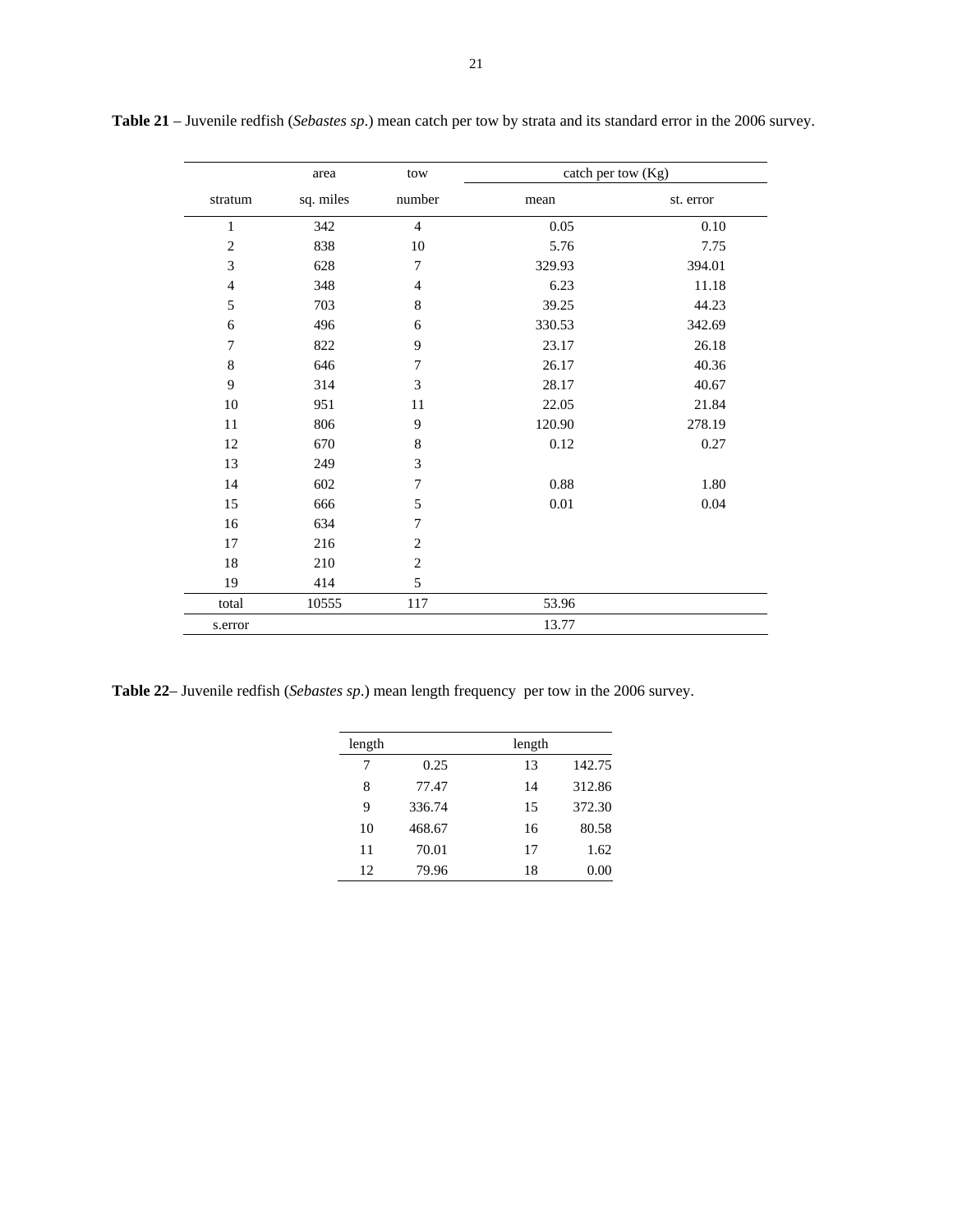|                | Area      | tow                      |       | catch per tow $(Kg)$ |
|----------------|-----------|--------------------------|-------|----------------------|
| stratum        | sq. miles | number                   | mean  | st. error            |
| $\mathbf{1}$   | 342       | $\overline{4}$           |       |                      |
| $\overline{c}$ | 838       | 10                       | 0.14  | 0.44                 |
| 3              | 628       | 7                        | 6.78  | 6.93                 |
| $\overline{4}$ | 348       | $\overline{\mathcal{L}}$ | 6.88  | 7.57                 |
| 5              | 703       | $8\,$                    | 4.32  | 3.68                 |
| 6              | 496       | 6                        | 1.62  | 2.49                 |
| $\overline{7}$ | 822       | 9                        | 12.43 | 9.74                 |
| $\,8\,$        | 646       | $\boldsymbol{7}$         | 18.49 | 8.41                 |
| 9              | 314       | 3                        | 23.01 | 4.26                 |
| 10             | 951       | 11                       | 11.74 | 7.37                 |
| 11             | 806       | 7                        | 4.72  | 3.51                 |
| 12             | 670       | $8\,$                    | 19.15 | 7.8                  |
| 13             | 249       | $\overline{2}$           | 11.54 | 2.01                 |
| 14             | 602       | $\tau$                   | 12.49 | 4.19                 |
| 15             | 666       | $\tau$                   | 35.13 | 17.13                |
| 16             | 634       | 6                        | 36.28 | 13.14                |
| 17             | 216       | $\overline{2}$           | 38.82 | 10.81                |
| 18             | 210       | $\overline{2}$           | 37.85 | 8.46                 |
| 19             | 414       | 5                        | 30.79 | 7.34                 |
| total          | 10555     | 115                      | 14.56 |                      |
| s. error       |           |                          | 0.76  |                      |

**Table 23** – Greenland halibut (*Reinhardtius hippoglossoides*) mean catch per tow by strata and its standard error in the 2006 survey.

**Table 24** – Greenland halibut (*Reinhardtius hippoglossoides*) mean length frequency per tow in the 2006 survey.

|           |      | length male female |           | length male female |      |           |      | length male female |       | length male female |
|-----------|------|--------------------|-----------|--------------------|------|-----------|------|--------------------|-------|--------------------|
| $10 - 11$ |      |                    | $30 - 31$ | 0.14               | 0.07 | $50-51$   | 0.34 | 0.72               | 70-71 | 0.01               |
| $12 - 13$ |      | 0.01               | 32-33     | 0.30               | 0.14 | 52-53     | 0.20 | 0.54               | 72-73 | 0.01               |
| $14 - 15$ | 0.10 | 0.08               | 34-35     | 0.57               | 0.37 | 54-55     | 0.08 | 0.37               | 74-75 |                    |
| $16-17$   | 0.24 | 0.34               | 36-37     | 0.92               | 0.74 | 56-57     | 0.01 | 0.23               | 76-77 |                    |
| 18-19     | 0.09 | 0.10               | 38-39     | 0.91               | 0.80 | 58-59     | 0.03 | 0.17               | 78-79 |                    |
| 20-21     | 0.00 | 0.01               | $40 - 41$ | 0.94               | 1.09 | $60-61$   | 0.01 | 0.13               | 80-81 |                    |
| 22-23     | 0.02 | 0.03               | 42-43     | 1.00               | 1.35 | $62 - 63$ |      | 0.10               | 82-83 |                    |
| 24-25     | 0.06 | 0.07               | 44-45     | 0.97               | 1.68 | 64-65     |      | 0.07               | 84-85 |                    |
| 26-27     | 0.19 | 0.09               | 46-47     | 0.73               | 1.68 | 66-67     |      | 0.01               |       |                    |
| 28-29     | 0.12 | 0.16               | 48-49     | 0.61               | 1.24 | 68-69     |      | 0.01               |       |                    |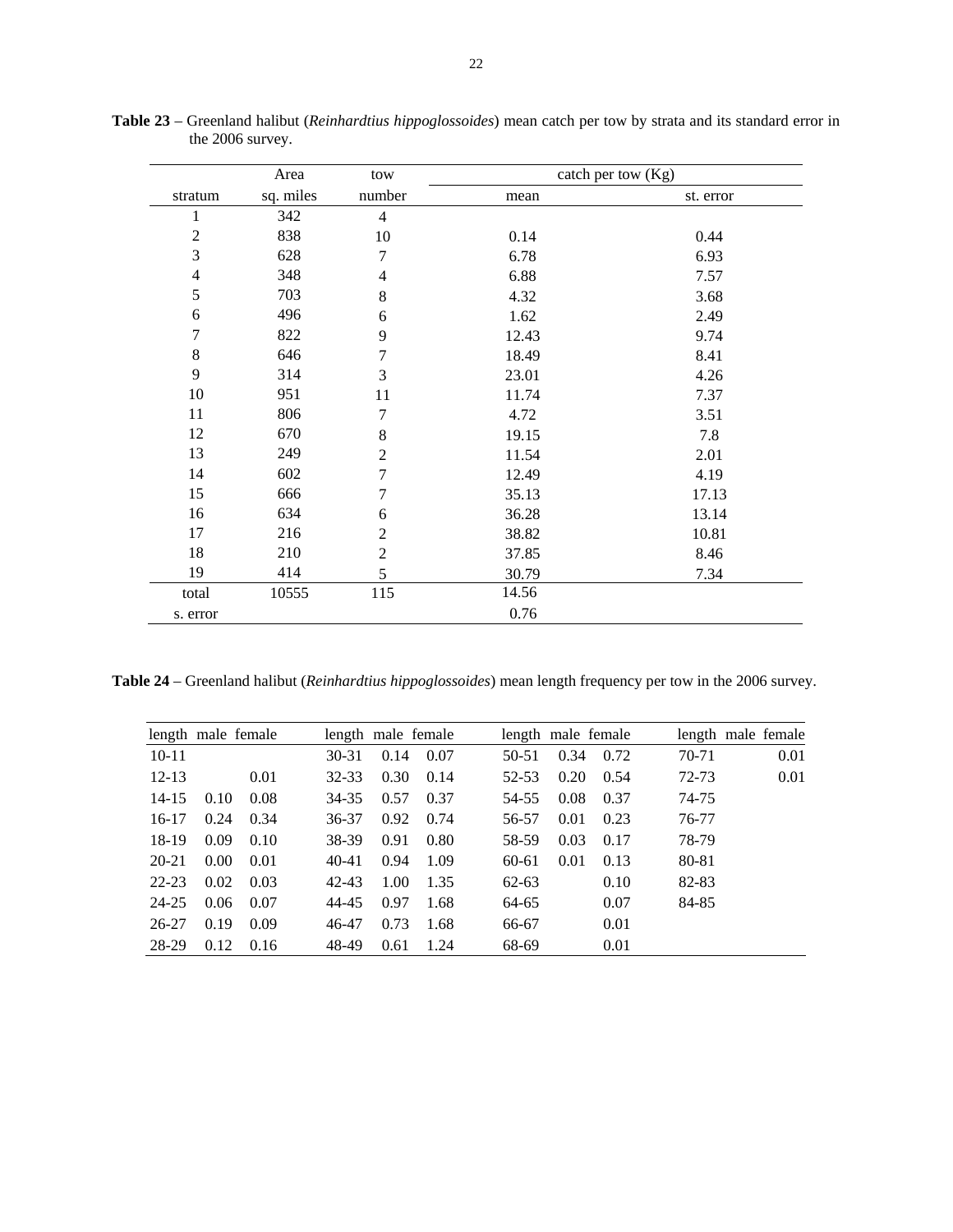|                 |                |          |                |      |      |        |      |      | strata |      |      |      |      |      |      |      |      |      |       | mean<br>weight | mean<br>length |
|-----------------|----------------|----------|----------------|------|------|--------|------|------|--------|------|------|------|------|------|------|------|------|------|-------|----------------|----------------|
| age             | $\overline{2}$ | 3        | $\overline{4}$ | 5    | 6    | $\tau$ | 8    | 9    | 10     | 11   | 12   | 13   | 14   | 15   | 16   | 17   | 18   | 19   | total | g              | cm             |
|                 |                | 0.05     |                | 0.01 | 0.01 | 0.02   | 0.30 | 0.04 | 0.08   | 0.06 | 0.08 |      | 0.03 |      |      |      |      |      | 0.68  | 56             | 16             |
| $\overline{2}$  |                | 0.02     |                | 0.00 | 0.01 | 0.04   | 0.14 | 0.01 | 0.05   | 0.05 | 0.05 |      | 0.01 | 0.01 |      |      |      |      | 0.40  | 92             | 19             |
| 3               |                | 0.04     |                |      | 0.02 | 0.31   | 0.12 |      | 0.01   | 0.07 | 0.05 |      | 0.00 | 0.01 | 0.00 |      |      |      | 0.65  | 208            | 27             |
| 4               |                | 0.10     | 0.02           | 0.01 | 0.03 | 0.32   | 0.15 | 0.02 | 0.13   | 0.13 | 0.03 | 0.01 | 0.02 | 0.11 | 0.03 | 0.00 | 0.03 | 0.02 | 1.17  | 361            | 34             |
| 5               |                | 0.37     | 0.17           | 0.11 | 0.09 | 0.78   | 0.63 | 0.21 | 0.47   | 0.25 | 0.39 | 0.09 | 0.16 | 0.86 | 0.60 | 0.13 | 0.30 | 0.36 | 5.98  | 542            | 40             |
| 6               |                | 0.24     | 0.14           | 0.15 | 0.04 | 0.49   | 0.61 | 0.33 | 0.50   | 0.16 | 0.70 | 0.17 | 0.29 | 1.21 | 1.11 | 0.34 | 0.37 | 0.63 | 7.46  | 694            | 44             |
| $7\phantom{.0}$ | 0.00           | 0.04     | 0.03           | 0.05 | 0.01 | 0.12   | 0.23 | 0.18 | 0.22   | 0.06 | 0.33 | 0.07 | 0.16 | 0.50 | 0.64 | 0.24 | 0.16 | 0.28 | 3.31  | 926            | 49             |
| 8               | 0.00           | 0.00     | 0.00           | 0.01 |      | 0.02   | 0.05 | 0.05 | 0.05   | 0.01 | 0.07 | 0.01 | 0.05 | 0.12 | 0.15 | 0.07 | 0.05 | 0.07 | 0.77  | 1159           | 54             |
| 9               |                | $0.00\,$ |                | 0.00 |      | 0.00   | 0.01 | 0.01 | 0.01   | 0.01 | 0.01 | 0.00 | 0.01 | 0.03 | 0.03 | 0.02 | 0.02 | 0.03 | 0.22  | 1322           | 57             |
| 10              |                | $0.00\,$ |                |      |      |        | 0.00 | 0.01 | 0.01   | 0.00 | 0.01 | 0.00 | 0.02 | 0.03 | 0.03 | 0.02 | 0.02 | 0.03 | 0.18  | 1530           | 60             |
| 11              |                | 0.00     |                |      |      |        |      | 0.00 | 0.00   |      | 0.00 |      | 0.02 | 0.01 | 0.02 | 0.02 | 0.02 | 0.02 | 0.13  | 1712           | 63             |
| 12              |                |          |                | 0.00 |      |        |      |      | 0.01   |      |      |      | 0.01 | 0.00 | 0.01 | 0.00 | 0.01 | 0.01 | 0.06  | 1858           | 65             |
| 13              |                |          |                | 0.00 |      |        |      |      | 0.01   |      |      |      |      |      | 0.00 |      |      | 0.00 | 0.01  | 2217           | 70             |
| 14              |                |          |                |      |      |        |      |      |        |      |      |      |      |      |      |      |      |      |       |                |                |
| 15              |                |          |                |      |      |        |      |      |        |      |      |      |      |      |      |      |      |      |       |                |                |
| $16+$           |                |          |                |      |      |        |      |      |        |      |      |      |      |      |      |      |      |      |       |                |                |

**Table25** – Greenland halibut (*Reinhardtius hippoglossoides*) mean frequency at age per tow and strata in the 2006 survey.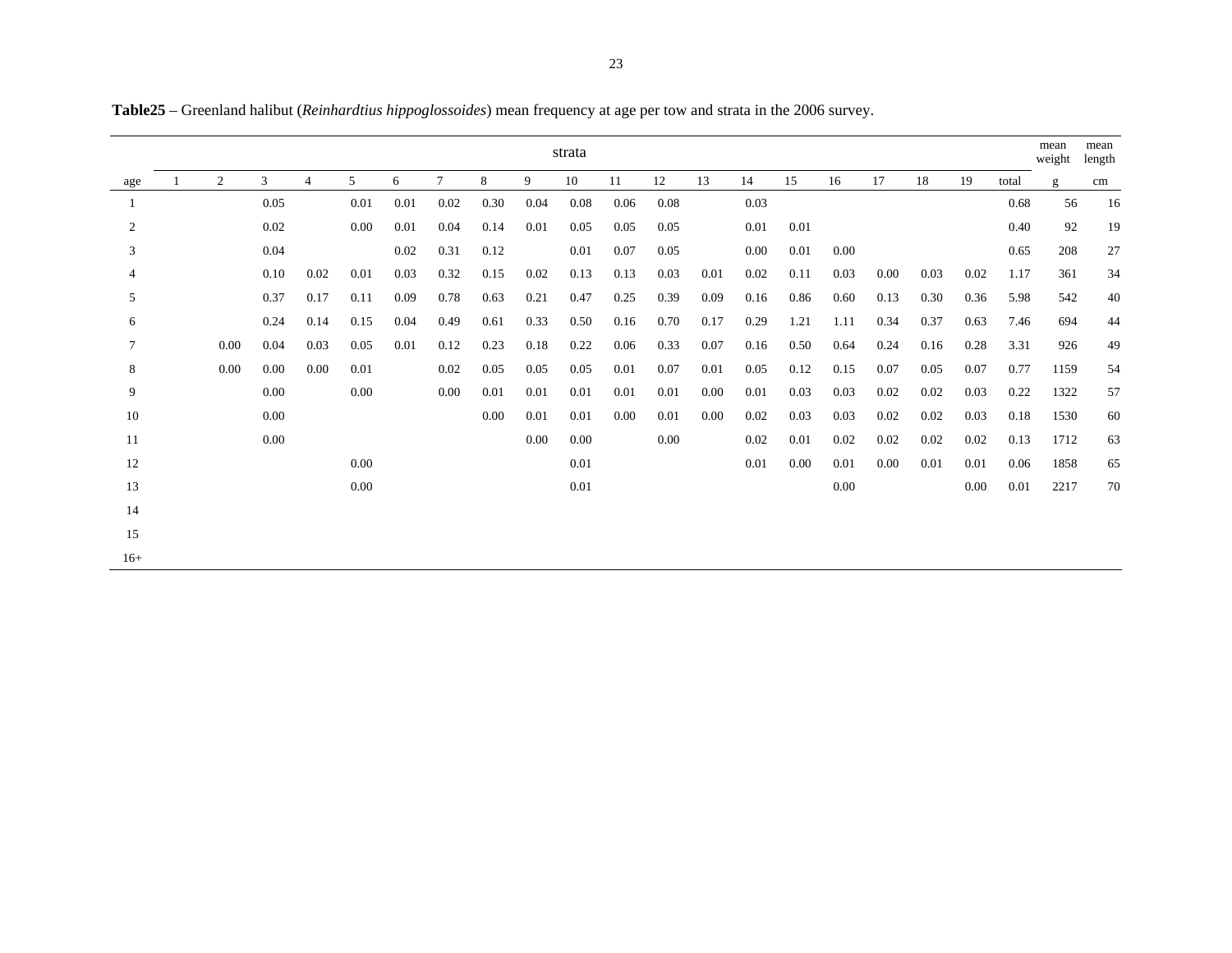| Length    |                         |                |                |                |                |                |                  | age          |                  |                |                |    |    |    |    |                  |
|-----------|-------------------------|----------------|----------------|----------------|----------------|----------------|------------------|--------------|------------------|----------------|----------------|----|----|----|----|------------------|
| cm        | $\mathbf{1}$            | $\sqrt{2}$     | $\mathfrak{Z}$ | $\overline{4}$ | 5              | $\sqrt{6}$     | $\boldsymbol{7}$ | $8\,$        | $\boldsymbol{9}$ | 10             | 11             | 12 | 13 | 14 | 15 | $16+$ total      |
| $12 - 13$ |                         |                |                |                |                |                |                  |              |                  |                |                |    |    |    |    |                  |
| $14 - 15$ | $\overline{9}$          |                |                |                |                |                |                  |              |                  |                |                |    |    |    |    | 9                |
| $16-17$   | 15                      | $\sqrt{6}$     |                |                |                |                |                  |              |                  |                |                |    |    |    |    | 21               |
| 18-19     | $\overline{\mathbf{4}}$ | $\overline{4}$ |                |                |                |                |                  |              |                  |                |                |    |    |    |    | $\,8\,$          |
| $20 - 21$ |                         |                |                |                |                |                |                  |              |                  |                |                |    |    |    |    | $\boldsymbol{0}$ |
| $22 - 23$ |                         | $\sqrt{2}$     |                |                |                |                |                  |              |                  |                |                |    |    |    |    | $\overline{c}$   |
| $24 - 25$ |                         | 3              | $\mathfrak{Z}$ |                |                |                |                  |              |                  |                |                |    |    |    |    | $\sqrt{6}$       |
| $26 - 27$ |                         | $\overline{4}$ | 17             |                |                |                |                  |              |                  |                |                |    |    |    |    | $21\,$           |
| 28-29     |                         |                | $10\,$         | $\sqrt{2}$     |                |                |                  |              |                  |                |                |    |    |    |    | 12               |
| 30-31     |                         |                | $\sqrt{2}$     | 12             | $\,1\,$        |                |                  |              |                  |                |                |    |    |    |    | 15               |
| 32-33     |                         |                | $\mathbf{1}$   | 15             | $\,8\,$        | $\mathbf{1}$   |                  |              |                  |                |                |    |    |    |    | 25               |
| 34-35     |                         |                |                | 11             | 15             | $\mathfrak{Z}$ |                  |              |                  |                |                |    |    |    |    | 29               |
| 36-37     |                         |                |                | $\overline{4}$ | 21             | 5              |                  |              |                  |                |                |    |    |    |    | 30               |
| 38-39     |                         |                |                | $\,1\,$        | 22             | $\sqrt{6}$     |                  |              |                  |                |                |    |    |    |    | 29               |
| $40 - 41$ |                         |                |                |                | 12             | $17\,$         | $\,1\,$          |              |                  |                |                |    |    |    |    | 30               |
| 42-43     |                         |                |                |                | 13             | 18             | $\,1$            |              |                  |                |                |    |    |    |    | 32               |
| 44-45     |                         |                |                |                | $\tau$         | 20             | 5                |              |                  |                |                |    |    |    |    | $32\,$           |
| 46-47     |                         |                |                |                | $\overline{4}$ | 20             | $\boldsymbol{7}$ |              |                  |                |                |    |    |    |    | 31               |
| 48-49     |                         |                |                |                |                | 14             | 15               | $\mathbf{1}$ |                  |                |                |    |    |    |    | 30               |
| 50-51     |                         |                |                |                |                | $\sqrt{2}$     | 25               | 5            |                  |                |                |    |    |    |    | $32\,$           |
| 52-53     |                         |                |                |                |                |                | 19               | $\bf 8$      | $\mathbf 1$      |                |                |    |    |    |    | $28\,$           |
| 54-55     |                         |                |                |                |                |                | $\,$ 8 $\,$      | 19           | $\overline{c}$   |                |                |    |    |    |    | 29               |
| 56-57     |                         |                |                |                |                |                | $\overline{3}$   | 6            | $\,1$            |                |                |    |    |    |    | 10               |
| 58-59     |                         |                |                |                |                |                | $\mathbf{1}$     | 3            | $\overline{4}$   | $\mathbf{1}$   |                |    |    |    |    | $\mathbf{9}$     |
| $60 - 61$ |                         |                |                |                |                |                |                  |              | $\overline{3}$   | $\overline{c}$ | $\mathbf 1$    |    |    |    |    | $\sqrt{6}$       |
| $62 - 63$ |                         |                |                |                |                |                |                  |              |                  | $\mathbf{1}$   | $\mathbf{1}$   |    |    |    |    | $\overline{c}$   |
| 64-65     |                         |                |                |                |                |                |                  |              |                  | $\mathbf{1}$   | $\mathbf{1}$   |    |    |    |    | $\overline{c}$   |
| 66-67     |                         |                |                |                |                |                |                  |              |                  |                | $\mathbf{1}$   |    |    |    |    | $\mathbf 1$      |
| total     | 28                      | 19             | 33             | 45             | 103            | 106            | 85               | 42           | 11               | 5              | $\overline{4}$ |    |    |    |    | 481              |

**Table 26** - Greenland halibut (*Reinhardtius hippoglossoides*) age-length key in the 2006 survey.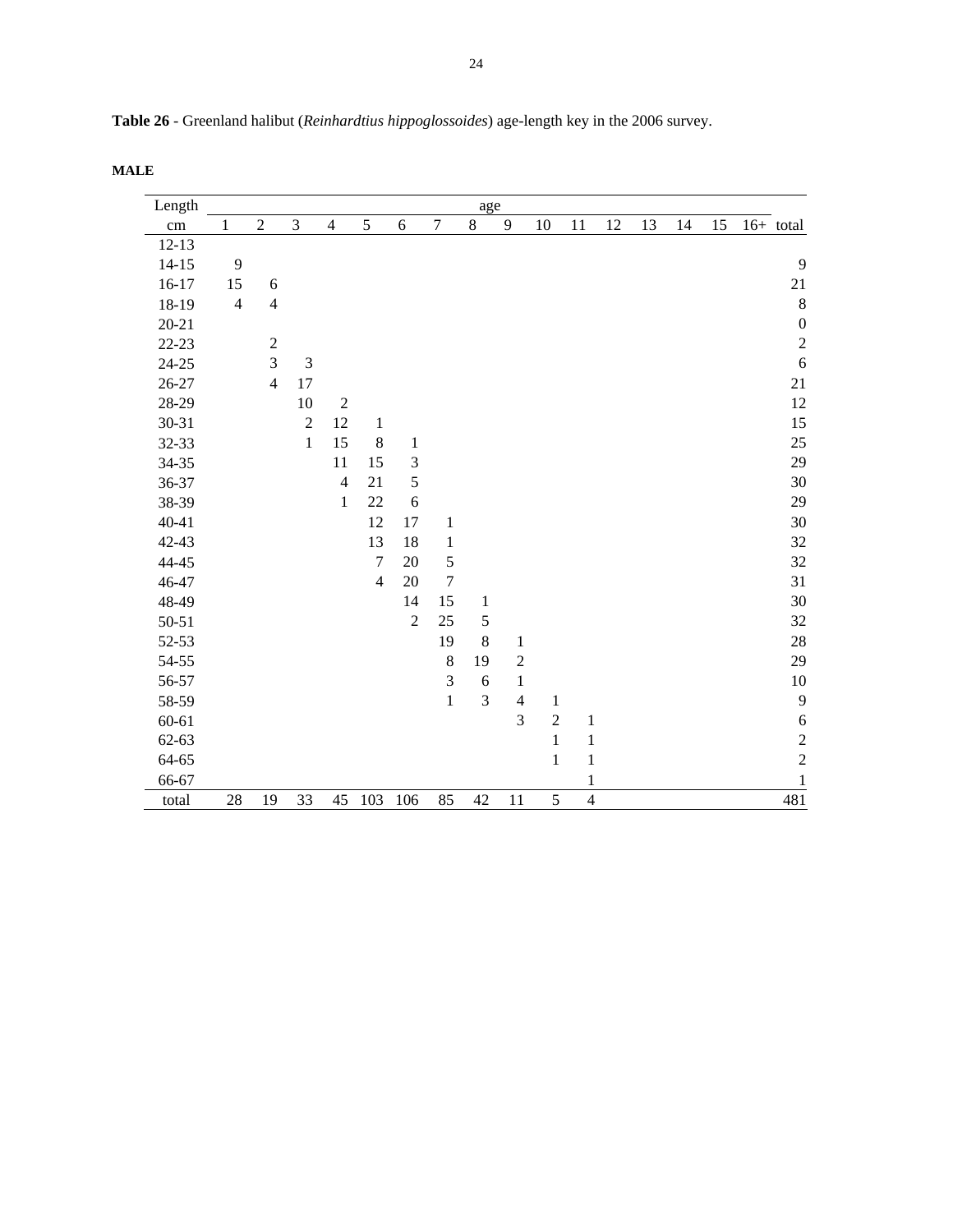**Table 26** – (continued)

| <b>FEMALE</b> |
|---------------|
|---------------|

| length             |              |                |                |                  |                |                |                  | age            |                        |                                |                |                                |                         |                |               |                              |
|--------------------|--------------|----------------|----------------|------------------|----------------|----------------|------------------|----------------|------------------------|--------------------------------|----------------|--------------------------------|-------------------------|----------------|---------------|------------------------------|
| cm                 | 1            | $\overline{2}$ | $\mathfrak{Z}$ | $\overline{4}$   | 5              | 6              | $\overline{7}$   | $\,8\,$        | $\overline{9}$         | 10                             | 11             | 12                             | 13                      | 14             | 15            | $16+$ total                  |
| $12 - 13$          | $\mathbf{1}$ |                |                |                  |                |                |                  |                |                        |                                |                |                                |                         |                |               | 1                            |
| $14 - 15$          | 9            |                |                |                  |                |                |                  |                |                        |                                |                |                                |                         |                |               | 9                            |
| $16 - 17$          | 19           | 11             |                |                  |                |                |                  |                |                        |                                |                |                                |                         |                |               | $30\,$                       |
| 18-19              | 6            | 5              |                |                  |                |                |                  |                |                        |                                |                |                                |                         |                |               | 11                           |
| $20 - 21$          |              |                |                |                  |                |                |                  |                |                        |                                |                |                                |                         |                |               |                              |
| 22-23              |              |                | $\mathfrak{Z}$ |                  |                |                |                  |                |                        |                                |                |                                |                         |                |               | $\ensuremath{\mathfrak{Z}}$  |
| $24 - 25$          |              | $\mathbf{2}$   | 5              |                  |                |                |                  |                |                        |                                |                |                                |                         |                |               | $\boldsymbol{7}$             |
| $26 - 27$          |              |                | 9              |                  |                |                |                  |                |                        |                                |                |                                |                         |                |               | 9                            |
| 28-29              |              |                | 15             | $\boldsymbol{2}$ |                |                |                  |                |                        |                                |                |                                |                         |                |               | 17                           |
| 30-31              |              |                | $\sqrt{2}$     | 5                |                |                |                  |                |                        |                                |                |                                |                         |                |               | $\boldsymbol{7}$             |
| 32-33              |              |                | $\,1$          | 13               | $\overline{4}$ |                |                  |                |                        |                                |                |                                |                         |                |               | 18                           |
| 34-35              |              |                |                | 14               | 17             |                |                  |                |                        |                                |                |                                |                         |                |               | 31                           |
| 36-37              |              |                |                | 5                | 20             | $\overline{4}$ |                  |                |                        |                                |                |                                |                         |                |               | 29                           |
| 38-39              |              |                |                | $\mathbf{1}$     | 25             | $\bf 8$        |                  |                |                        |                                |                |                                |                         |                |               | 34                           |
| $40 - 41$          |              |                |                |                  | 12             | 17             | $\,1$            |                |                        |                                |                |                                |                         |                |               | $30\,$                       |
| $42 - 43$          |              |                |                |                  | 16             | 16             |                  |                |                        |                                |                |                                |                         |                |               | 32                           |
| 44-45              |              |                |                |                  | 10             | 19             | $\boldsymbol{2}$ |                |                        |                                |                |                                |                         |                |               | 31                           |
| 46-47              |              |                |                |                  | $\sqrt{2}$     | 23             | 6                |                |                        |                                |                |                                |                         |                |               | 32                           |
| 48-49              |              |                |                |                  | $\,1$          | 16             | 13               |                |                        |                                |                |                                |                         |                |               | 30                           |
| $50 - 51$          |              |                |                |                  |                | $\sqrt{2}$     | 26               | $\mathfrak{Z}$ |                        |                                |                |                                |                         |                |               | 31                           |
| 52-53              |              |                |                |                  |                |                | 21               | $\bf 8$        | $\boldsymbol{2}$       |                                |                |                                |                         |                |               | 31                           |
| $54 - 55$          |              |                |                |                  |                |                | 15<br>6          | 15             | $\,1$                  |                                |                |                                |                         |                |               | 31                           |
| 56-57              |              |                |                |                  |                |                |                  | 16<br>12       | $\boldsymbol{7}$<br>13 | $\sqrt{2}$<br>$\boldsymbol{7}$ |                |                                |                         |                |               | 31<br>32                     |
| 58-59<br>$60 - 61$ |              |                |                |                  |                |                |                  | $\mathbf 1$    | 5                      | 16                             | $\sqrt{6}$     |                                |                         |                |               | 29                           |
| $62 - 63$          |              |                |                |                  |                |                |                  |                |                        | $\overline{9}$                 | 11             | $\mathbf{1}$<br>$\overline{4}$ |                         |                |               | 24                           |
| 64-65              |              |                |                |                  |                |                |                  |                |                        | $\overline{2}$                 | 13             | $\mathfrak s$                  | $\,1\,$                 |                |               | 21                           |
| 66-67              |              |                |                |                  |                |                |                  |                |                        |                                | $\overline{4}$ | $\overline{4}$                 |                         |                |               | $\,$ 8 $\,$                  |
| 68-69              |              |                |                |                  |                |                |                  |                |                        |                                | $\mathfrak{Z}$ | $\overline{4}$                 |                         |                |               | $\boldsymbol{7}$             |
| 70-71              |              |                |                |                  |                |                |                  |                |                        |                                |                | 3                              | $\overline{c}$          |                |               | 5                            |
| 72-73              |              |                |                |                  |                |                |                  |                |                        |                                |                | $\overline{2}$                 | $\overline{4}$          |                |               | $\overline{6}$               |
| 74-75              |              |                |                |                  |                |                |                  |                |                        |                                |                |                                | $\overline{\mathbf{c}}$ |                |               |                              |
| 76-77              |              |                |                |                  |                |                |                  |                |                        |                                |                |                                | 5                       |                |               | $\frac{2}{5}$                |
| 78-79              |              |                |                |                  |                |                |                  |                |                        |                                |                |                                |                         | $\mathbf{1}$   |               | $\mathbf{1}$                 |
| 80-81              |              |                |                |                  |                |                |                  |                |                        |                                |                |                                |                         | $\overline{c}$ |               | $\sqrt{2}$                   |
| 82-83              |              |                |                |                  |                |                |                  |                |                        |                                |                |                                |                         |                |               |                              |
| 84-85              |              |                |                |                  |                |                |                  |                |                        |                                |                |                                |                         |                | $\sqrt{2}$    | $\boldsymbol{2}$             |
| 86-87              |              |                |                |                  |                |                |                  |                |                        |                                |                |                                |                         | $\,1\,$        |               | $\,1\,$                      |
| 88-89              |              |                |                |                  |                |                |                  |                |                        |                                |                |                                |                         | $\mathbf 1$    | $\,1\,$       | $\sqrt{2}$                   |
| 90-91              |              |                |                |                  |                |                |                  |                |                        |                                |                |                                |                         |                |               | $\mathbf{1}$<br>$\mathbf{1}$ |
| total              | 35           | 18             | 35             | 40               | 107            | 105            | 90               | 55             | 28                     | 36                             | 37             | 23                             | 14                      | 5              | $\mathfrak 3$ | 633<br>$\mathbf{1}$          |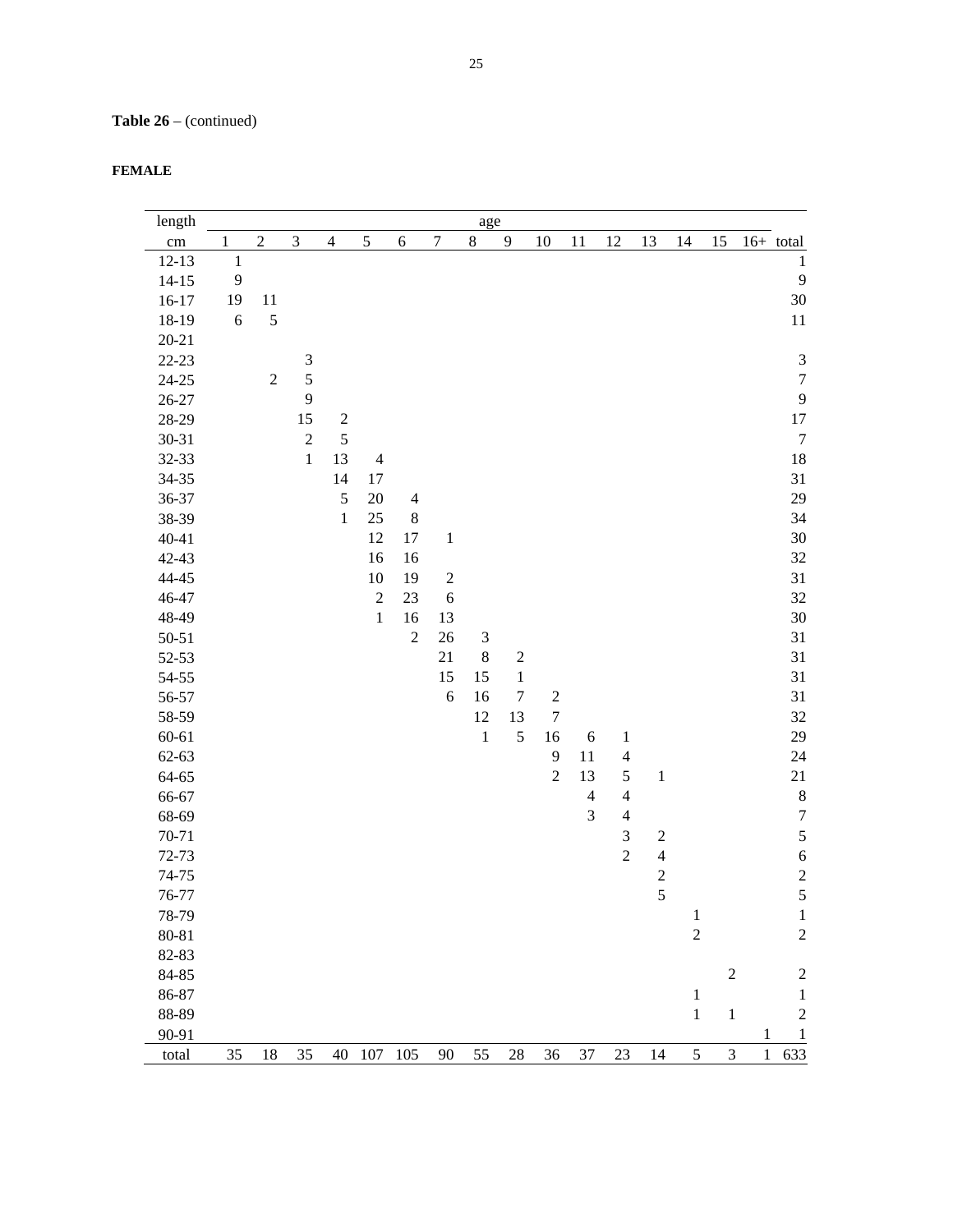**Table 27** – Greenland halibut (*Reinhardtius hippoglossoides*) mean catch per tow (Kg) by strata in 1988-2006 surveys.

|                | depth in       |       |       |       |       |       |       |       |       |       | year  |       |       |       |       |       |          |       |                   |       |
|----------------|----------------|-------|-------|-------|-------|-------|-------|-------|-------|-------|-------|-------|-------|-------|-------|-------|----------|-------|-------------------|-------|
| strata         | fathoms        | 1988  | 1989  | 1990  | 1991  | 1992  | 1993  | 1994  | 1995  | 1996  | 1997  | 1998  | 1999  | 2000  | 2001  | 2002  | 2003     | 2004  | 2005              | 2006  |
|                | 70-80          |       |       |       |       |       |       |       |       |       |       |       |       |       |       |       | $\Omega$ | 0.08  |                   |       |
| $\overline{c}$ | 81-100         |       | 0.04  | 0.1   |       |       |       |       | 1.89  |       | 0.04  | 0.09  | 0.05  |       | 0.24  | 0.16  | $\Omega$ | 0.16  | 0.11              | 0.14  |
| 3              | 101-140        | 0.55  | 0.66  | 0.16  | 0.17  | 0.38  | 0.06  |       | 0.46  | 2.25  | 1.9   | 7.67  | 7.27  | 5.09  | 8.03  | 2.93  | 1.15     | 17.58 | 8.69              | 6.78  |
| 4              | 11             | 5.45  | 0.76  |       | 0.57  | 1.04  | 0.39  |       | 0.2   | 0.02  | 0.87  | 1.55  | 7.46  | 7.81  | 5.92  | 2.19  | 3.96     | 11.91 | 3.42              | 6.88  |
| 5              | $\mathbf{H}$   | 1.39  | 1.81  |       | 0.53  | 0.77  | 0.01  | 0.03  | 0.4   | 0.67  | 1.82  | 3.22  | 7.65  | 5.72  | 5.01  | 1.24  | 1.72     | 4.19  | 5.22              | 4.32  |
| 6              | $\mathbf{H}$   | 0.84  | 0.48  | 0.4   | 0.34  | 0.22  | 0.42  |       | 0.84  | 2.8   | 6.02  | 9.54  | 7.94  | 4.69  | 7.02  | 2.74  | 0.56     | 11.58 | 8.79              | 1.62  |
| 7              | 141-200        | 1.36  | 1.01  | 0.92  | 3.01  | 3.92  | 1.5   | 3.42  | 14.44 | 18.33 | 22.74 | 41.63 | 37.61 | 25.06 | 15.68 | 6.85  | 6.61     | 15.46 | 9.52              | 12.43 |
| 8              | 11             | 3.07  | 4.51  | 1.25  | 3.65  | 7.7   | 2.84  | 0.92  | 6.77  | 7.28  | 21.64 | 20.09 | 40.51 | 26.74 | 22.84 | 17.83 | 10.3     | 15.69 | 18.97 18.49       |       |
| 9              | $\mathbf{H}$   | 7.53  | 6.86  | 2.21  | 3.17  | 13.48 | 1.29  | 1.8   | 7.45  | 6.66  | 10.63 | 19.72 | 14.79 | 10.22 | 14.84 | 5.8   | 5.85     | 18.07 | 3.81              | 23.01 |
| 10             | $\mathbf{H}$   | 1.48  | 1.14  | 0.8   | 2.37  | 4.99  | 0.44  | 3.23  | 7.25  | 9.89  | 11.89 | 18.9  | 21.08 | 22.11 | 24.06 | 10.26 | 3.95     |       | 9.1 14.61         | 11.74 |
| 11             | $\blacksquare$ | 0.73  | 0.99  | 0.37  | 1.72  | 3.72  | 3.81  | 3.84  | 8.01  | 10.91 | 10.21 | 19.99 | 21.5  | 17.73 | 16.63 | 5.52  | 4.51     | 9.33  | 17.31             | 4.72  |
| 12             | 201-300        | 7.94  | 12.68 | 5.64  | 14.9  | 12.12 | 18.27 | 23.88 | 22.46 | 41.6  | 44.04 | 60.3  | 71.74 | 42.59 | 31    | 21.27 | 13.18    | 14.73 | 19.99             | 19.15 |
| 13             | $\blacksquare$ | 3.38  | 6.51  | 11.49 | 2.29  | 1.26  | 7.53  | 8.06  | 6.7   | 15.69 | 25.47 | 29.21 | 51.59 | 20.15 | 15.29 | 27.47 | 3.22     |       | 18.2 16.37        | 11.54 |
| 14             | $\mathbf{H}$   | 8.01  | 6.58  | 6.2   | 17.16 | 18.48 | 7.12  | 13.51 | 8.95  | 19.67 | 34.64 | 31.86 | 23.54 | 10.7  | 19.11 | 23.57 | 19.3     |       | 29.46 13.48       | 12.49 |
| 15             | $^{\prime}$    | 8.57  | 3.32  | 10.35 | 19.18 | 12.67 | 27.15 | 29.41 | 34.84 | 28.52 | 53    | 79.91 | 58.86 | 52.95 | 31.86 | 24.31 | 11.96    |       | 19.57 34.43 35.13 |       |
| 16             | 301-400        | 28.43 | 28.22 | 52.65 | 52.31 | 37.8  | 45.03 | 31.55 | 38.53 | 43.43 | 36.65 | 69.46 | 23.65 | 41.72 | 27.48 | 45.17 | 13.1     | 19.09 | 28.09 36.28       |       |
| 17             | .,             | 16.18 | 7.26  | 7.71  | 25.16 | 2.44  | 12.01 | 45.1  | 45.07 | 15.66 | 31.93 | 44.75 | 36.7  | 30.28 | 10.29 | 12.42 | 8.99     |       | 11.8 26.05        | 38.82 |
| 18             | $\mathbf{H}$   | 6.58  | 3.08  | 31.63 | 22.08 | 3.65  | 8.15  | 24.13 | 59.86 | 11.95 | 34.78 | 48.43 | 58.21 | 11.21 | 35.9  | 43.36 | 66.38    | 34.4  | 27.11             | 37.85 |
| 19             | $\mathbf{H}$   | 97.13 | 29.6  | 32.52 | 48.26 | 96.24 | 42.54 | 35.69 | 38.99 | 30.78 | 49.58 | 82.51 | 32.19 | 56.24 | 35.48 | 69.55 | 7.86     | 16.27 | 29.00 30.79       |       |
| total          |                | 8.62  | 5.56  | 7.21  | 10.16 | 10.85 | 8.93  | 10    | 13.52 | 14.42 | 20.01 | 30.13 | 26.37 | 21.08 | 17.25 | 15.05 | 7.73     | 15.28 | 14.55             | 14.56 |
| s.e.           |                | 0.95  | 0.49  | 1.01  | 1.02  | 1.73  | 1.19  | 0.84  | 1.52  | 1.1   | 1.41  | 1.68  | 1.89  | 1.15  | 0.97  | 0.82  | 0.76     | 0.99  | 0.78              | 0.76  |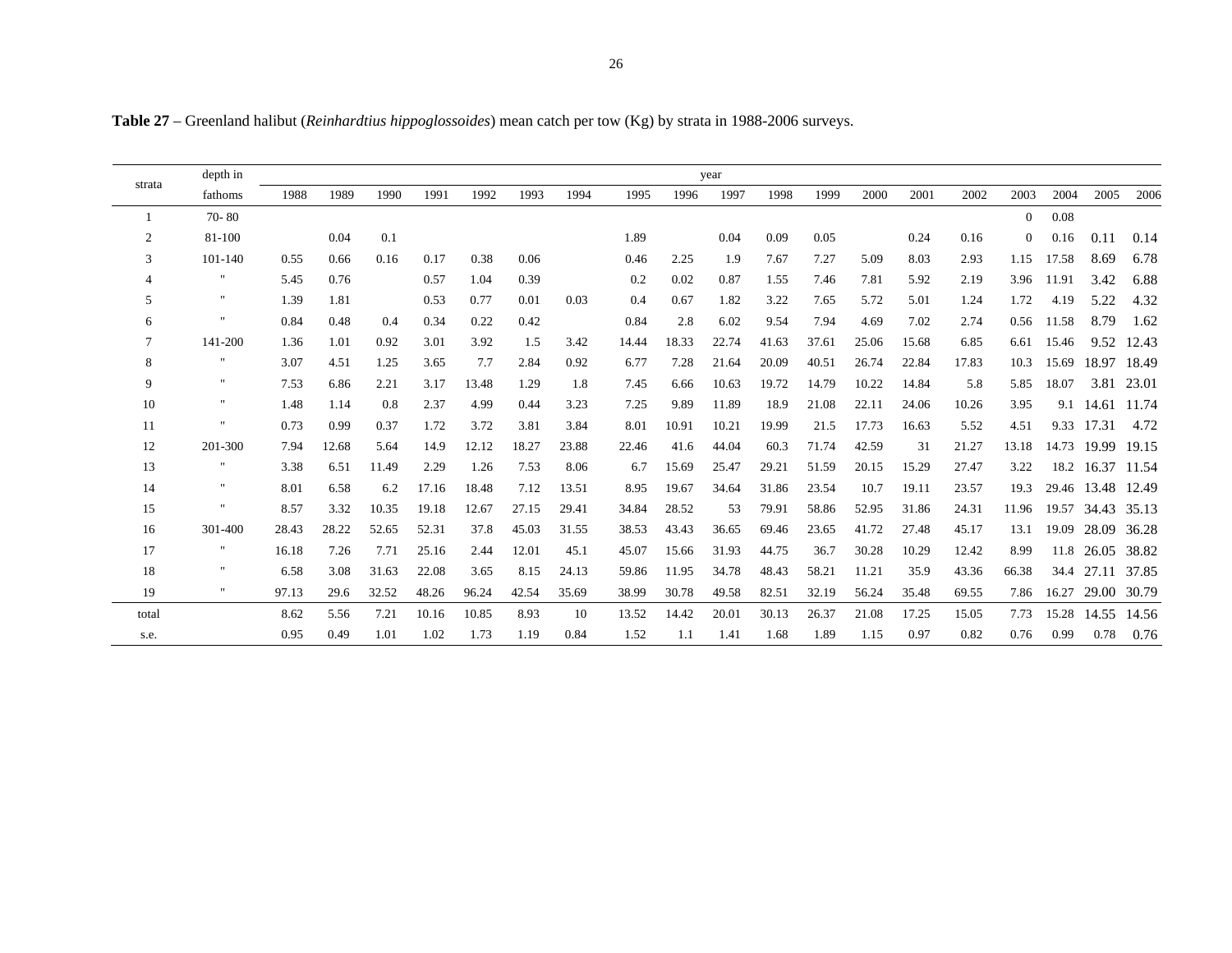| AGE                 | 1991     | 1992         | 1993         | 1994         | 1995           | 1996           | 1997         | 1998           | 1999     | 2000     | 2001     | 2002     | 2003           | 2004  | 2005        | 2006           |
|---------------------|----------|--------------|--------------|--------------|----------------|----------------|--------------|----------------|----------|----------|----------|----------|----------------|-------|-------------|----------------|
| 1                   | 1302     | 1677         | 1423         | 1429         | 9978           | 4699           | 2674         | 2200           | 852      | 3014     | 6459     | 3282     | 1768           | 1762  | 437         | 548            |
| $\overline{2}$      | 207      | 1260         | 1245         | 996          | 2045           | 6408           | 3036         | 1716           | 563      | 235      | 1153     | 2364     | 804            | 2644  | 652         | 322            |
| 3                   | 348      | 447          | 777          | 1365         | 1793           | 1942           | 4822         | 6180           | 2419     | 479      | 1456     | 2248     | 489            | 3517  | 2554        | 525            |
| 4                   | 1054     | 1023         | 692          | 1435         | 1535           | 2442           | 5225         | 8843           | 8419     | 1741     | 799      | 1342     | 1217           | 1585  | 2007        | 943            |
| 5                   | 2307     | 1852         | 1021         | 1545         | 2136           | 3380           | 5714         | 9919           | 10787    | 5703     | 2242     | 3045     | 1991           | 5601  | 5537        | 4807           |
| 6                   | 1291     | 2249         | 1545         | 2385         | 4099           | 4680           | 6800         | 9085           | 10119    | 11336    | 6262     | 4498     | 2362           | 6271  | 6105        | 6002           |
| 7                   | 2212     | 1947         | 1627         | 2139         | 3029           | 2001           | 4014         | 6304           | 4467     | 4346     | 5328     | 4610     | 1552           | 2040  | 2345        | 2665           |
| 8                   | 534      | 1054         | 1266         | 1180         | 1706           | 1299           | 1731         | 2108           | 1466     | 1865     | 2584     | 1025     | 375            | 518   | 491         | 623            |
| $\boldsymbol{9}$    | 462      | 468          | 776          | 631          | 1052           | 341            | 528          | 600            | 280      | 361      | 147      | 104      | 105            | 233   | 89          | 180            |
| 10                  | 352      | 273          | 213          | 219          | 209            | 70             | 177          | 157            | 82       | 92       | 36       | 48       | 79             | 107   | 97          | 143            |
| 11                  | 141      | 138          | 104          | 90           | 53             | 21             | 23           | 27             | 6        | 44       | 5        | 16       | 15             | 63    | 44          | 103            |
| 12                  | 12       | 67           | 38           | 47           | 18             | 31             | 17           | 6              | 3        | $\Omega$ | $\Omega$ | 6        | $\overline{4}$ | 38    | 15          | 45             |
| 13                  | $\theta$ | 25           | 21           | 18           | $\theta$       | $\mathbf{0}$   | 17           | 16             | 3        | $\Omega$ | $\Omega$ | $\Omega$ | $\Omega$       | 5     | 3           | 10             |
| 14                  | $\theta$ | 12           | 9            | $\mathbf{0}$ | 5              | $\overline{4}$ | $\mathbf{0}$ | $\overline{0}$ | 5        | $\Omega$ | $\Omega$ | $\Omega$ | $\mathbf{0}$   | 3     | 3           | $\overline{0}$ |
| 15                  | 15       | $\Omega$     | $\Omega$     | $\Omega$     | $\Omega$       | 5              | 6            | $\Omega$       | $\Omega$ | $\Omega$ | $\Omega$ | $\Omega$ | $\Omega$       | 3     | 3           | $\overline{0}$ |
| $16+$               | 8        | $\mathbf{0}$ | $\mathbf{0}$ | $\mathbf{0}$ | $\overline{0}$ | $\mathbf{0}$   | 9            | $\Omega$       | $\Omega$ | $\Omega$ | $\Omega$ | $\Omega$ | $\Omega$       | 3     | 3           | $\theta$       |
| <b>TOTAL ('000)</b> | 10245    | 12490        | 10757        | 13479        | 27659          | 27323          | 34792        | 47160          | 39470    | 29216    | 26471    | 22587    | 10762          | 24390 | 20374       | 16918          |
| $N5+(000)$          | 7334     | 8084         | 6620         | 8254         | 12307          | 11832          | 19035        | 28221          | 27217    | 23747    | 16605    | 13352    | 6483           | 14884 | 14734 14578 |                |

**Table 28** – Greenland halibut (*Reinhardtius hippoglossoides*) abundance ('000) by age in 1991-2006 surveys.

**Table 29** – Greenland halibut (*Reinhardtius hippoglossoides*) biomass (ton.) by age in 1991-2006 surveys.

| AGE           | 1991     | 1992           | 1993           | 1994           | 1995         | 1996         | 1997         | 1998     | 1999         | 2000           | 2001           | 2002           | 2003           | 2004             | 2005           | 2006             |
|---------------|----------|----------------|----------------|----------------|--------------|--------------|--------------|----------|--------------|----------------|----------------|----------------|----------------|------------------|----------------|------------------|
| 1             | 37       | 65             | 43             | 50             | 376          | 161          | 87           | 91       | 29           | 107            | 270            | 105            | 49             | 71               | 16             | 31               |
| 2             | 20       | 170            | 136            | 114            | 249          | 961          | 386          | 246      | 76           | 26             | 176            | 315            | 85             | 138              | 72             | 30               |
| 3             | 256      | 134            | 160            | 374            | 386          | 466          | 1200         | 1802     | 596          | 93             | 337            | 404            | 116            | 560              | 455            | 109              |
| 4             | 609      | 640            | 204            | 602            | 530          | 1006         | 1821         | 3472     | 3302         | 633            | 326            | 506            | 456            | 487              | 676            | 340              |
| 5             | 1619     | 1403           | 510            | 845            | 984          | 1872         | 2653         | 4960     | 5338         | 2709           | 1149           | 1649           | 1116           | 2634             | 2818           | 2605             |
| 6             | 1231     | 1930           | 1085           | 1631           | 2490         | 3233         | 4057         | 5746     | 6274         | 7162           | 4200           | 3202           | 1877           | 4179             | 4390           | 4165             |
| 7             | 2502     | 1895           | 1418           | 1782           | 2299         | 1748         | 3101         | 4763     | 3576         | 3539           | 4470           | 4427           | 1745           | 2118             | 2408           | 2468             |
| 8             | 666      | 1169           | 1344           | 1231           | 1683         | 1415         | 1727         | 2109     | 1481         | 1977           | 2570           | 1222           | 511            | 725              | 657            | 722              |
| 9             | 471      | 590            | 979            | 811            | 1341         | 473          | 714          | 726      | 376          | 437            | 222            | 161            | 178            | 385              | 153            | 238              |
| 10            | 446      | 358            | 314            | 344            | 348          | 113          | 280          | 214      | 148          | 150            | 66             | 93             | 157            | 211              | 199            | 219              |
| 11            | 221      | 202            | 185            | 157            | 104          | 57           | 64           | 36       | 11           | 88             | 13             | 32             | 37             | 134              | 106            | 176              |
| 12            | 33       | 108            | 71             | 60             | 41           | 57           | 32           | 9        | 8            | $\mathbf{0}$   | $\theta$       | 15             | 11             | 86               | 43             | 84               |
| 13            | $\Omega$ | 46             | 48             | 35             | $\mathbf{0}$ | $\mathbf{0}$ | 36           | 34       | 8            | $\overline{0}$ | $\overline{0}$ | $\mathbf{0}$   | $\mathbf{0}$   | 20               | $\mathbf{0}$   | 22               |
| 14            | $\Omega$ | 16             | 36             | $\mathbf{0}$   | 15           | 20           | $\mathbf{0}$ | $\Omega$ | 14           | $\mathbf{0}$   | $\overline{0}$ | $\overline{0}$ | $\overline{0}$ | 13               | $\overline{0}$ | $\boldsymbol{0}$ |
| 15            | 51       | $\mathbf{0}$   | $\mathbf{0}$   | $\overline{0}$ | $\mathbf{0}$ | 19           | 13           | $\Omega$ | $\mathbf{0}$ | $\Omega$       | $\mathbf{0}$   | $\Omega$       | $\overline{0}$ | $\boldsymbol{0}$ | $\overline{0}$ | $\overline{0}$   |
| $16+$         | 34       | $\overline{0}$ | $\overline{0}$ | $\overline{0}$ | $\mathbf{0}$ | $\mathbf{0}$ | 30           | $\Omega$ | $\mathbf{0}$ | $\mathbf{0}$   | $\mathbf{0}$   | $\overline{0}$ | $\overline{0}$ | 13               | $\overline{0}$ | $\overline{0}$   |
| TOTAL (ton.). | 8157     | 8722           | 6520           | 8033           | 10857        | 11574        | 16088        | 24218    | 21200        | 16945          | 13855          | 12084          | 6338           | 11719            | 12021          | 11209            |
| Biomass $5+$  | 7274     | 7716           | 5990           | 6896           | 9307         | 9007         | 12708        | 18596    | 17233        | 16062          | 12691          | 10802          | 5632           | 10519            | 10774          | 10699            |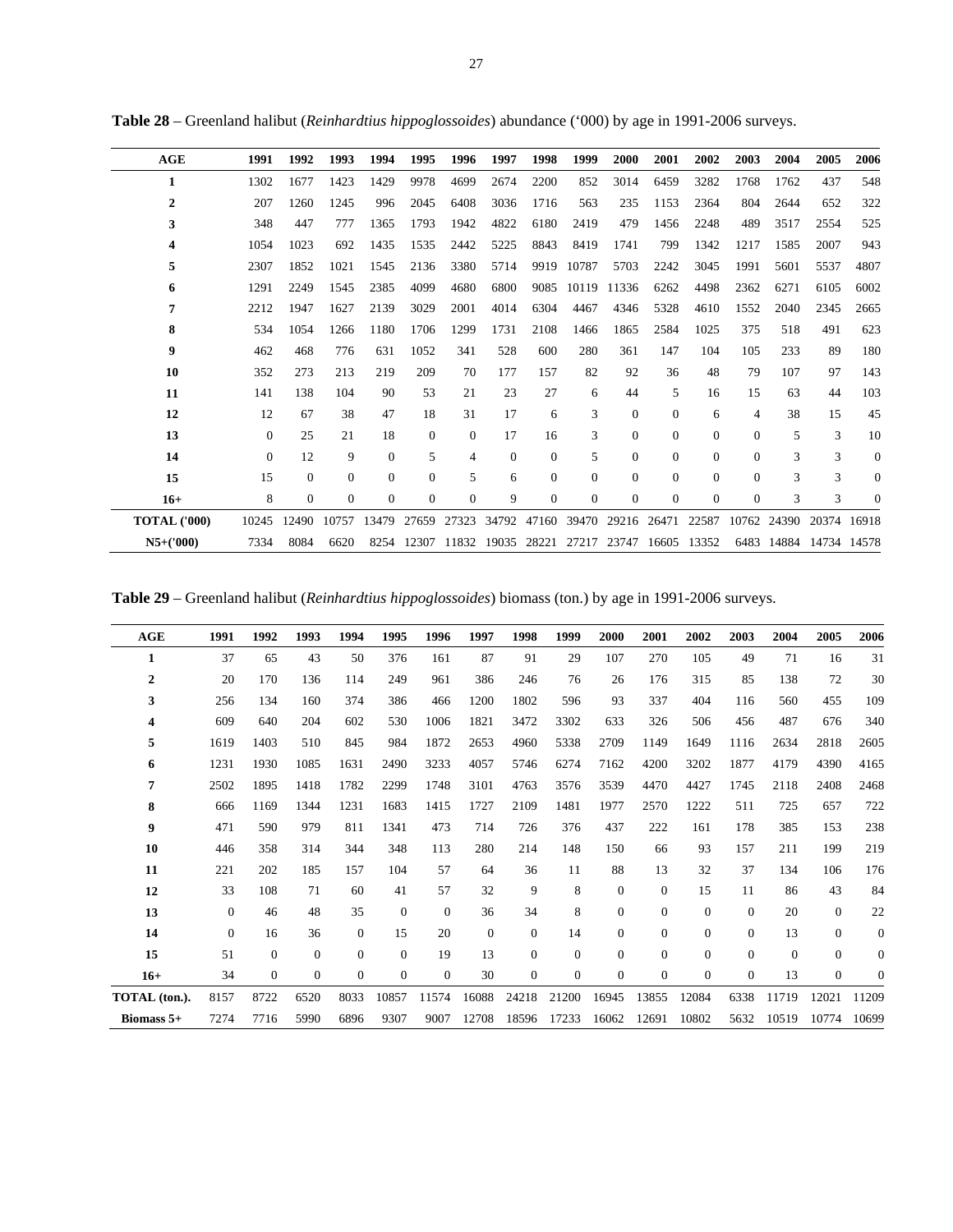

**Figure 1** - Haul positions for the Flemish Cap survey 2006.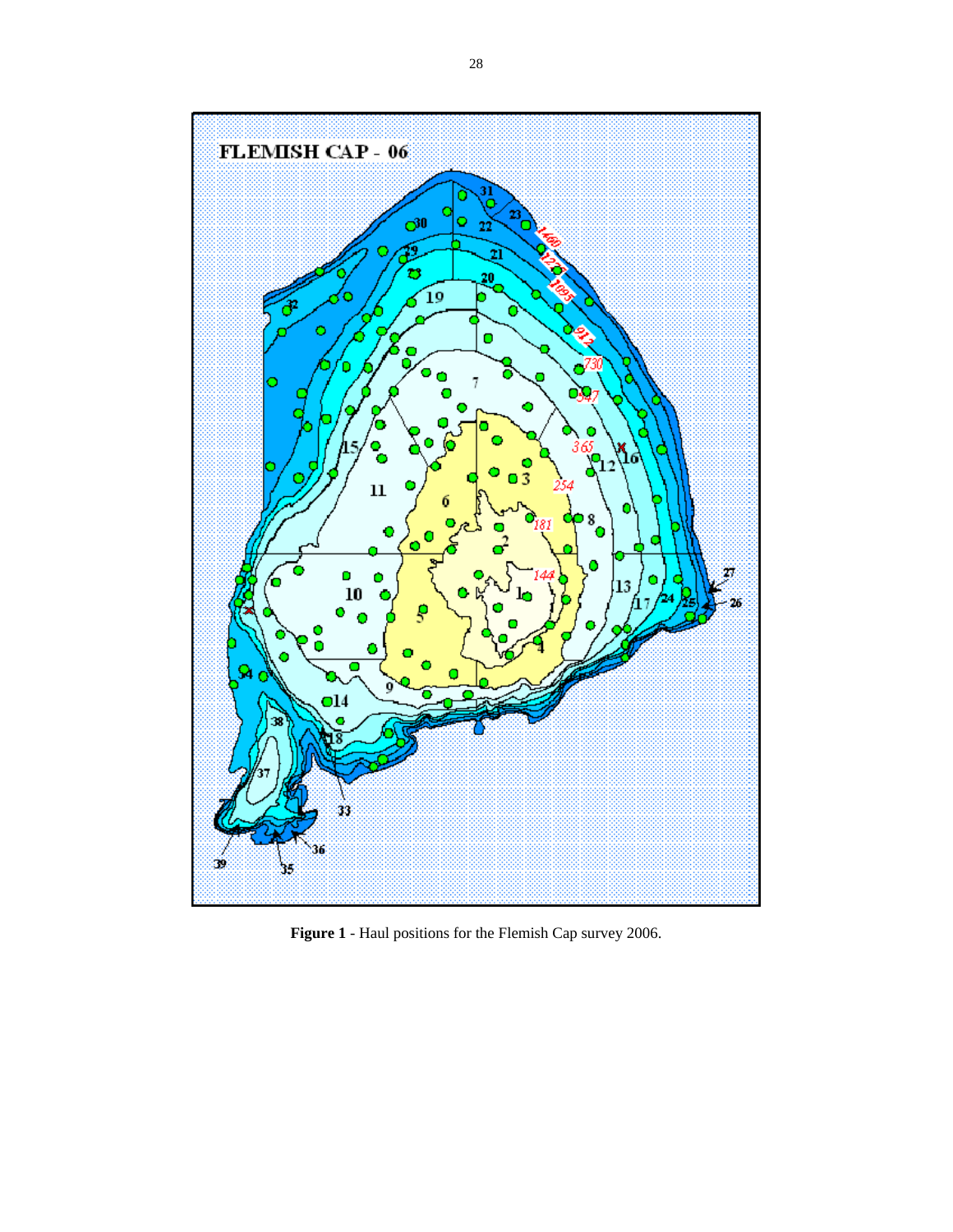

**Figure 2** - Cod (*Gadus morhua*) catch distribution in the 2006 survey in Kg.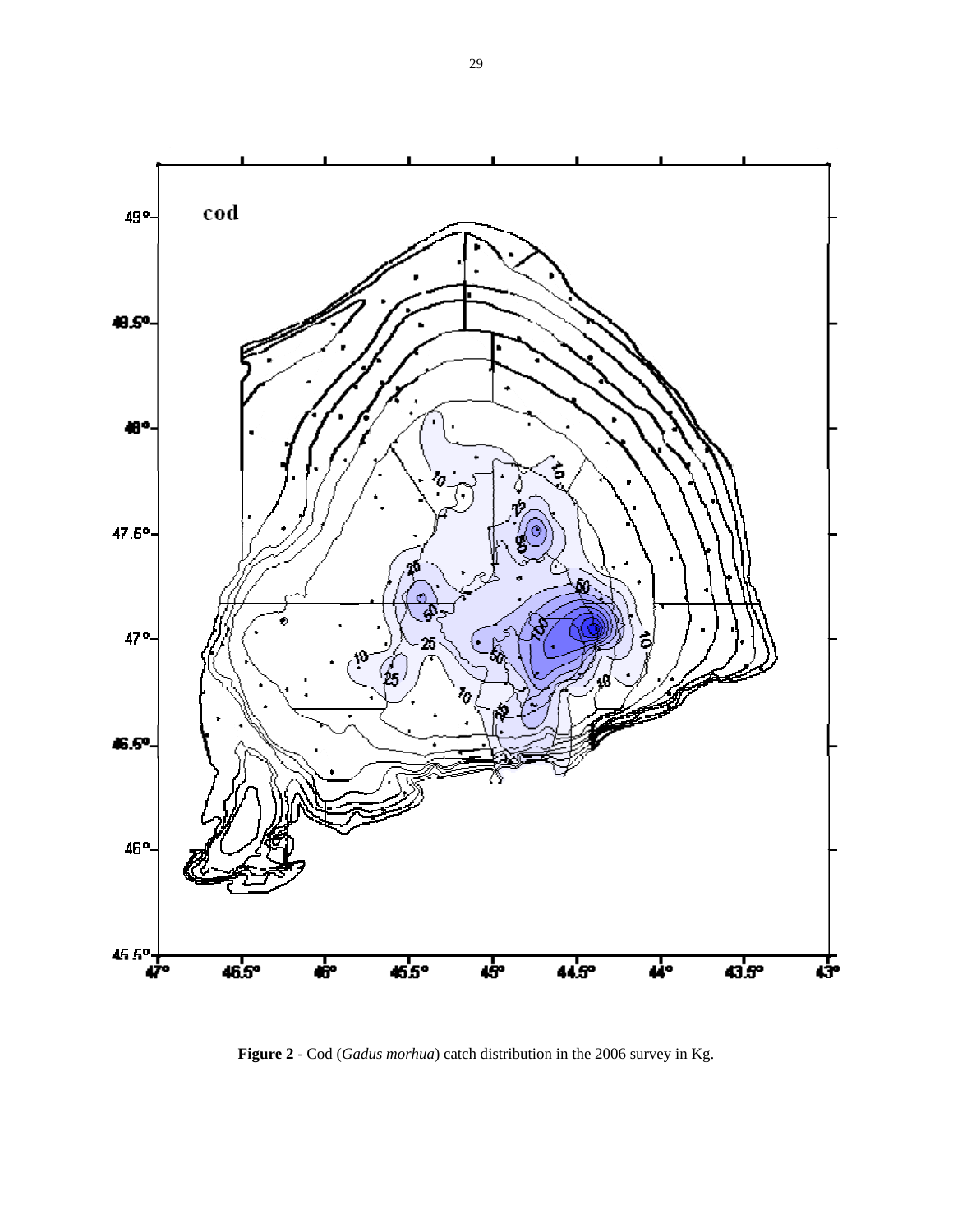

**Figure 3** - American plaice (*Hippoglossoides platessoides*) catch distribution in the 2006 survey in Kg.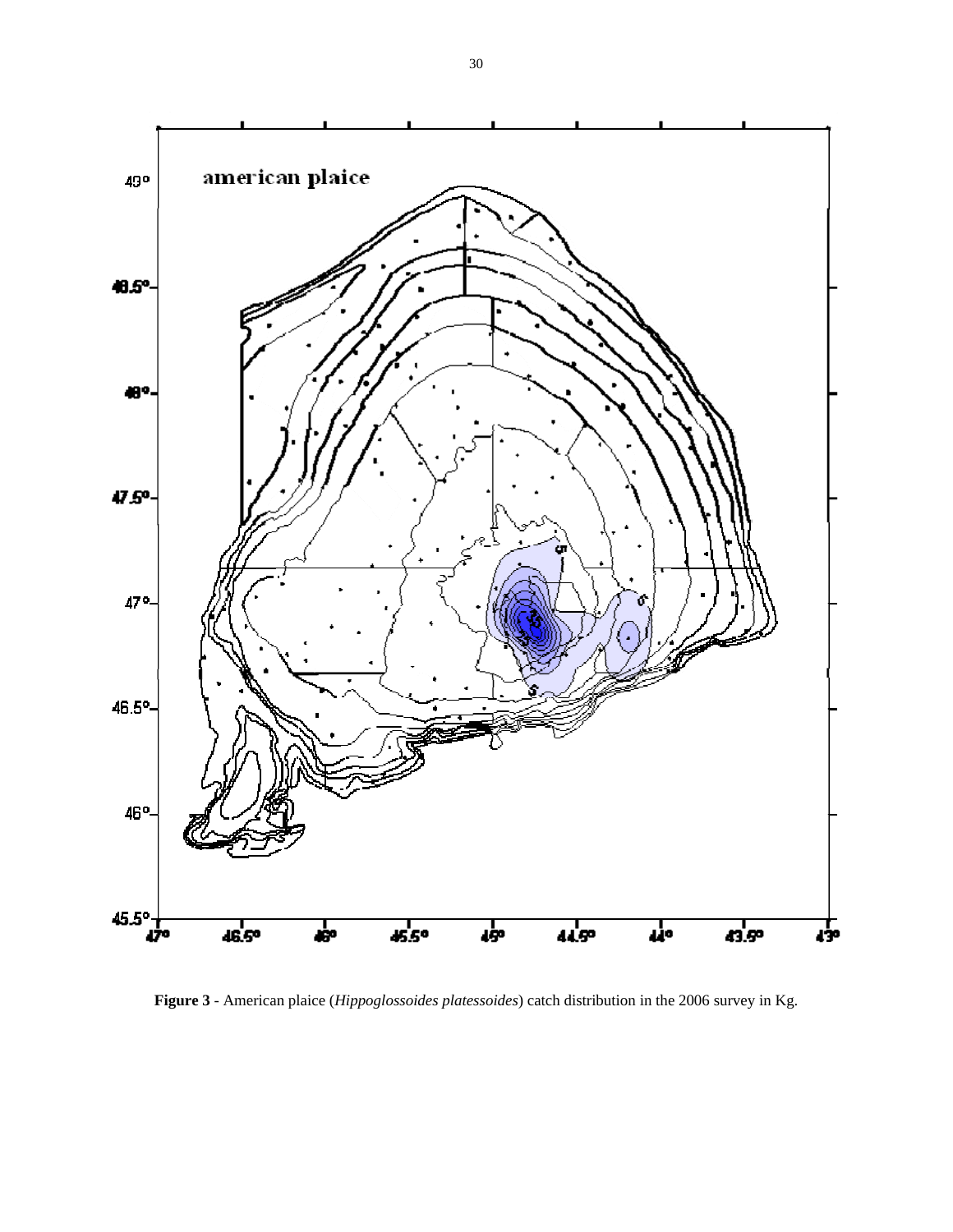

**Figure 4** - Redfish (*Sebastes marinus*) catch distribution in the 2006 survey in Kg.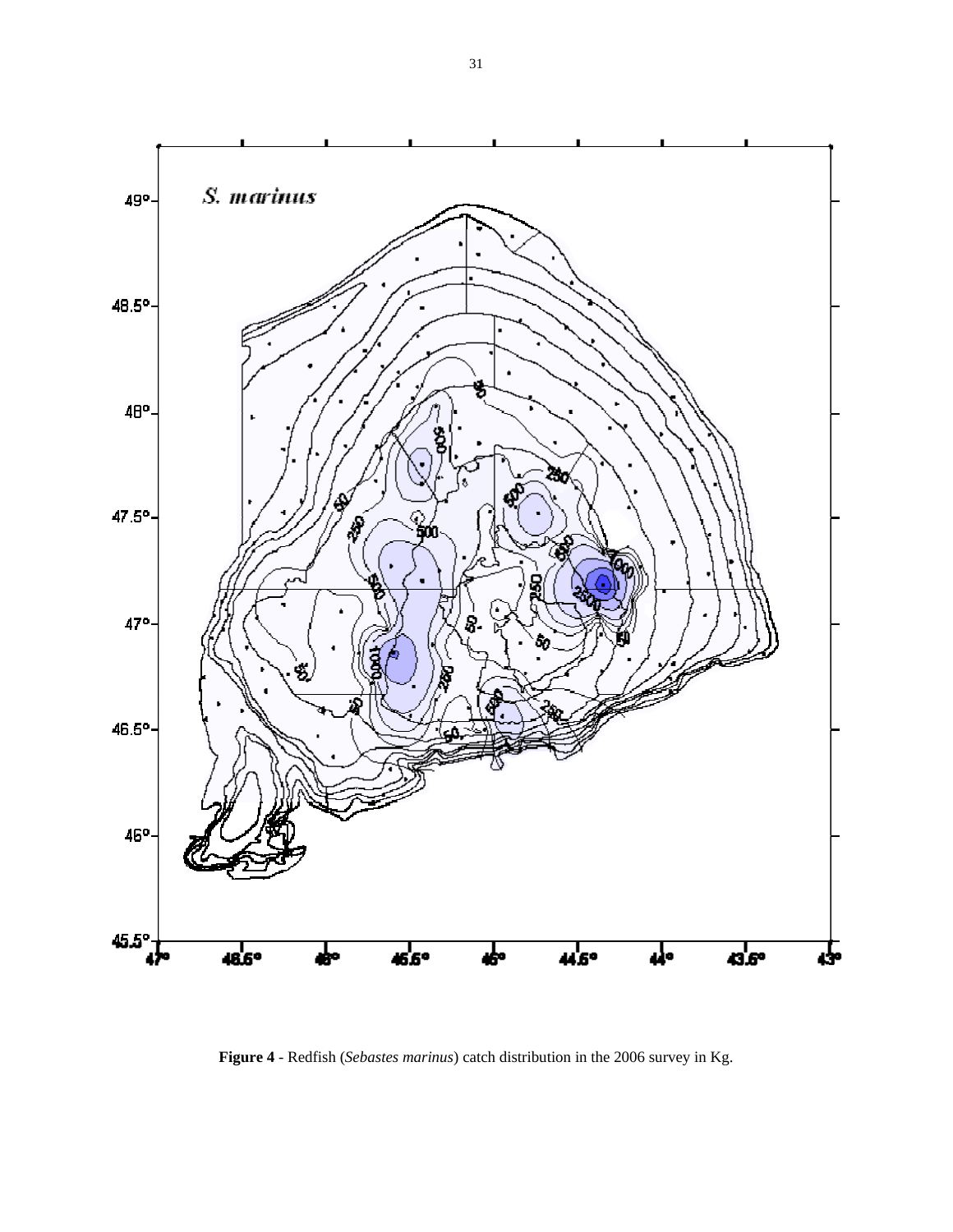

**Figure 5** - Redfish (*Sebastes mentella*) catch distribution in the 2006 survey in Kg.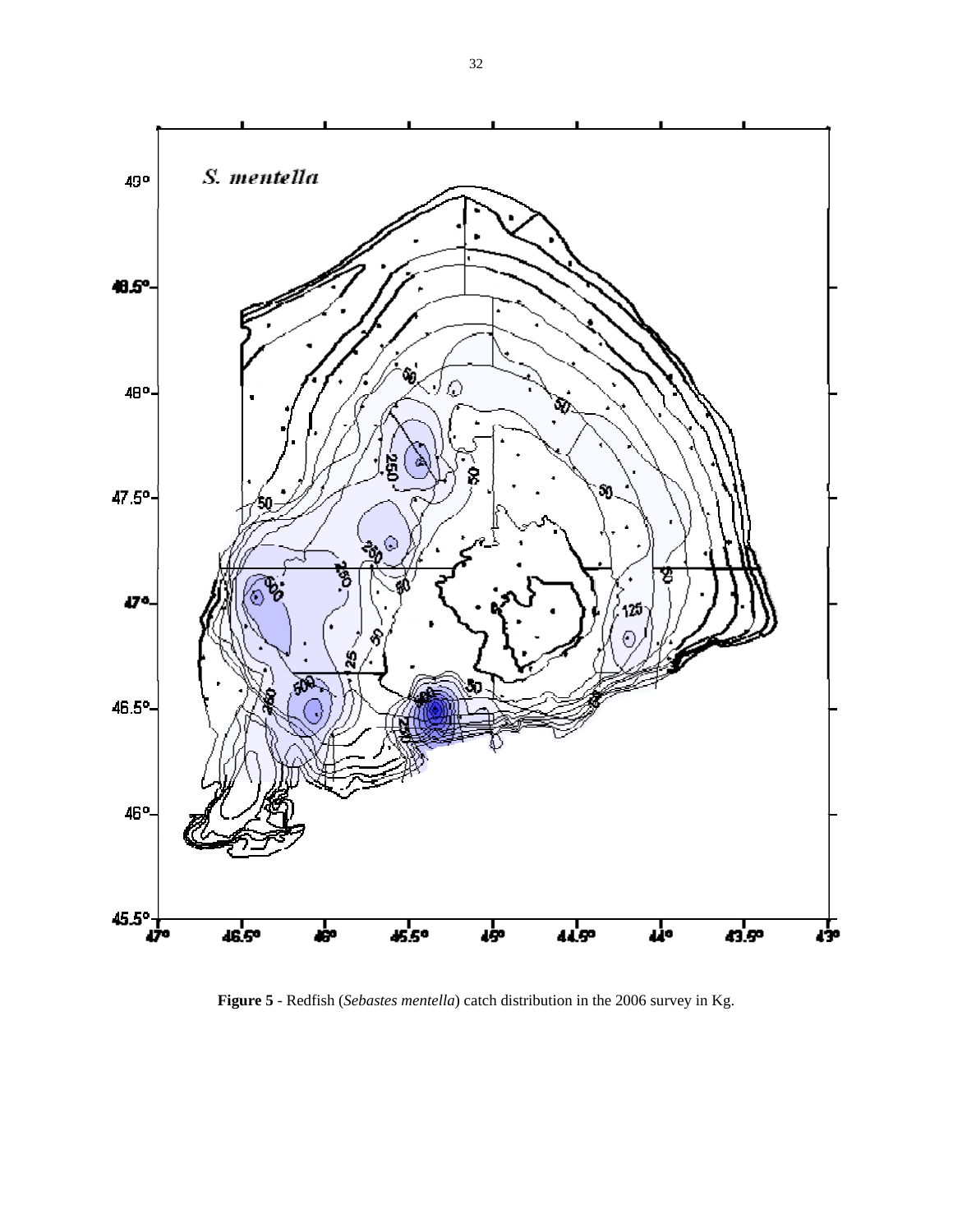

**Figure 6** - Redfish (*Sebastes fasciatus*) catch distribution in the 2006 survey in Kg.